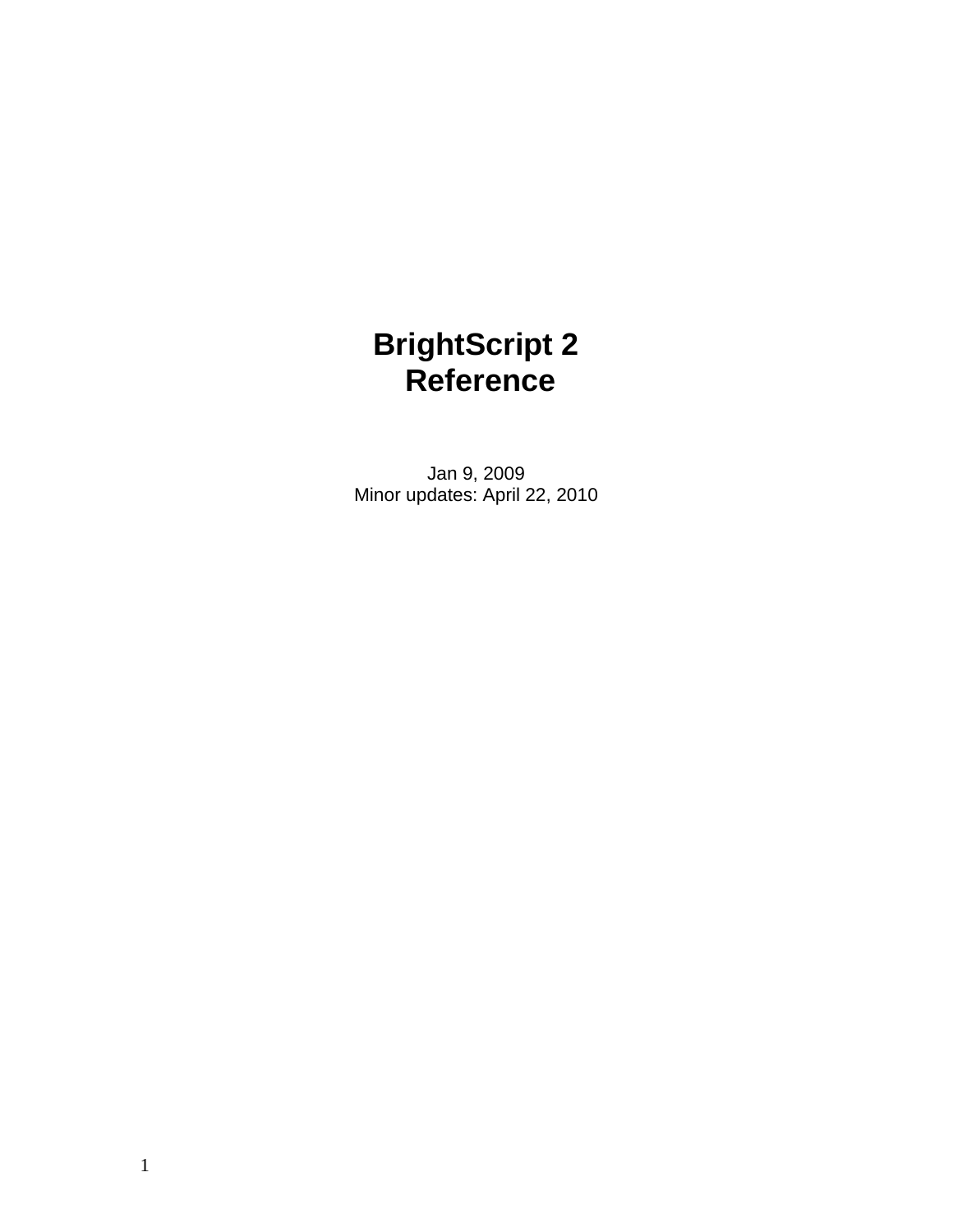# **Table of Contents**

| ROKU OBJECTS, INTERFACES, AND LANGUAGE INTEGRATION 14            |  |
|------------------------------------------------------------------|--|
|                                                                  |  |
| BRIGHTSCRIPT STATEMENTS THAT WORK WITH ROKU OBJECT INTERFACES 14 |  |
|                                                                  |  |
|                                                                  |  |
|                                                                  |  |
|                                                                  |  |
|                                                                  |  |
|                                                                  |  |
|                                                                  |  |
|                                                                  |  |
|                                                                  |  |
|                                                                  |  |
|                                                                  |  |
|                                                                  |  |
|                                                                  |  |
|                                                                  |  |
|                                                                  |  |
|                                                                  |  |
|                                                                  |  |
|                                                                  |  |
|                                                                  |  |
|                                                                  |  |
|                                                                  |  |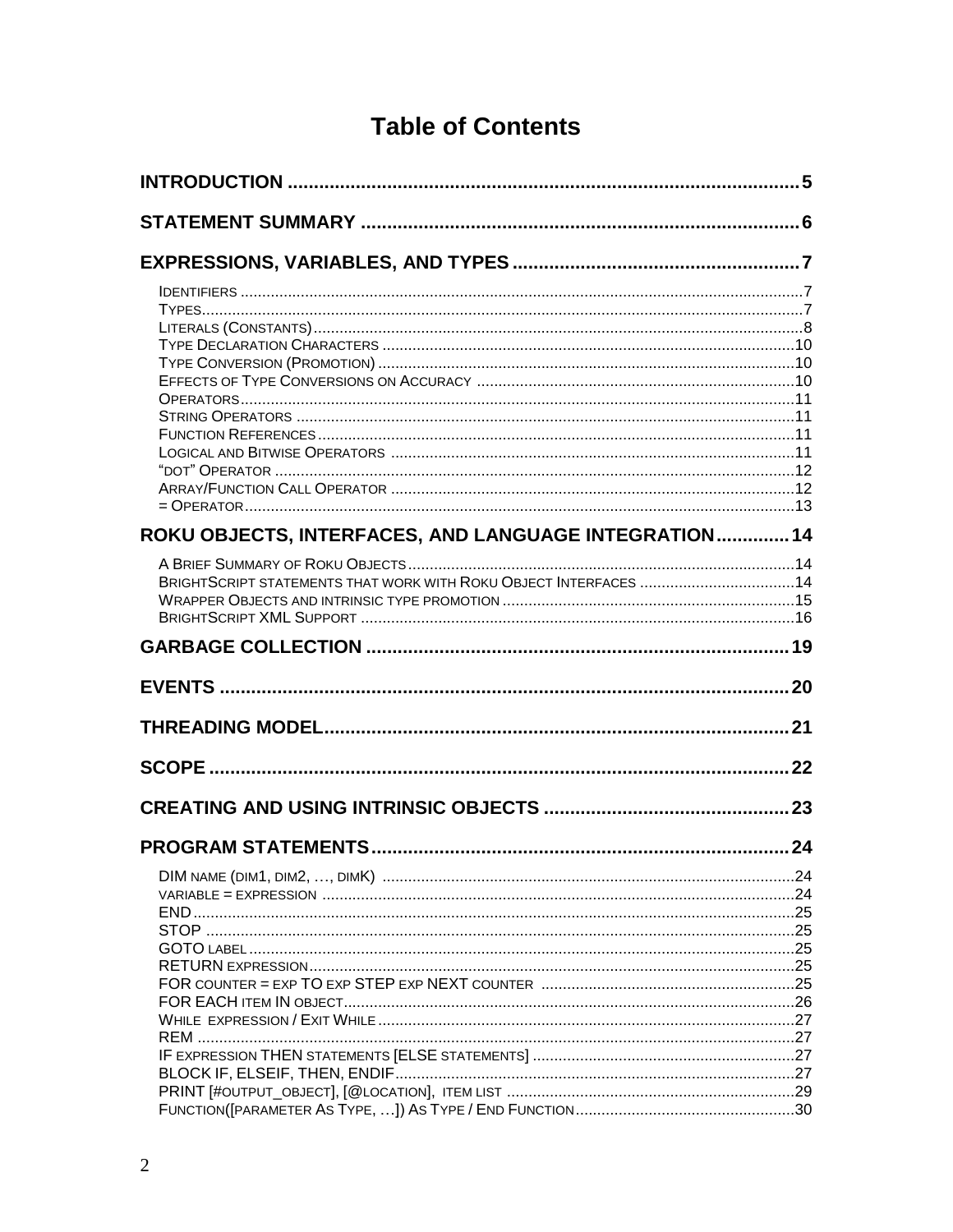| RND(0) AS FLOAT                                                                     |  |
|-------------------------------------------------------------------------------------|--|
|                                                                                     |  |
|                                                                                     |  |
|                                                                                     |  |
|                                                                                     |  |
|                                                                                     |  |
|                                                                                     |  |
|                                                                                     |  |
|                                                                                     |  |
|                                                                                     |  |
|                                                                                     |  |
|                                                                                     |  |
|                                                                                     |  |
|                                                                                     |  |
|                                                                                     |  |
|                                                                                     |  |
|                                                                                     |  |
|                                                                                     |  |
|                                                                                     |  |
|                                                                                     |  |
|                                                                                     |  |
|                                                                                     |  |
|                                                                                     |  |
|                                                                                     |  |
|                                                                                     |  |
|                                                                                     |  |
|                                                                                     |  |
| INSTR (POSITION TO START AS INTEGER, TEXT-TO-SEARCH AS STRING, SUBSTRING-TO-FIND AS |  |
|                                                                                     |  |
|                                                                                     |  |
|                                                                                     |  |
|                                                                                     |  |
| <b>STR (VALUE AS FLOAT) AS STRING</b>                                               |  |
|                                                                                     |  |
| STRING (N AS INTEGER, CHARACTER AS STRING) AS STRING                                |  |
|                                                                                     |  |
|                                                                                     |  |
|                                                                                     |  |
|                                                                                     |  |
|                                                                                     |  |
|                                                                                     |  |
|                                                                                     |  |
|                                                                                     |  |
|                                                                                     |  |
|                                                                                     |  |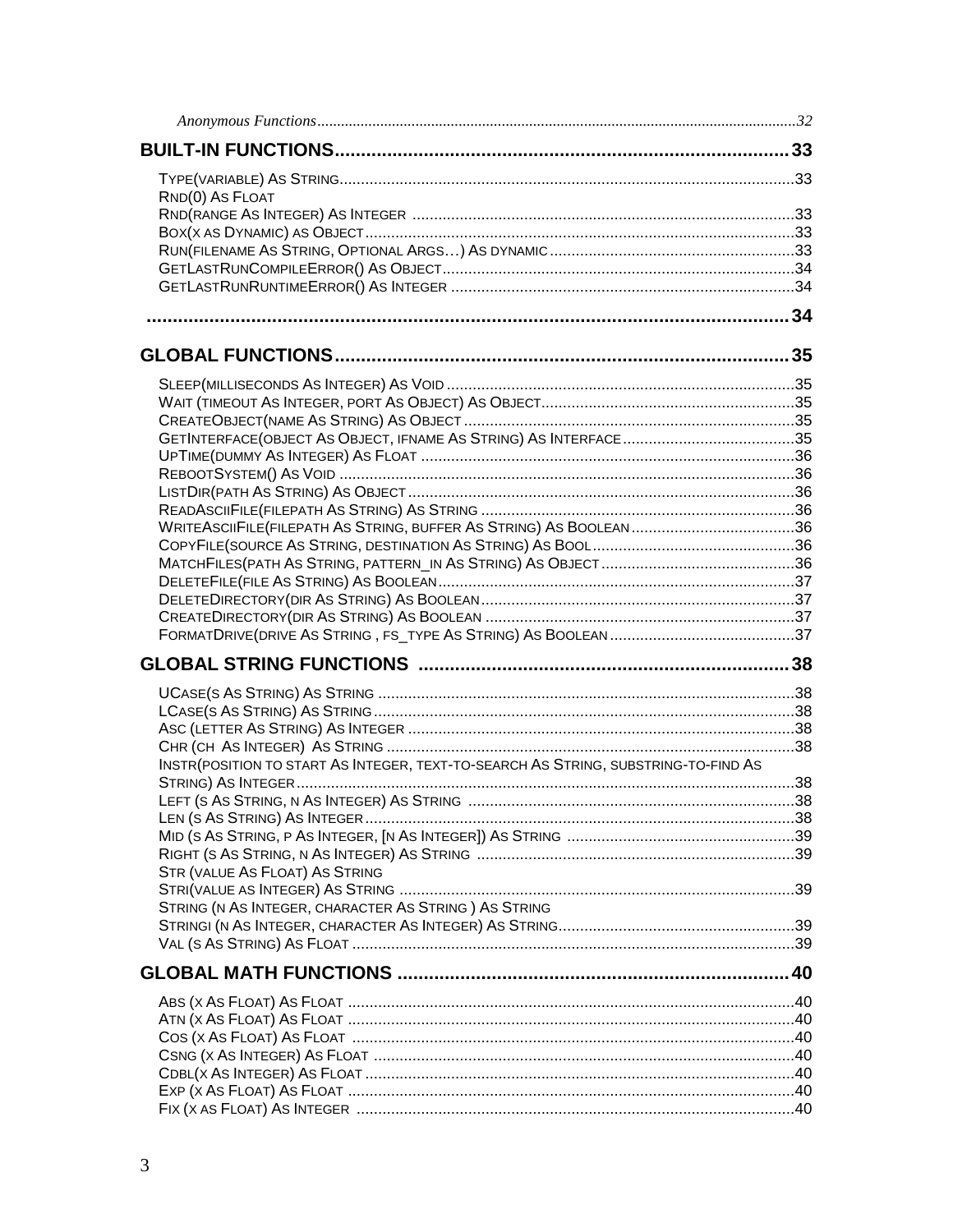| SGN(X AS FLOAT) AS INTEGER |  |
|----------------------------|--|
|                            |  |
|                            |  |
|                            |  |
|                            |  |
|                            |  |
|                            |  |
|                            |  |
|                            |  |
|                            |  |
|                            |  |
|                            |  |
|                            |  |
|                            |  |
|                            |  |
|                            |  |
|                            |  |
|                            |  |
|                            |  |
|                            |  |
|                            |  |
|                            |  |
|                            |  |
|                            |  |
|                            |  |
|                            |  |
|                            |  |
|                            |  |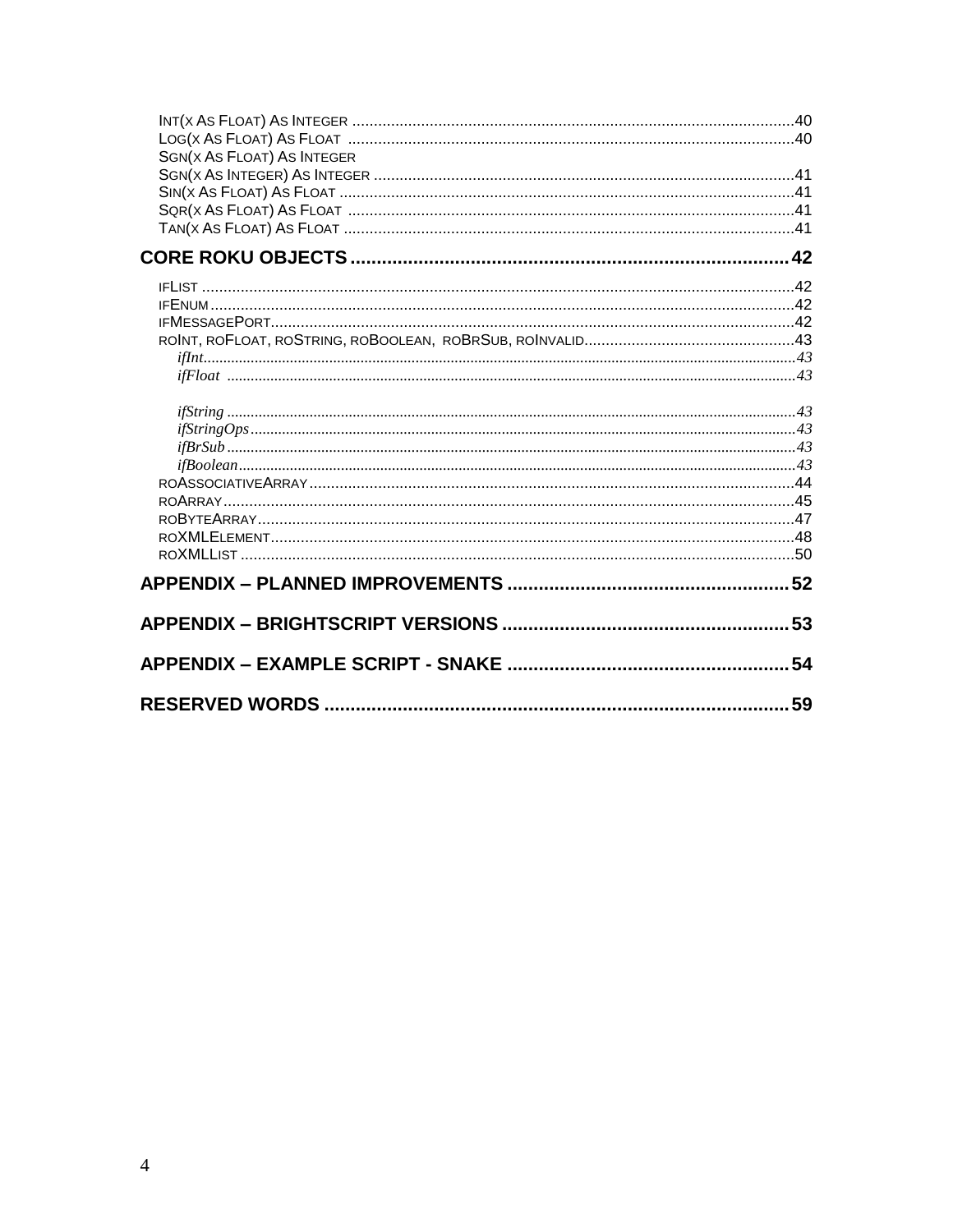# **Introduction**

Roku BrightScript is a powerful scripting language that makes it easy and quick to build media and networked applications for embedded devices. The language has integrated support for Roku Objects, a library of lightweight components. The APIs of the platform (device) the BrightScript is running on are all exposed to BrightScript as Roku Objects.

This document specifies the syntax of the language. To write useful applications, you should also refer to the Roku Object Reference Manual for the device you are targeting code for. This manual is designed for people that have some experience programming software. It is a reference guide, not a tutorial.

BrightScript compiles code into bytecode that is run by an interpreter. This compilation step happens every time a script is loaded and run. There is no separate compile step that results in a binary file being saved. In this way it is similar to JavaScript.

BrightScript statement syntax is not C-like; in this way it is similar to Python or Basic or Ruby. BrightScript Objects and named entry data structures are Associative Arrays; in this way it is similar to JavaScript or Lua. BrightScript supports dynamic typing (like JavaScript), or declared types (like C or Java). BrightScript uses "interfaces" and "components" for its APIs; similar to ".Net" or Java.

BrightScript is a powerful bytecode interpreted scripting language optimized for embedded devices; in this way it is unique. For example, BrightScript and the Roku Object architecture are written in 100% C for speed, efficiency, and portability. BrightScript makes extensive use of the "integer" type (since many embedded processors don"t have floating point units). This is different from languages like JavaScript where a number is always a float. BrightScript numbers are only floats when necessary.

If you want to get a quick flavor of BrightScript code, see the Appendix of this manual for the game "snake".

BrightScript is optimized to be the "glue" that connects underling components for network connectivity, media playback, and UI screens into user friendly applications with minimal programmer effort.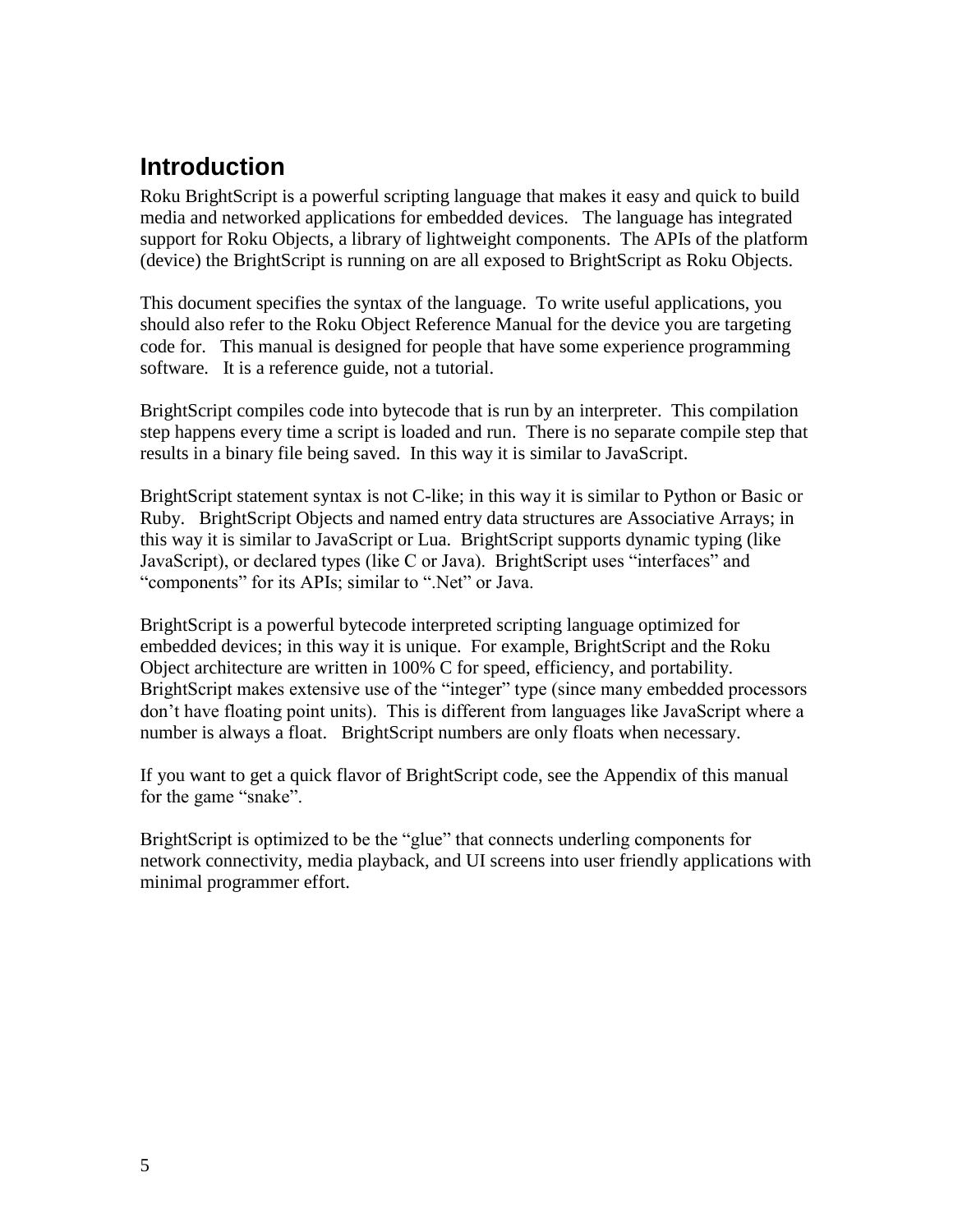## **Statement Summary**

BrightScript supports the following familiar looking statement types:

- If / Then / Else If / Else / End If
- For / To / Next / Step / Exit For
- For Each / In / Next / Exit For
- While / End While / Exit While
- Function / End Function / As / Return
- Sub / End Sub
- Print
- Rem (or  $\prime$ )
- Goto
- Dim
- End
- Stop

BrightScript is not case sensitive.

Each statement's syntax is documented precisely later in the manual.

Here is an example:

```
Function Main() As Void
     dim cavemen[10]
     cavemen.push("fred")
     cavemen.push("barney")
     cavemen.push("wilma")
     cavemen.push("betty")
     for each caveman in cavemen
         print caveman
     next
End Function
```
Each line may contain a single statement, or a colon (:) may be used to separate multiple statements on a single line.

```
myname = "fred"if myname="fred" then yourname = "barney":print yourname
```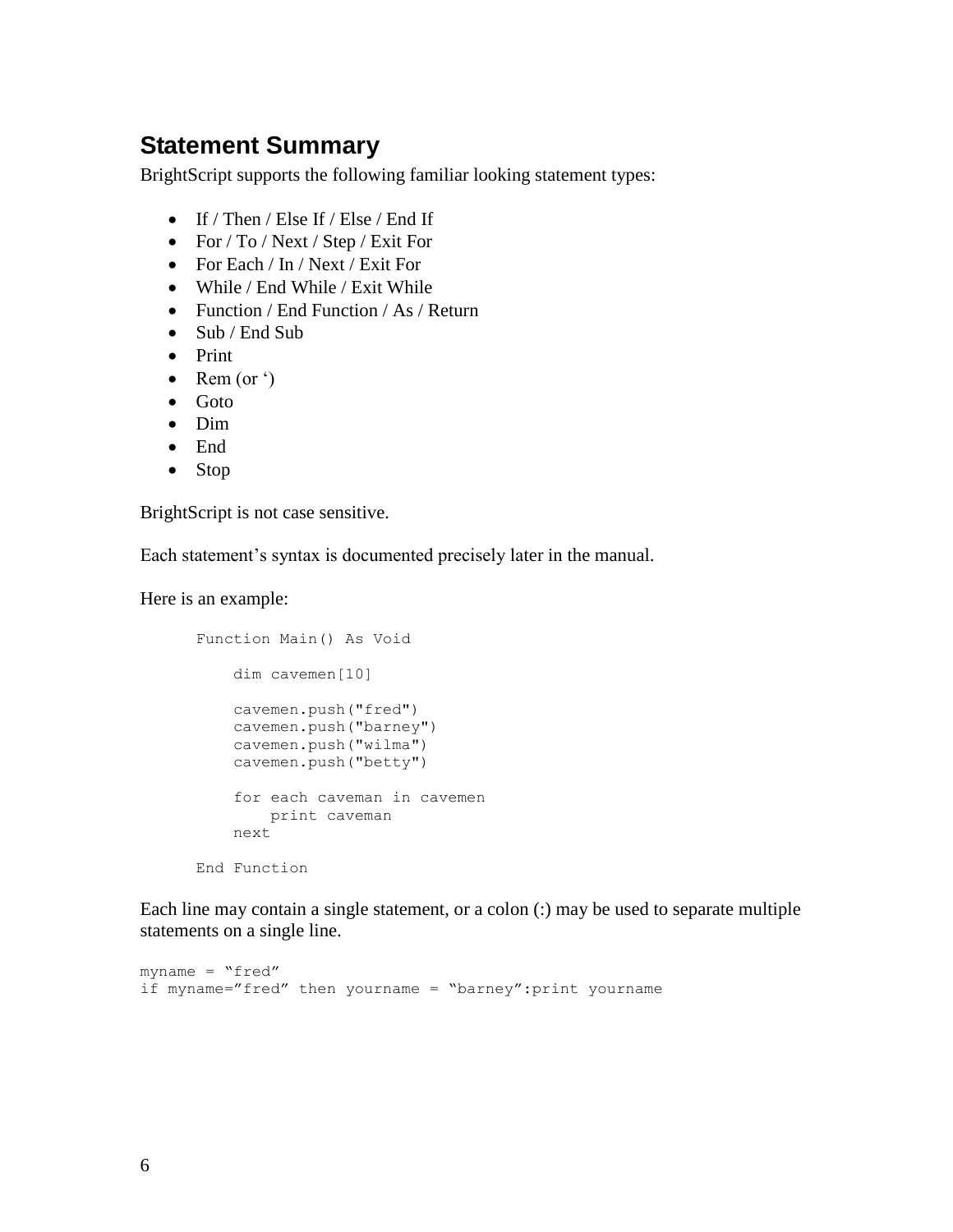# **Expressions, Variables, and Types**

### *Identifiers*

Identifiers (names of variables, functions, labels, or object member functions or interfaces (appear after a ".")) have the following rules.

- must start with an alphabetic character  $(a z)$
- may consist of alphabetic characters, numbers, or the symbol " " (underscore)
- are not case sensitive
- may be of any length
- may not use a "reserved word" as the name (see appendix for list of reserved words).
- if a variable: may end with an optional type designator character ( $\frac{1}{2}$  for string,  $\frac{1}{2}$ for integer, ! for float, # for double) (functions do not support this).

For example:

```
a
boy5
super_man$
```
# *Types*

BrightScript uses dynamic typing. This means that every value also has a type determined at run time. However, BrightScript also supports declared types. This means that a variable can be made to always contain a value of a specific type. If a value is assigned to a variable (which has a specific type), the type of the value assigned will be converted to the variables type, if possible. If not possible, a runtime error will result.

The following types are supported in BrightScript:

- **Boolean** either true or false
- **Integer** 32 bit signed integer number
- **Float** the smallest floating point number format supported by the hardware or software
- **Double** the largest floating point number format supported by the hardware or software. Note that although BrightScript supports Double, Roku Objects do not.
- **String**. a sequence of ASCII characters. Currently strings are ASCII, not UTF-8.
- Object a reference to a Roku Object (native component). Note that if you use the "type()" function, you will not get "rotOBJECT". Instead you will get the type of object. E.g.: "roList", "roVideoPlayer", etc. Also note that there is no special type for "intrinsic" BrightScript objects. BrightScript objects are all built on the Roku Object type "roAssociatiaveArray".
- **Interface** An interface in a Roku Object. If a "dot operator" is used on an interface type, the member must be static (since there is no object context).
- **Invalid** the type invalid has only one value invalid. It is returned in various cases, for example, when indexing an array that has never been set.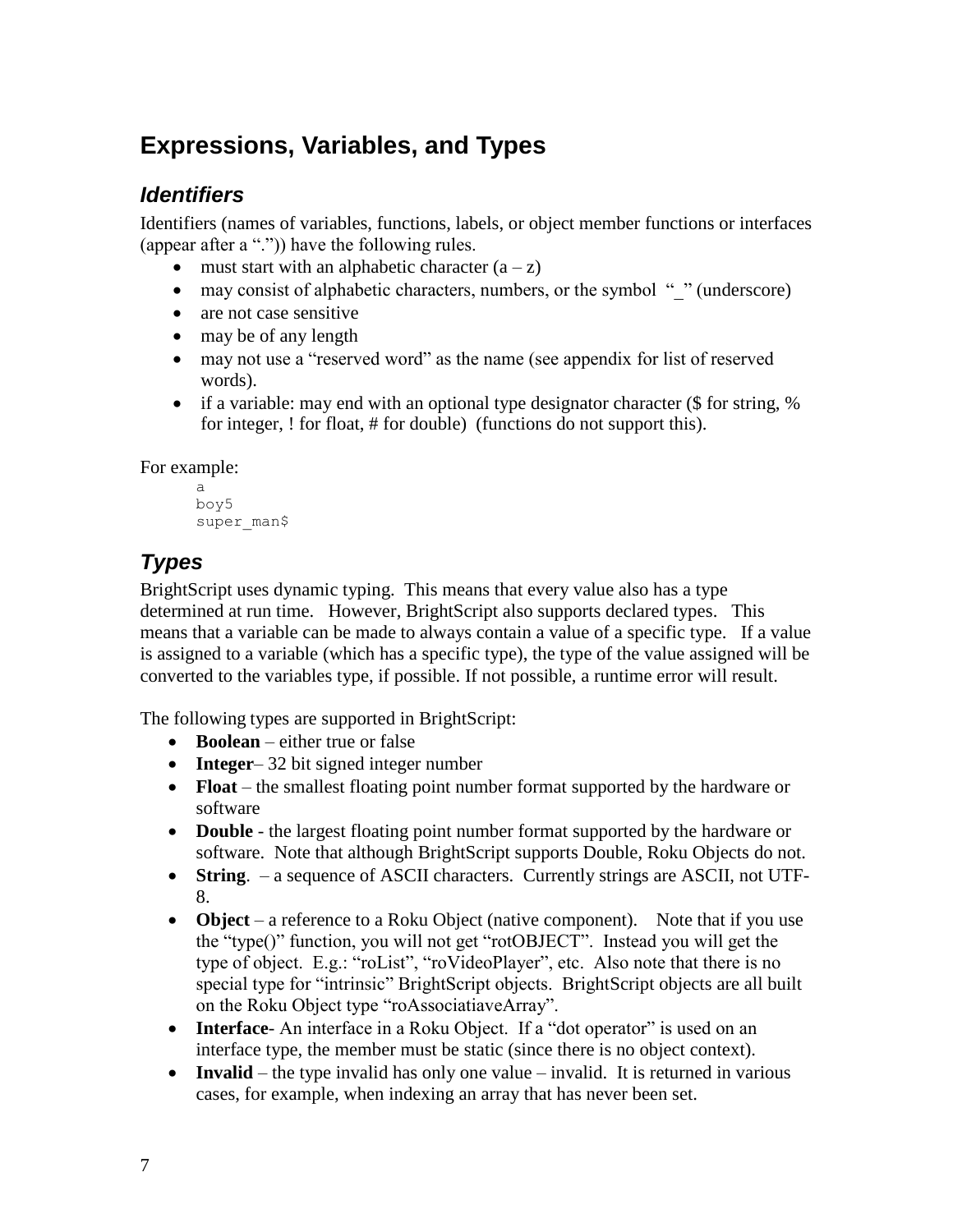**Dynamic typing** – Unless otherwise specified, a variable is dynamically typed. This means that the type is determined by the value assigned to it at evaluation time. For example "1" is an int, "2.3" is a float, "hello" is a string, etc. A variable that does not end in a type specifier character is dynamically typed. It will take on the type of the expression assigned to it, and may change its type. For example:  $a=4$  creates a as integer, then  $a =$  "hello", changes the variable a to a string.

Here are some examples of types. ? is a short cut for the "print" statement. The "type()" function returns a string that identifies the type of the expression passed in.

```
BrightScript Micro Debugger. 
Enter any BrightScript statement, debug commands, or HELP. 
BrightScript> ?type(1) 
Integer
BrightScript> ?type(1.0) 
Float
BrightScript> ?type("hello") 
String
BrightScript> ?type(CreateObject("roList")) 
roList 
BrightScript> ?type(1%)
Integer
BrightScript> b!=1
BrightScript> ?type(b!)
Float
BrightScript> c$="hello"
BrightScript> ?type(c$)
String
BrightScript> d="hello again"
BrightScript> ?type(d)
String
BrightScript> d=1
BrightScript> ?type(d)
Integer
BrightScript> d=1.0
BrightScript> ?type(d)
Float
```
### *Literals (Constants)*

Type Boolean: true, false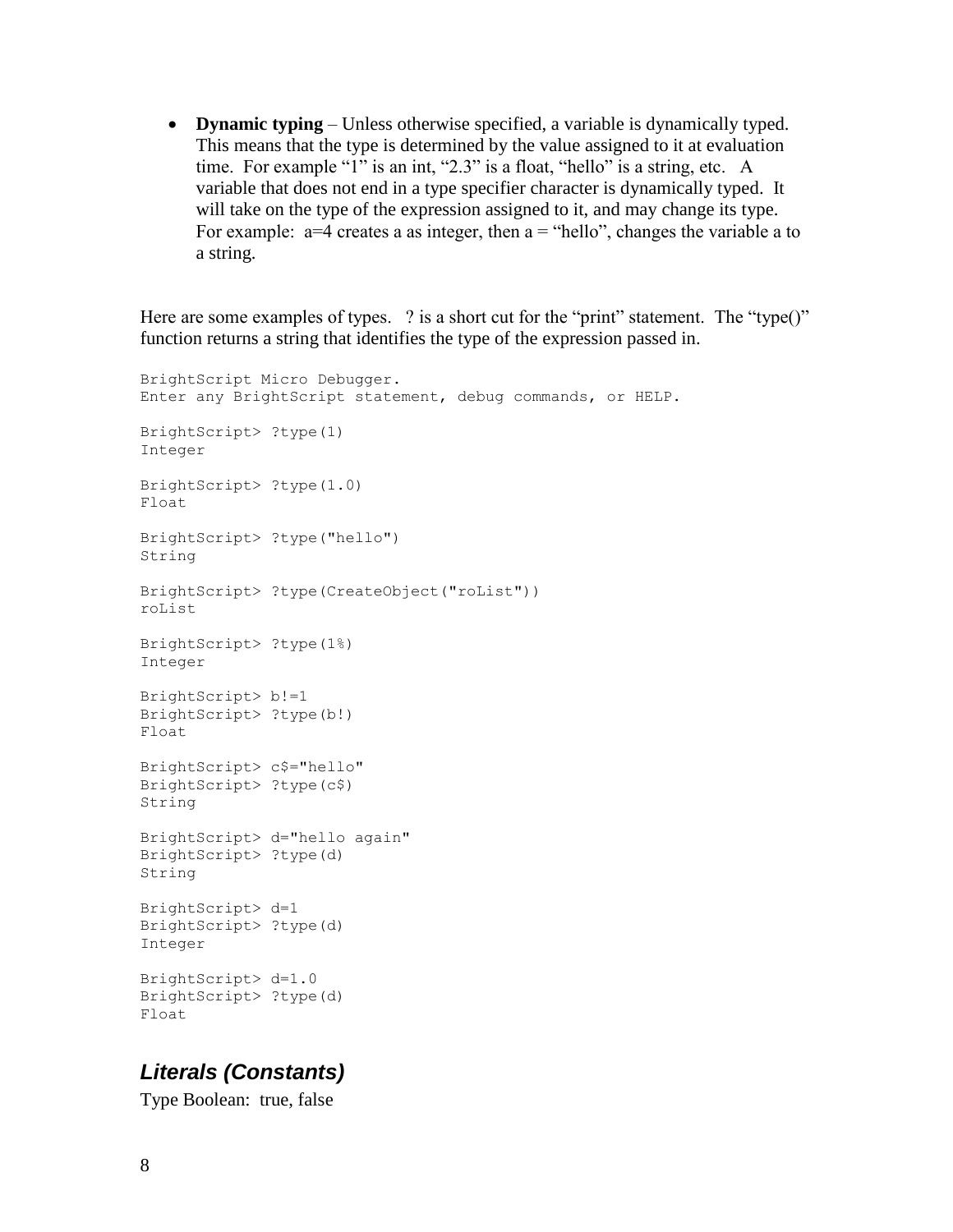Type Invalid: invalid Type String: String in quotes, eg "this is a string" Type Integer: Hex integer, eg. &HFF, or decimal integer, eg. 255 Type Float: e.g., 2.01 or 1.23456E+30 or 2! Type Double: eg, 1.23456789D-12, or .2.3# Type BrSub , eg: MyFunction Type Integer: LINE\_NUM – the current source line number.

The following rules determine how integers, doubles, and floats are determined:

- 1. If a constant contains 10 or more digits, or if D is used in the exponent, that number is double precision. Adding a # declaration character also forces a constant to be double precision.
- 2. If the number is not double-precision, and if it contains a decimal point, then the number is float. If the number is expressed in exponential notation with E preceding the exponent, the number is float.
- 3. If neither of the above is true of the constant, then it is an integer.

#### **Array "literal"**

The Array Operator [ ] can be used to declare an array. It may contain literals (constants), or expressions. E.g:

```
Myarray = []
Myarray = [1, 2, 3]Myarray = [x+5, true, 1 < > 2, [``a'', 'b'']]
```
#### **Associative Array Literal**

The { } operator can be used to define an Associative Array. It can contain literals or expressions. E.g:

```
aa=\{\}aa={key1:"value", key2: 55, key3: 5+3 }
```
Both Arrays and Associative Arrays can also have this form:

```
aa = \{ Myfunc1: aFunction
   Myval1 : "the value"
}
```
#### **Note on Invalid vs. Object**

Certain functions that return objects can also return invalid (for example, in the case when there is no object to return). In which case, the variable accepting the result must be dynamic, since it may get "invalid" or it may get an "object".

 $l = \lceil \rceil$  $a$=1.pop()$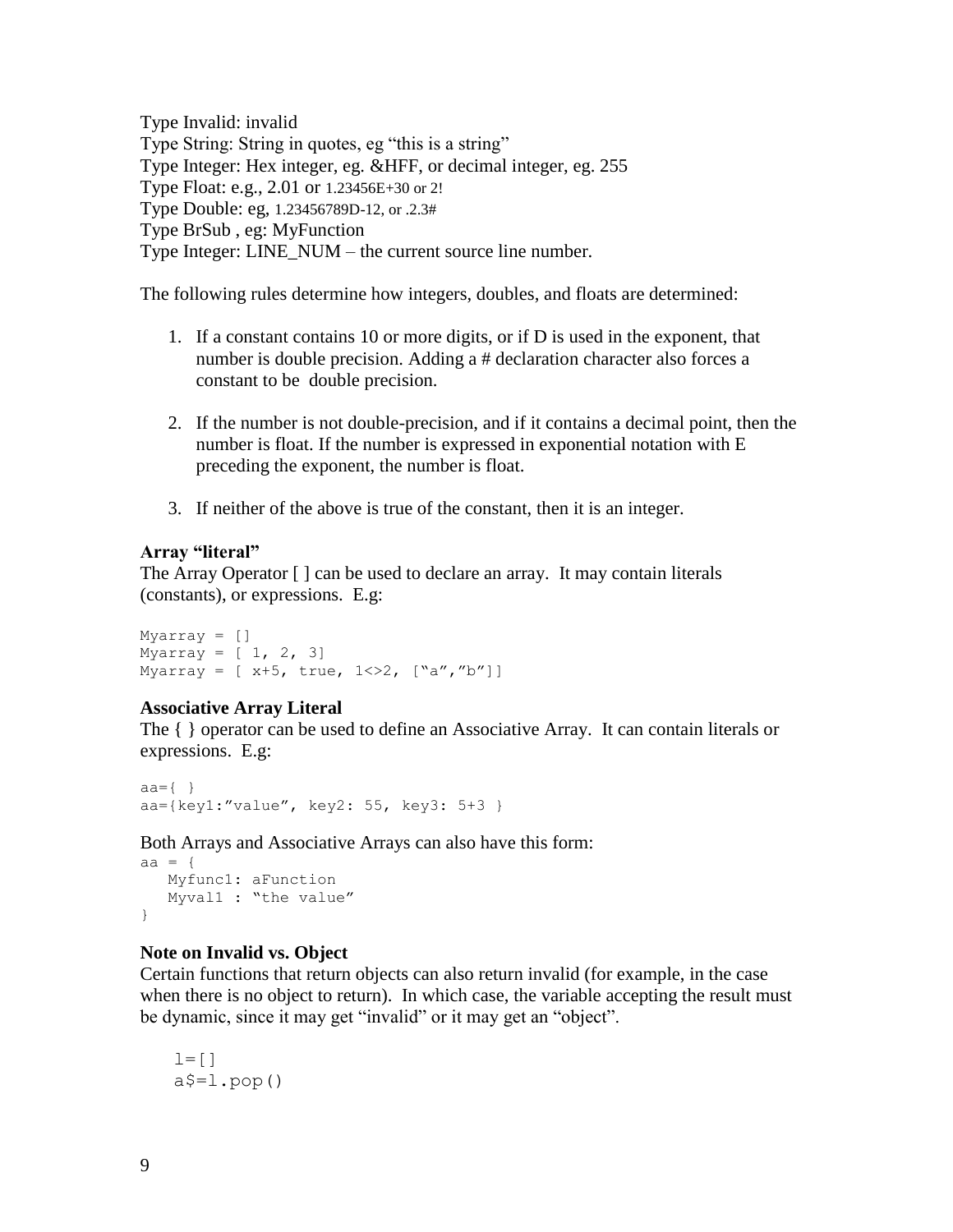This example will return a type mismatch (a\$ is a string, and can not contain "invalid"). Many functions that return objects can return invalid as well

## *Type Declaration Characters*

A type declaration character may be used at the end of a variable or literal to fix its type. Variables with the same identifier but separate types are separate variables. For example, a, a\$, and a% are all independent.

| Character | Type                      | Examples          |
|-----------|---------------------------|-------------------|
| -S        | <b>String</b>             | $A\$ , ZZ\        |
| $\%$      | Integer                   | $A1\%$ , SUM%     |
|           | Single-Precision (float)  | B!, N1!           |
| #         | Double-Precision (double) | A#, $1/3#$ , $2#$ |

## *Type Conversion (Promotion)*

When operations are performed on one or two numbers, the result must be typed as integer, double or single-precision (float). When  $a +$ ,  $\alpha$ ,  $\alpha$   $\alpha$  operation is performed, the result will have the same degree of precision as the most precise operand. For example, if one operand is integer, and the other double-precision, the result will be double precision. Only when both operands are integers will a result be integer. If the result of an integer \*, -, or + operation is outside the integer range, the operation will be done in double precision and the result will be double precision.

Division follows the same rules as  $+$ ,  $*$  and  $-$ , except that it is never done at the integer level: when both operators are integers, the operation is done as float with a float result

. During a compare operation  $\langle \langle , \rangle =$ , etc.) the operands are converted to the same type before they are compared. The less precise type will always be converted to the more precise type.

The logical operators AND, OR and NOT first convert their operands to Boolean. The result of a logical operation is always a Boolean.

## *Effects of Type Conversions on Accuracy*

When a number is converted to integer type, it is "rounded down"; i.e., the largest integer, which is not greater than the number is used. (This is the same thing that happens when the INT function is applied to the number.)

When a number is converted from double to single precision, it is "4/5 rounded" (the least significant digit is rounded up if the fractional part  $> = 5$ . Otherwise, it is left unchanged).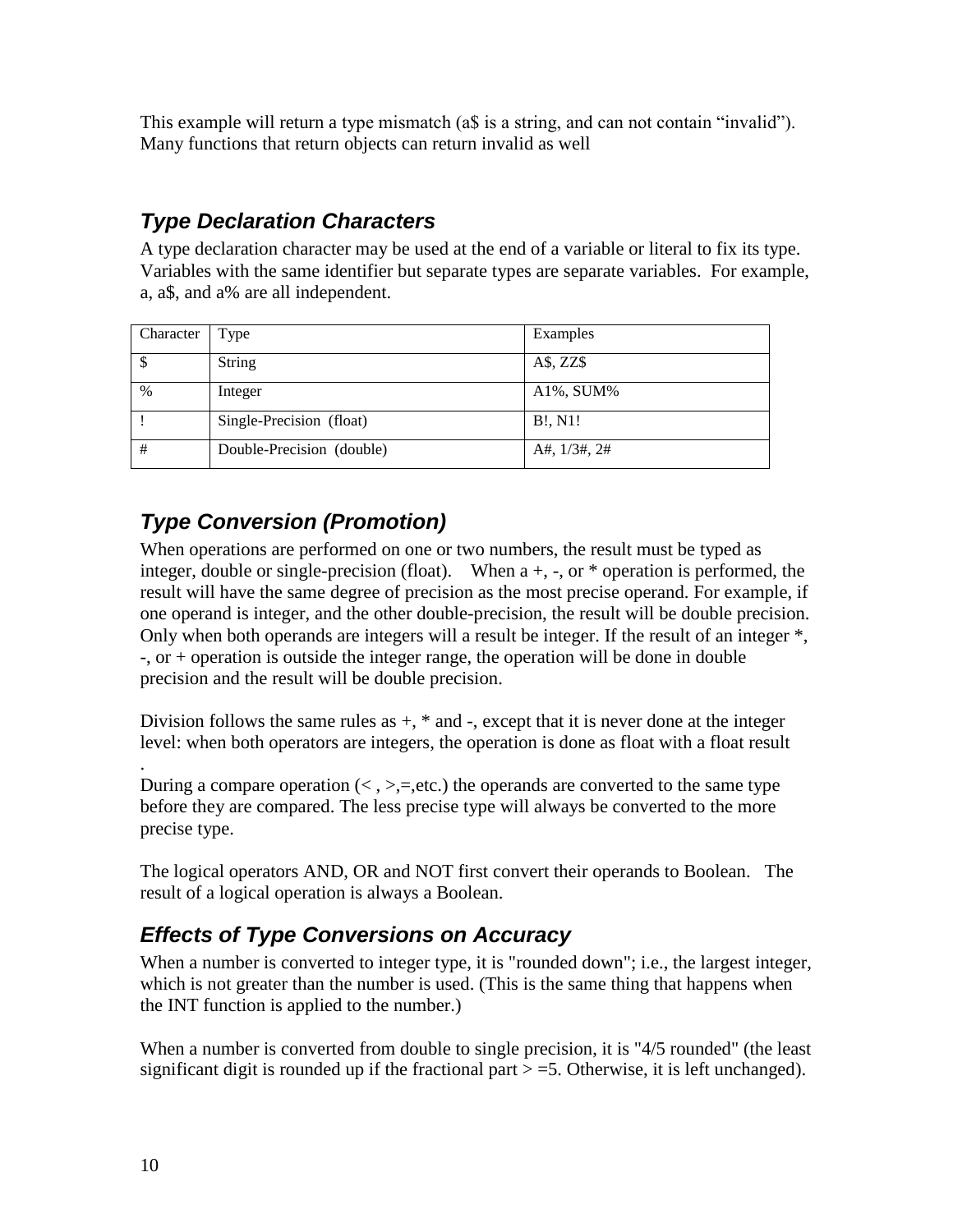When a single precision number is converted to double precision, only the seven most significant digits will be accurate.

### *Operators*

Operations in the innermost level of parentheses are performed first, then evaluation proceeds according to the precedence in the following table. Operations on the same precedence are right-to-left associative, except for exponentiation, which is right-to-left.

| () Function call, or                 |  |  |
|--------------------------------------|--|--|
| Parentheses                          |  |  |
| ., [] Array Operator                 |  |  |
| <sup>^</sup> (Exponentiation)        |  |  |
| $-, +$ (Negation)                    |  |  |
| $^*.$ /                              |  |  |
| $+,\,$ -                             |  |  |
| $<, >, =, \Leftrightarrow, \leq, >=$ |  |  |
| <b>NOT</b>                           |  |  |
| <b>AND</b>                           |  |  |
| )R                                   |  |  |

### *String Operators*

The following operators work with strings  $\langle \langle \rangle, \rangle, \langle \rangle, \langle \rangle, \langle \rangle, \langle \rangle, \rangle, \langle \rangle, \rangle$ 

### *Function References*

 $=$ ,  $\leq$  work on variables that contain function references and function literals

### *Logical and Bitwise Operators*

Example:

if a=c and not(b>40) then print "success"

AND, OR and NOT can be used for logical (Boolean) or bit manipulation & bitwise comparisons. If the arguments to these operators are Boolean, then they perform a logical operation. If the arguments are numeric, they perform bitwise operations.

```
x = 1 and 2 \forall x is zero
y = true and false ' y is false
```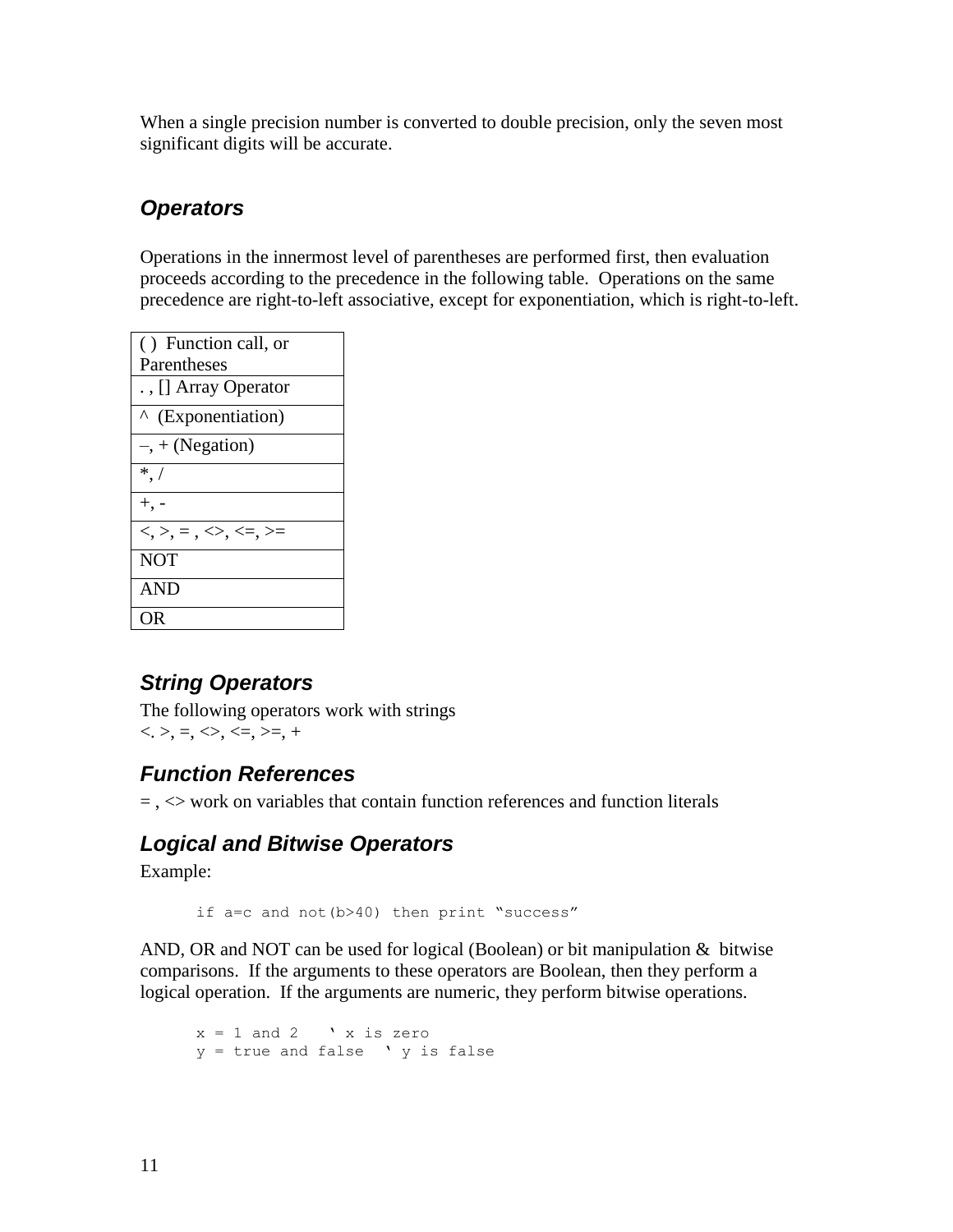When AND and OR are used for logical operations, only the necessary amount of the expression is executed. For example:

```
print true or invalid
```
The above statement will print "true", where as:

```
print false or invalid
```
Will cause a runtime error because "invalid" is not a valid expression.

## *"dot" Operator*

The "." Operator can be used on any Roku Object or any AssociativeArray. It also has special meaning when used on roXMLElement or roXMLList. When used on a Roku Object, it refers to an interface or a member function. For example:

```
i=CreateObject("roInt")
i.ifInt.SetInt(5)
i.SetInt(5)
```
"ifInt" is the interface, and "SetInt" is the member function. Every member function of a Roku Object is part of an interface. However, specifying the interface with the dot operator is optional. If it is left out, as in the last line of the example above, each interface in the object is searched for the member function. If there is a conflict (a member function with the same name appearing in two interfaces), then the interface should be specified.

When the "." Operator is used on an Associative Array, it is the same as calling the Lookup() or AddReplace() member of the AssociativeArray Object.

```
aa=CreateObject("roAssociativeArray")
aa.newkey="the value"
print aa.newkey
```
The "." Operator's parameters are set at compile time – they are not dynamic (unlike the Lookup() or AddReplace() functons).

See the section on XML support for details on using the dot operator on xml objects.

## *Array/Function Call Operator*

The "[ ]" operator is used to access an Array (any Roku Object that has an "ifArray" interface, such as roArray). It can also be used to access an AssociativeArray.

The function call operator "( )" can be used to call a function. When used on a Function literal (or variable containing a function reference), it calls the Function.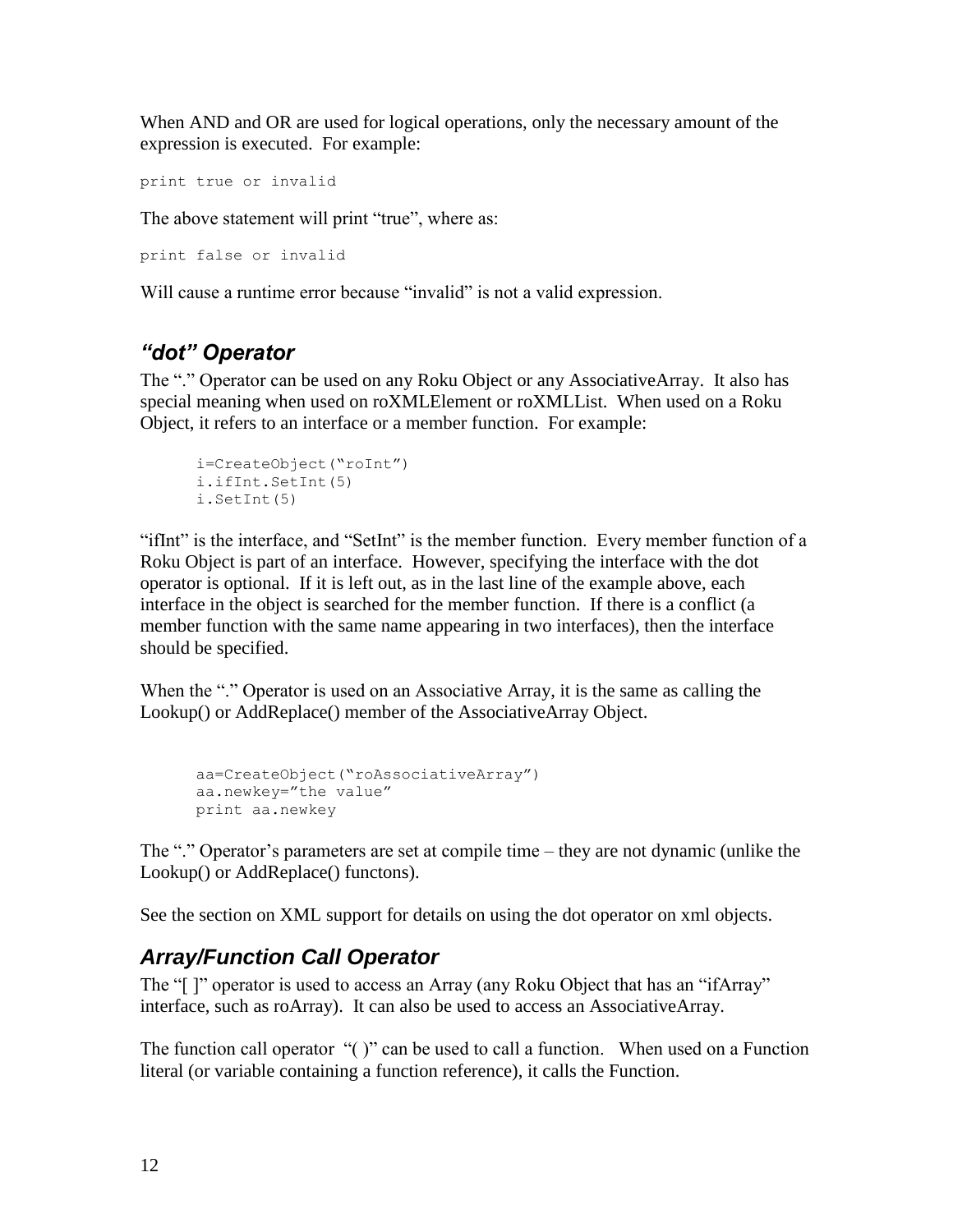#### Examples:

```
aa=CreateObject("roAssociativeArray")
aa["newkey"]="the value"
print aa["newkey"]
array=CreateObject("roArray", 10, true)
array[2] = "two"print array[2]
fivevar=five
print fivevar()
array[1]=fivevar
print array[1]() ' print 5
function five() As Integer
   return 5
end function
```
The "[ ]" operator takes expressions that are evaluated at runtime and so is different that a "." Operator in this way. The dot operator takes compile time identifiers.

Arrays in BrightScript are one dimension. Multi-dimension arrays are implemented as arrays of arrays. The "[ ]" operator will automatically map "multi-dimensionality". IE, the following two expressions to fetch "item" are the same:

```
dim array[5,5,5]
item = array[1][2][3]item = array[1,2,3]
```
(\*\*NOTE: if a multi-dimension array grows beyond its hint size the new entries are not automatically set to roArray\*\*)

#### *= Operator*

"=" is used for both assignment and comparison. Example:

```
a=5If a=5 then print "a is 5"
```
BrightScript does not support the use of the "="Assignment operator inside an expression (like C does). This is to eliminate the common class of bugs where a programmer meant "comparison", not "assignment".

When an assignment occurs, intrinsic types are copied, but Roku Objects are reference counted.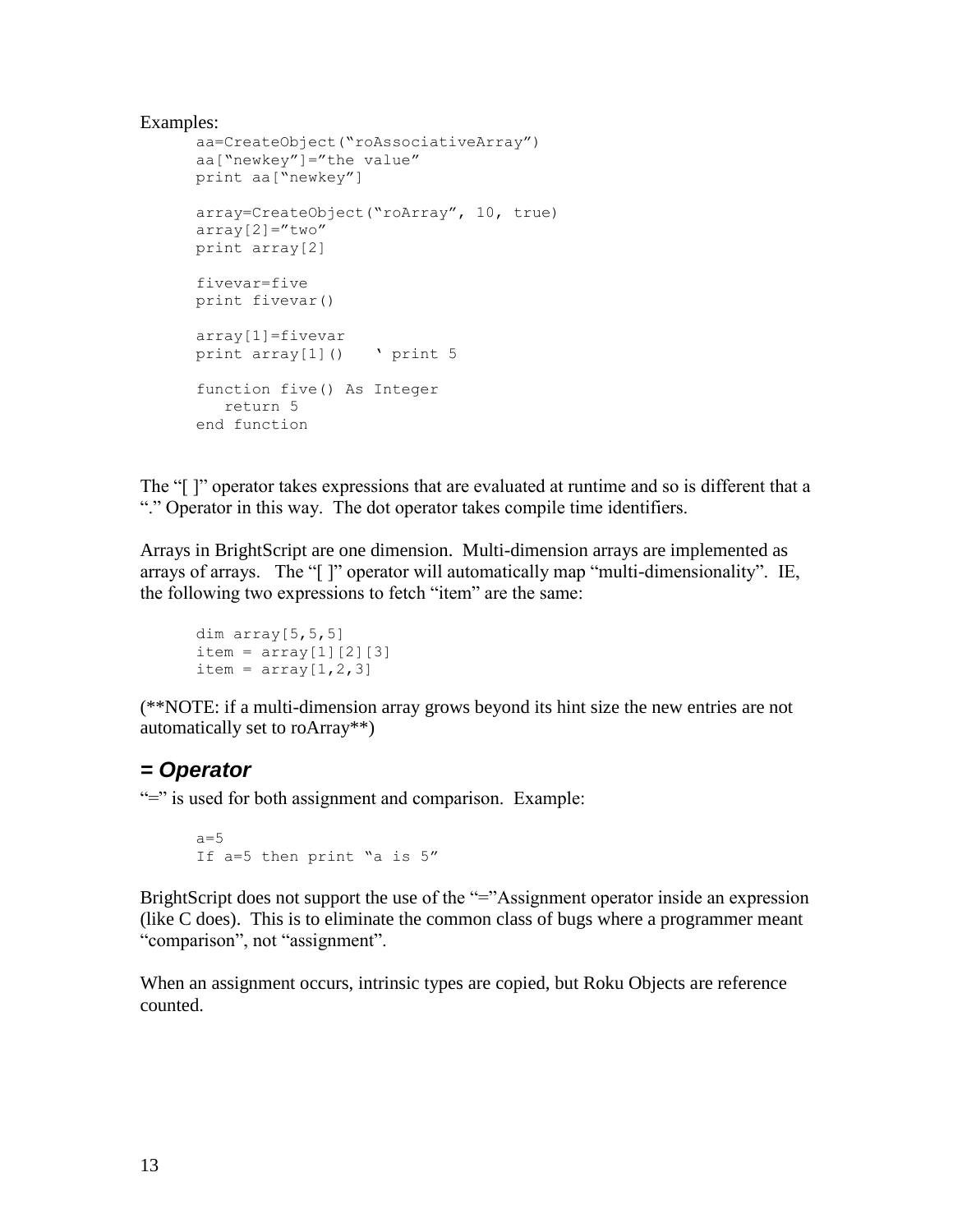# **Roku Objects, Interfaces, and Language Integration**

[note: the name of Roku Objects will change to BrightScript Components]

The Roku Object architecture and library are separate from BrightScript, but BrightScript requires them.

- All APIs exposed to BrightScript are exposed as Roku Objects. In other words, if a platform wants to expose APIs to be scripted, the platform must register a new Roku Object. The Roku Object will most likely be written in C or C++.
- BrightScript has language features that are designed to work with Roku Object Interfaces. These include: for each, print, the array operator, and intrinsic objects.
- Fundamental BrightScript building blocks are implemented as Roku Objects. For example: Lists, Vector Arrays, Associative Arrays, and Objects.

## *A Brief Summary of Roku Objects*

Roku Objects are light weight components that are implemented in C (or a C compatible language such as  $C_{++}$ ).  $C_{++}$  templates exist to help  $C_{++}$  programmers implement the key C functions needed to implement a Roku Object.

Roku Objects can be used in BrightScript, and they can be used by a C compatible language.

Roku Objects are robust against version changes. In other words, scripts are generally backwards compatible with Objects that have undergone version improvements.

Roku Objects keep a reference count and delete themselves when the reference count goes to zero.

A key Roku Object concept is the Interface. The term Interface is used here as it is in Java or Microsoft COM. An interface is a known set of member functions that implement a set of logic. In some ways an Interface is like a virtual base class in C++. Any script or C-compatible program can use an object"s interface without regard to what type of object it is a part of, as long as it is familiar with a particular interface.

For example, the standard BrightScript serial interface (RS-232) object implements three interfaces: "ifSerialControl", "ifStreamReceive", and "ifStreamSend". Since the BrightScript "print" statement sends its output to any object that has an "ifStreamSend" interface, it works with the serial object (and others).

## *BrightScript statements that work with Roku Object Interfaces*

#### **For each**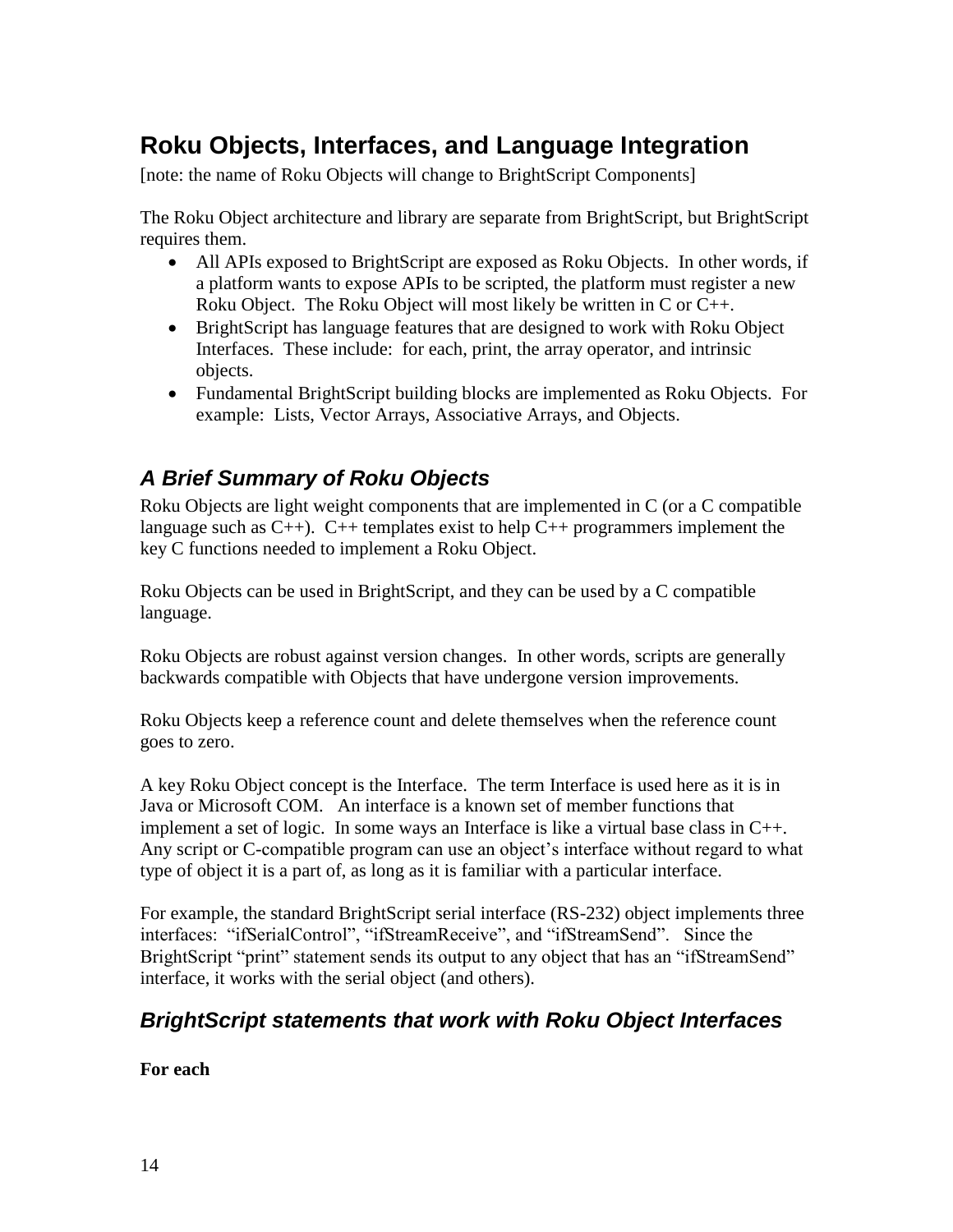The for-each statement works on any object that has an "ifEnum" interface. These include: Array, Associative Array, List, and Message Port.

#### **Print**

The print #*object*, "hello" format will print "into" any object that has an "ifStreamSend" interface. These include the TextField and SerialPort objects.

If the expression being printed evaluates to an object that has an "ifEnum" interface, print will print every item that can be enumerated.

In addition to printing the values of intrinsic types, "print" will also print any object that exposes one of these interfaces: ifString, ifInt, ifFloat..

#### **Wait**

The wait function will work on any object that has an "ifMessagePort" interface.

#### **Array Operator –"[]"**

The array operator works on any object that has an "ifArray" or "ifAssociativeArray" interface. This includes Array, Associative Array, and Lists.

#### **Member access operator "."**

The "." Operator works on any object that has an "ifAssociativeArray" interface (as well as on any Roku Object (when calling a member function)). It also has special meaning when used on roXMLElement or roXMLList.

#### **Expression Parsing**

Any expression that is expecting an Integer, Float, Double, Boolean or String, can take an object with the "ifInt", "ifFloat", "ifBoolean" or "ifString" interface.

#### *Wrapper Objects and intrinsic type promotion*

The intrinsic BrightScript types integer, float, double, string, invalid, boolean and function all have object equivalents. If one of these intrinsic types is passed to a function that expects an Object, the appropriate wrapper object will be created, assigned the correct value, and passed to the function. This is sometimes referred to as "autoboxing". This is how, for example, roArray can store integers and strings as well as objects.

Any expression that expects one of the above types will work with the corresponding wrapper object as well.

For example:

```
Dim array[10]
Array.push(5)
intobj = array.pop()print intobj+2 <br>
print intobj.GetInt()+2 <br>
prints 7<br>
print type(intobj) <br>
verints "roInt"
print intobj.GetInt() + 2print type(intobj)
```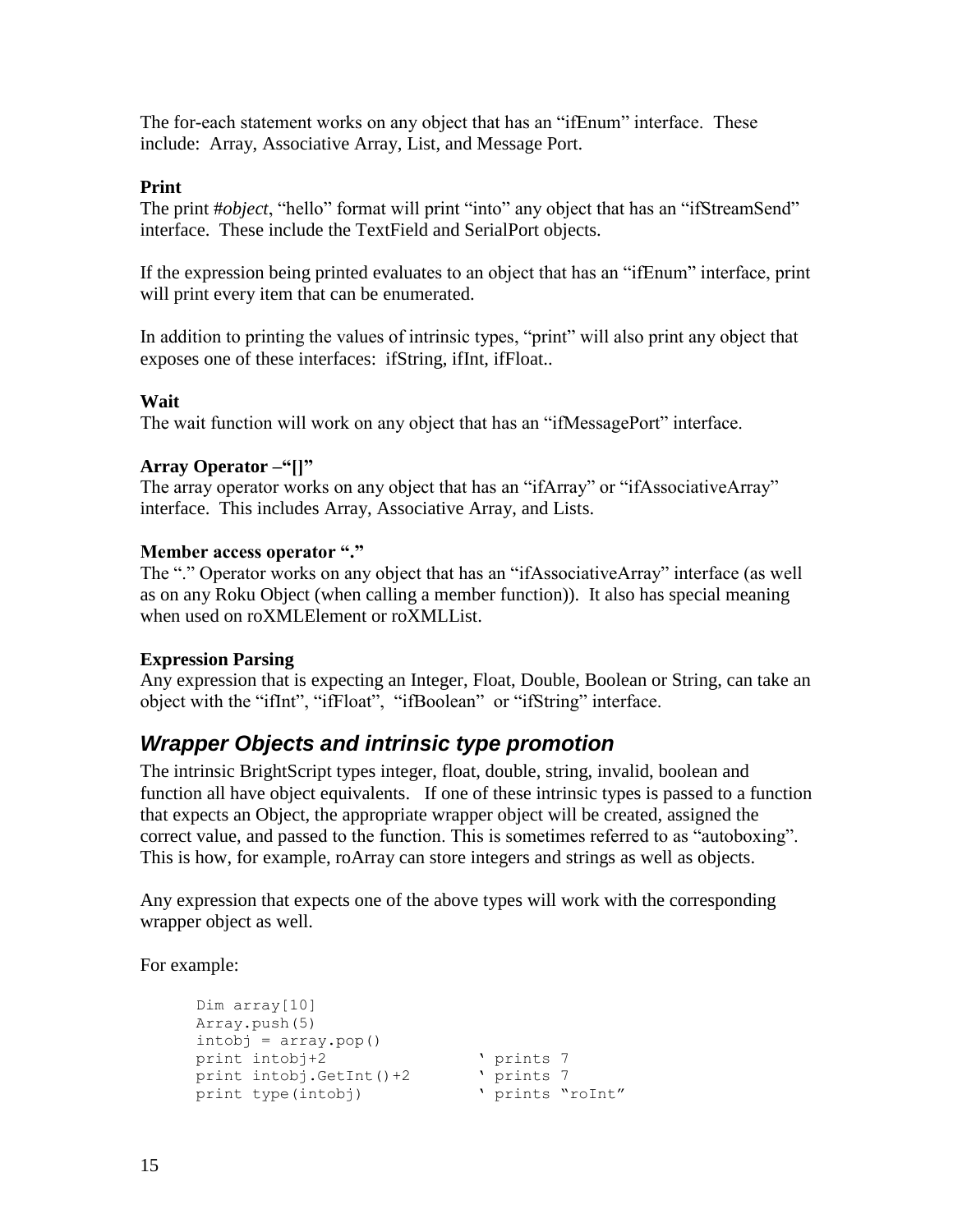### *BrightScript XML Support*

BrightScript supports XML via two Roku Objects, and some dedicated language features. The Roku Object roXMLElement provides support for parsing, generating, and containing XML. In addition, the roXMLList object is often used to hold lists of roXMLElement, and implements the BrightScript standard ifList interface as well as the ifXMLList interface. Language features are provided via the dot operator, and the @ operator.

#### **Dot Operator on XML**

- 1. When applied to an roXMLElement, the dot operator returns an roXMLList of children that match the dot operand. If no tags match, an empty list is returned
- 2. When applied to an roXMLList, the dot operator aggregates the results of performing the dot operator on each roXMLElement in the list.

#### **Attribute Operator**

The @ operator can be used on an roXMLElement to return a named attribute. When used on an roXMLList, the @ operator will return a value only if the list contains exactly one element.

For example, if the file "example.xml" contains the following:

```
<?xml version="1.0" encoding="utf-8" ?>
<rsp stat="ok">
  <photos page="1" pages="5" perpage="100" total="500">
    <photo id="3131875696" owner="21963906@N06" secret="f248c84625" 
      server="3125" farm="4" title="VNY 16R" ispublic="1" isfriend="0"
      isfamily="0" />
    <photo id="3131137552" owner="8979045@N07" secret="b22cfde7c4"
     server="3078" farm="4" title="hoot" ispublic="1" isfriend="0" 
      isfamily="0" />
    <photo id="3131040291" owner="27651538@N06" secret="ae25ff3942" 
     server="3286" farm="4" title="172 • 365 :: Someone once told 
     me..." ispublic="1" isfriend="0" 
  </photos>
\langle/rsp>
```
#### Then

```
rsp=CreateObject("roXMLElement")
rsp.Parse(ReadAsciiFile("example.xml"))
```
? rsp.photos.photo

Will return an roXMLList with three entries.

? rsp.photos.photo[0]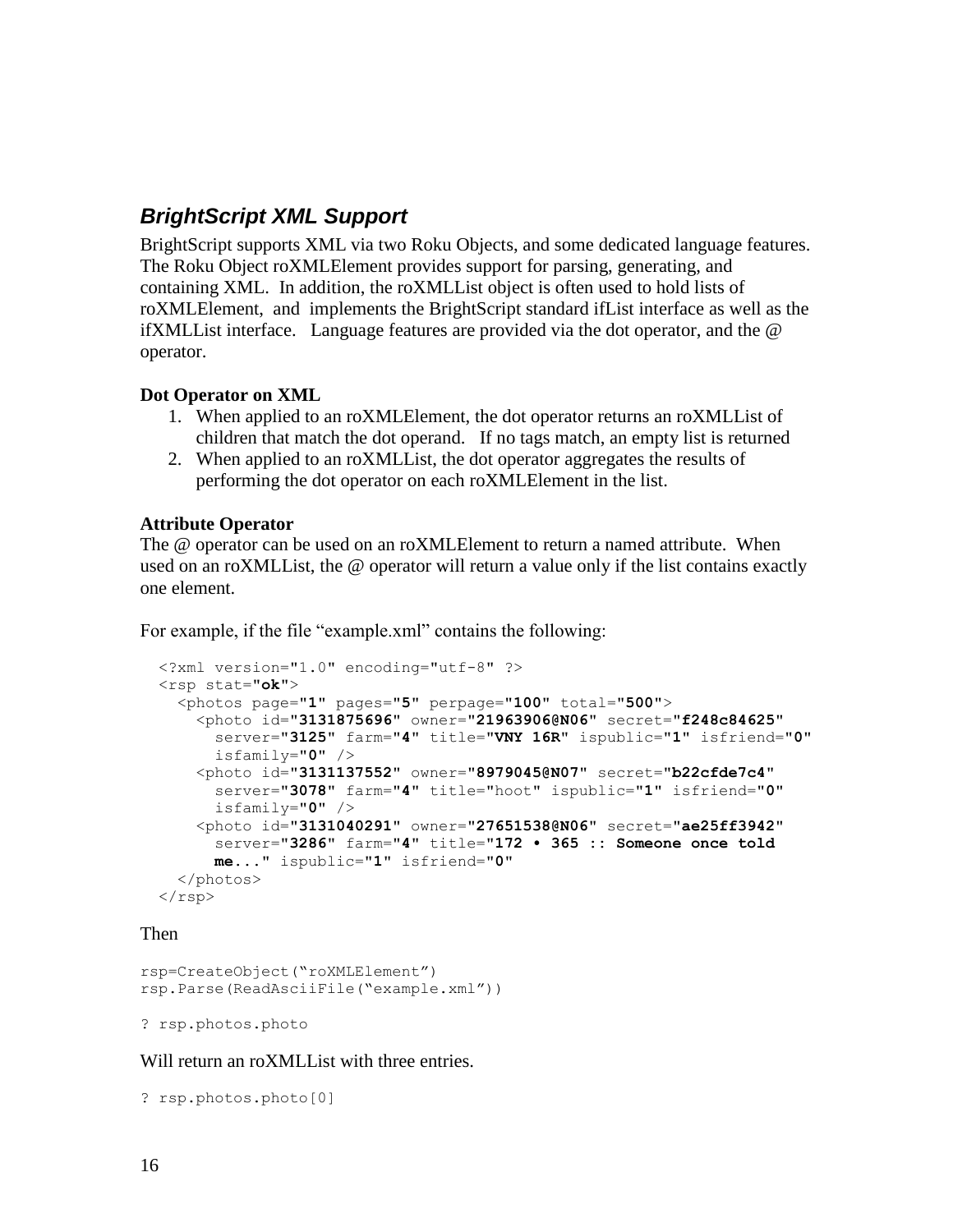Will return an roXMLElement reference to the first photo (id="**3131875696").**

? rsp.photos Will return an roXMLList reference containing the photos tag.

```
rsp.photos@perpage
```
Will return the string 100.

Use the Text() method to return an element's text.

For example, if the variable booklist contains this roXMLElement: <booklist> <book lang=eng>The Dawn of Man</book> </booklist>

Print booklist.book.gettext()

Will print "The Dawn of Man".

print booklist.book@lang

Will print "eng".

#### **example flikr code clip**

```
REM
REM Interestingness
REM pass an (optional) page of value 1 - 5 to get 100 photos 
REM starting at 0/100/200/300/400
REM
REM returns a list of "Interestingness" photos with 100 entries
REM
Function GetInterestingnessPhotoList(http as Object, page=1 As Integer) As 
Object
      print "page=";page
http.SetUrl("http://api.flickr.com/services/rest/?method=flickr.interestingness
.getList&api_key=YOURKEYGOESHERE&page="+mid(stri(page),2))
     xml=http.GetToString()
     rsp=CreateObject("roXMLElement")
     if not rsp.Parse(xml) then stop
      return helperPhotoListFromXML(http, rsp.photos.photo) 
'rsp.GetBody().Peek().GetBody())
End Function
```
Function helperPhotoListFromXML(http As Object, xmllist As Object,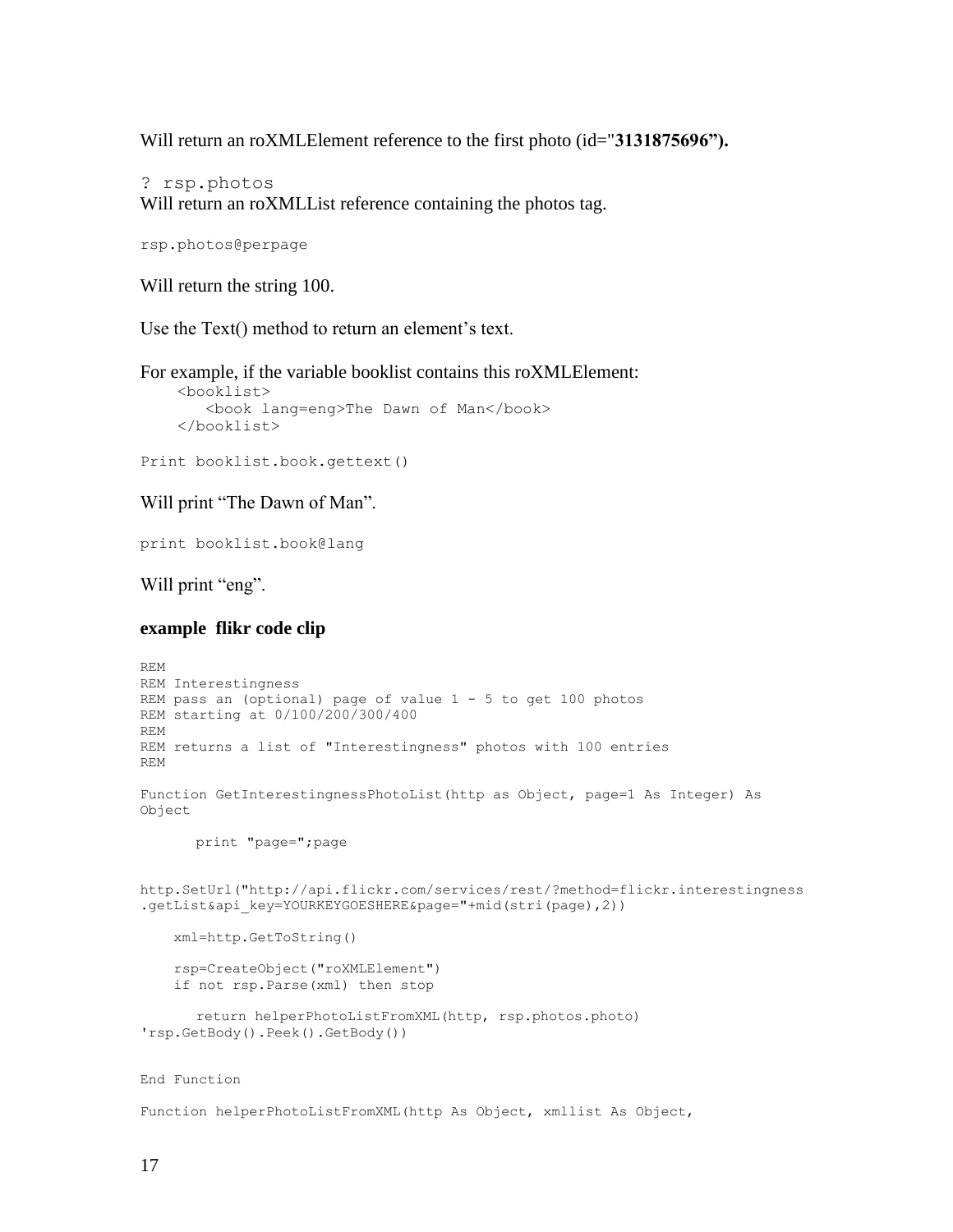```
 owner=invalid As dynamic) As Object
     photolist=CreateObject("roList")
     for each photo in xmllist
       photolist.Push(newPhotoFromXML(http, photo, owner))
     next
     return photolist
End Function
REM
REM newPhotoFromXML
REM
REM Takes an roXMLElement Object that is an <photo> ... </photo>
REM Returns an brs object of type Photo
REM photo.GetTitle()
REM photo.GetID()
REM photo.GetURL()
REM photo.GetOwner()
REM
Function newPhotoFromXML(http As Object, xml As Object, owner As dynamic) As 
Object
     photo = CreateObject("roAssociativeArray")
     photo.http=http
     photo.xml=xml
     photo.owner=owner
     photo.GetTitle=function():return m.xml@title:end function
     photo.GetID=function():return m.xml@id:end function
     photo.GetOwner=pGetOwner
     photo.GetURL=pGetURL
     return photo
End Function
Function pGetOwner() As String
      if m.owner<>invalid return m.owner
      return m.xml@owner
End Function
Function pGetURL() As String
      a=m.xml.GetAttributes()
      url="http://farm"+a.farm+".static.flickr.com/"+a.server+"/"+a.id+" "+a.se
cret+".jpg"
      return url
End Function
```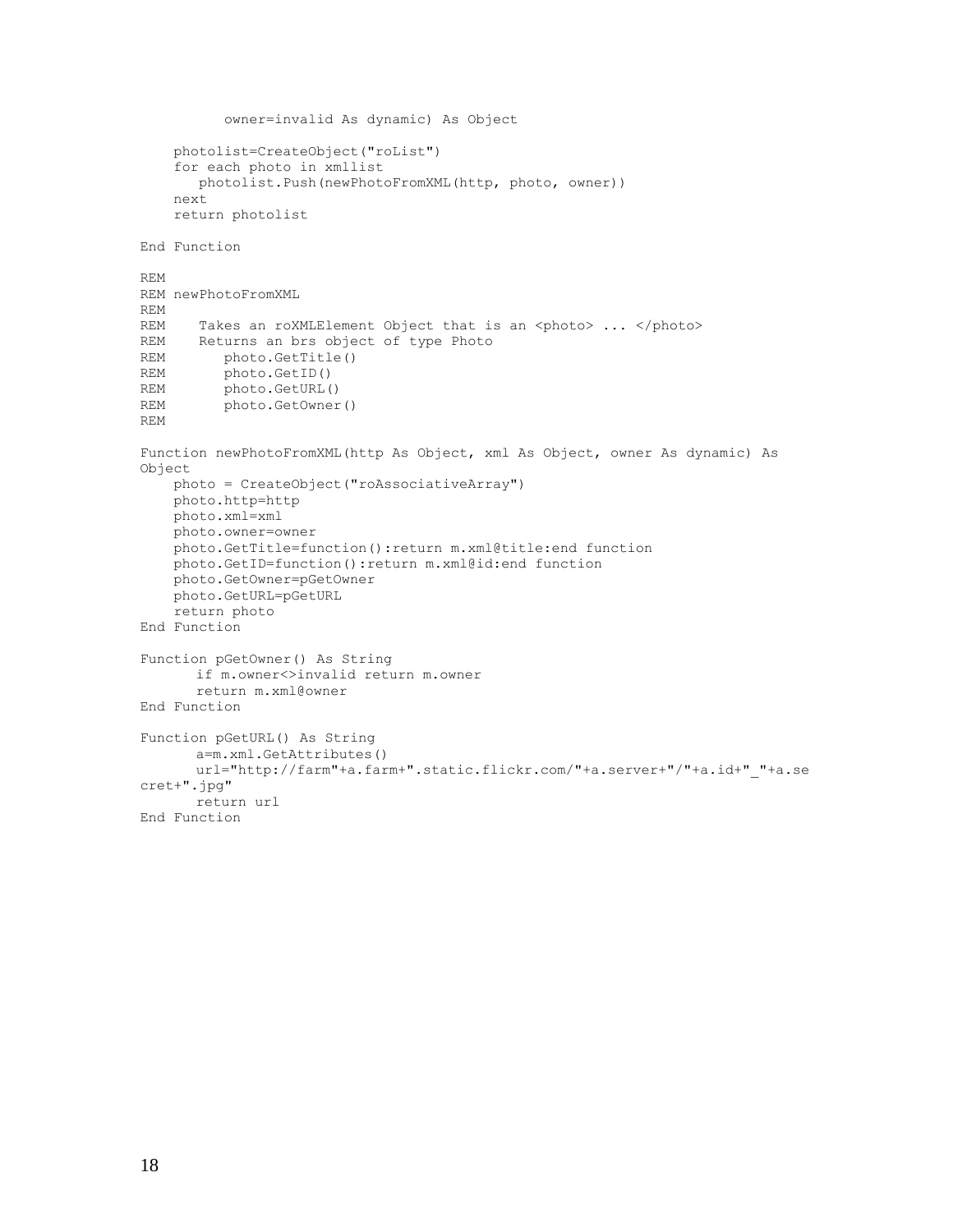# **Garbage Collection**

BrightScript will automatically free strings when they are no longer used, and it will free objects when their reference count goes to zero. This is done at the time the object or string is no longer used; there is no background garbage collection task. This results in very predictable "garbage collection" -- there are no unexpected stalls in execution.

A "mark and sweep" garbage collection is run after a script executes, or can be manually forced to run via the debug console. There is currently no way to run it from a script, and it doesn"t currently run in the background. Its purpose is to clean up objects that refer to themselves or have other circular references (which are not managed by the normal reference counting garbage collection).

i=roCreateObject("roInt") j=I " reference incremented i=invalid " reference decremented  $j=0$  ' roInt just free'd.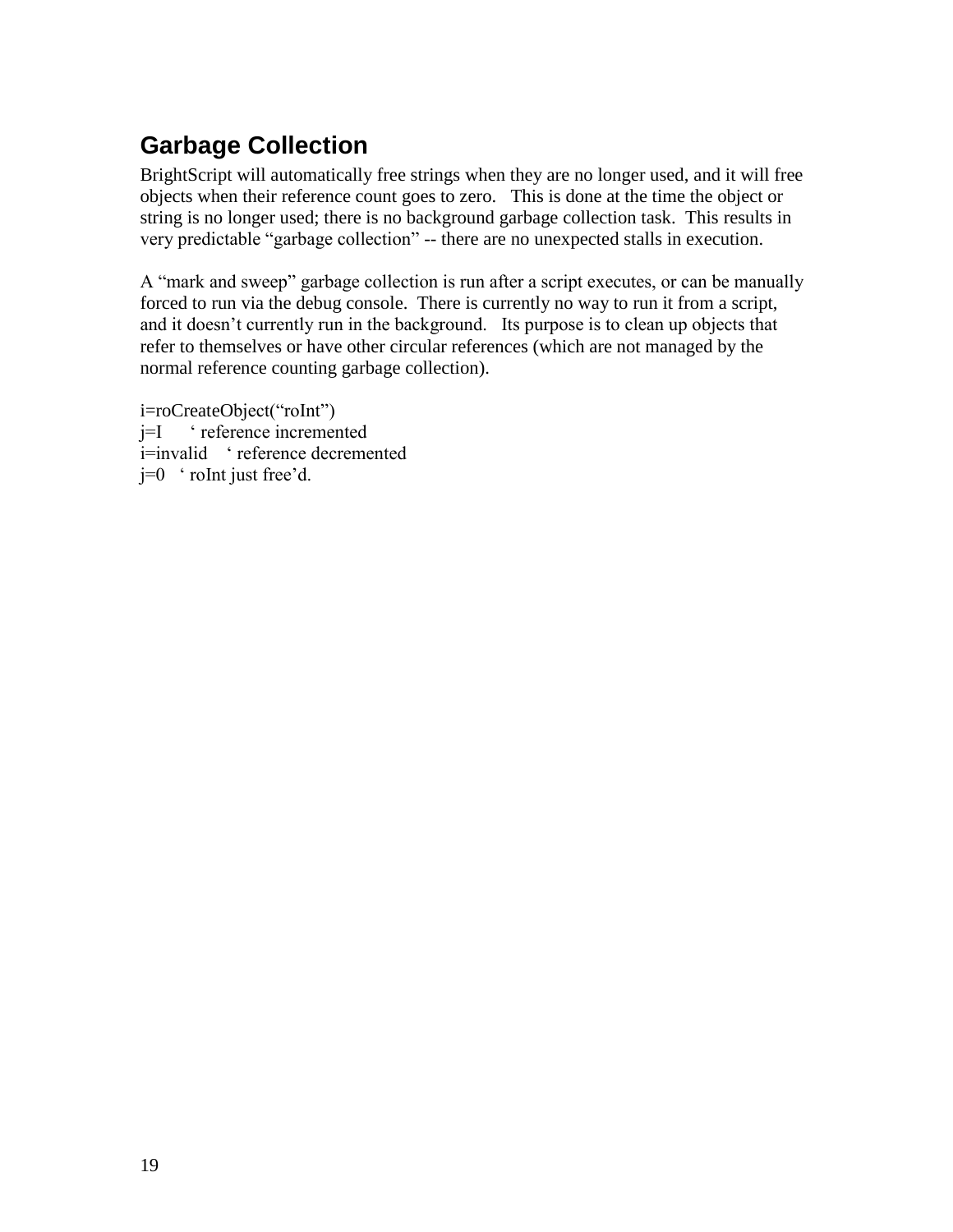## **Events**

Events in BrightScript center around an event loop and the "roMessagePort" Roku object. Any RokuObject can be posted to a message port. Typically these will be Objects that are designed to post events. For example, the "roTimer" class posts events of type "roTimerEvent".

Example:

```
print "BrightSign Button-LED Test Running"
p = CreateObject("roMessagePort")
gpio = CreateObject("roGpioControlPort") 
gpio.SetPort(p)
while true
    msg=wait(0, p)
    if type(msg)="roGpioButton" then 
      butn = msg.GetInt() if butn <=5 then 
            gpio.SetOutputState(butn+17,1)
            print "Button Pressed: ";butn
            sleep(500)
            gpio.SetOutputState(butn+17,0)
         end if
     end if
    REM ignore buttons pressed while flashing led above
    while p.GetMessage()<>invalid 
    end while
end while
```
Note that the following two lines: while true msg=wait(0, p)

Could be replaced with:

For each msg in p

And then the last "end while" would become a "next".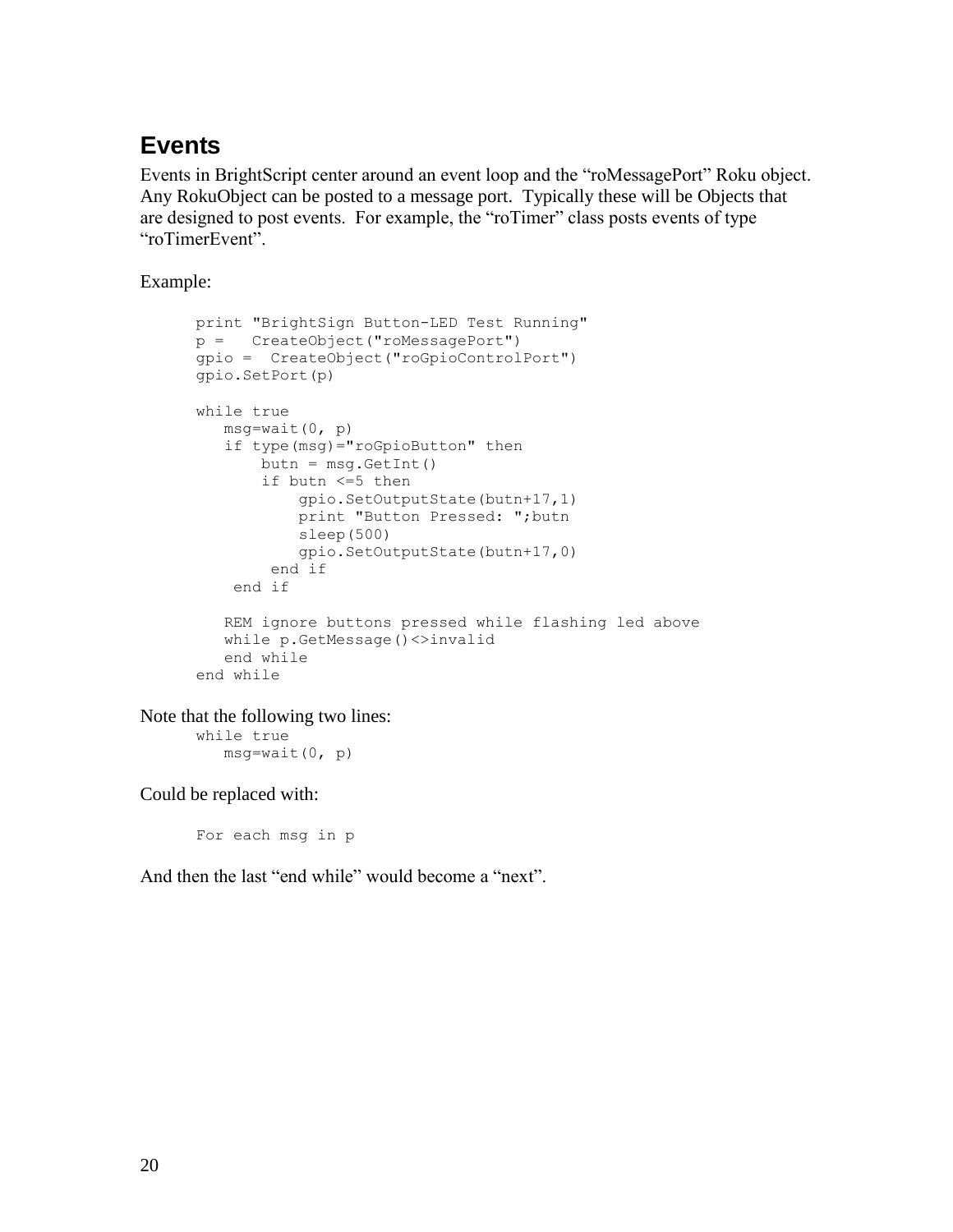# **Threading Model**

A BrightScript script runs in a single thread. The general rule of thumb is that Roku Object calls are synchronous if they return quickly, or asynchronous if they take a long time to complete. For example, class roArray methods are all synchronous. But if "roVideoPlayer" is used to play a video, the play method returns immediately (it is asynchronous). As the video plays, it will post events to a script created message port. Typical events would be "media finished" or "frame x reached".

Whether a Roku Object launches a background thread to perform asynchronous operations is a decision made by the Object implementer. Often an object will have synchronous and asynchronous versions of the same method.

This threading model means that the script writer does not have to deal with mutexes and other synchronization objects. It is always single threaded and the message port is polled or waited upon to receive events into the thread. However, Roku Object implementers have to think about threading issues. For example, roList and roMessagePort are thread safe internally so that they can be used by multiple threads.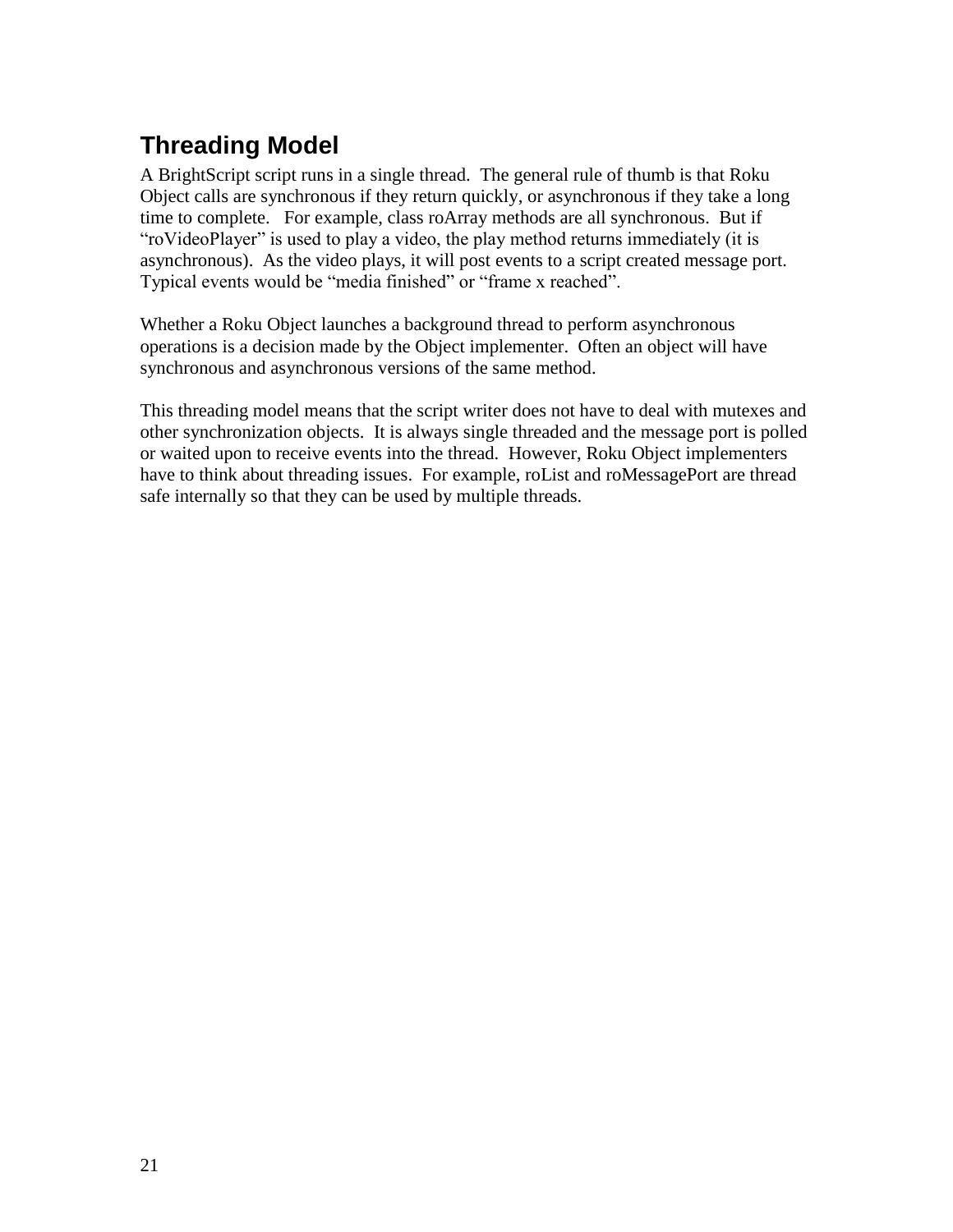# **Scope**

BrightScript uses the following scoping rules:

- Currently all related BrightScript code must reside in one file. This set of code is known as a "module".
- BrightScript does not support global variables. Except, there is one hard-coded global variable "global" that is an interface to the global object. The global object contains all global library functions.
- Functions declared with the FUNCTION statement are at global scope, unless they are anonymous, in which case they are local scope.
- Local variables exist with function Scope. If a function calls another function, that new function has its own scope.
- Labels exist in function scope.
- Block Statements (like FOR-NEXT or WHILE-END WHILE) do not create a separate scope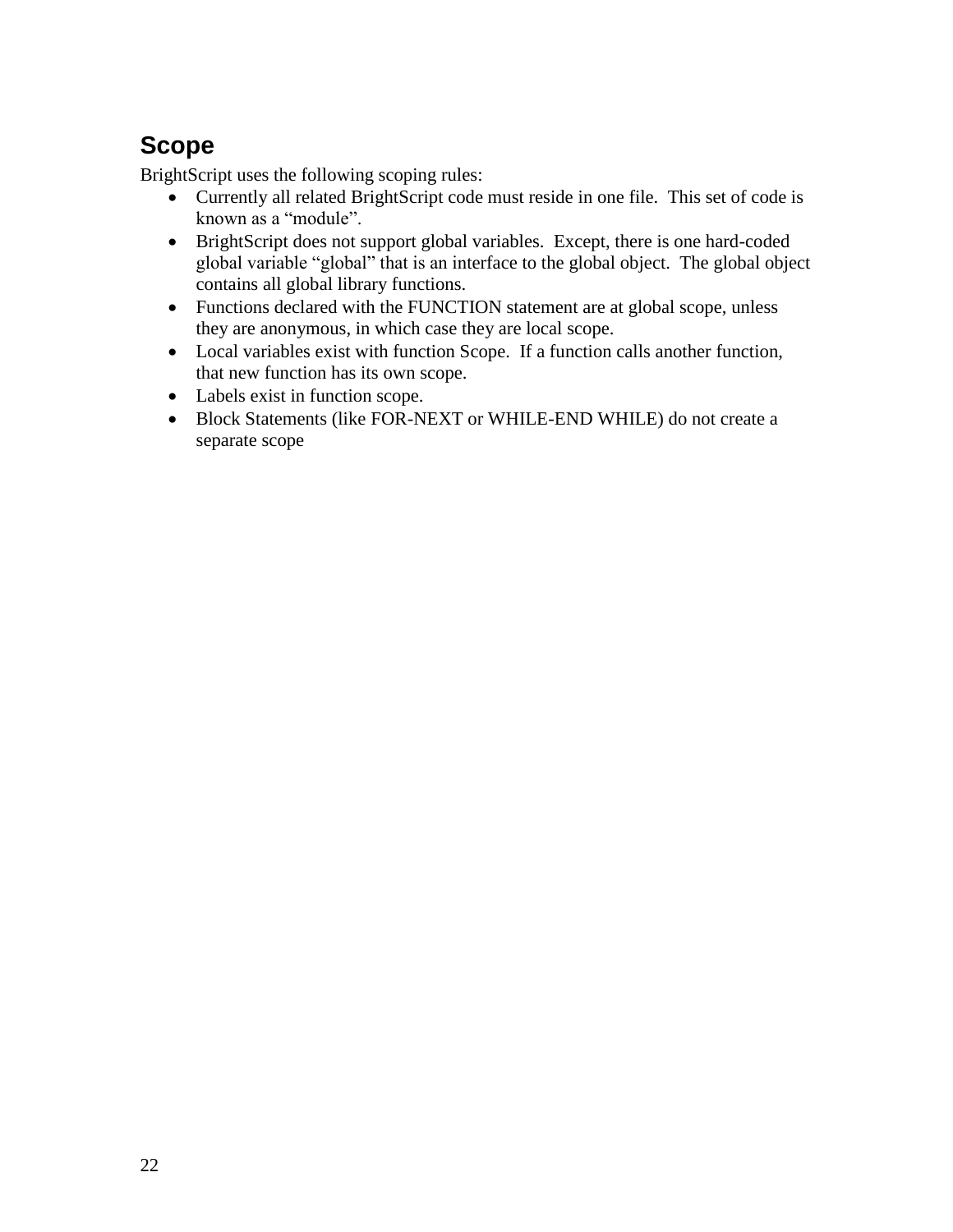# **Creating and Using Intrinsic Objects**

In most of this manual we use the term "object" to refer to a "Roku Object". These are C or C++ components with interfaces and member functions that BrightScript uses directly. Other than a few core objects that BrightScript relies upon (roArray, roAssociativeArray, roInt, etc.) Roku Objects are platform specific.

You can create "intrinsic" objects in BrightScript itself to use in your scripts. However, to be clear, these are not Roku Objects. There is currently no way to create a Roku Object in BrightScript, or to create intrinsic objects that have interfaces (they only contain member functions, properties, or other objects).

A BrightScript object is built upon an Associative Array. In fact, it is an roAssociativeArray. When a member function is called "from" an AssociativeArray, a "this" pointer is set. The "this" pointer is "m". "m" is accessible inside the FUNCTION code to access object keys.

A "constructor" in BrightScript is a normal function at global scope that creates the AssociativeArray and fills in its member functions and properties. There is nothing "special" about it.

For an example, see the "snake" game at the end of this manual.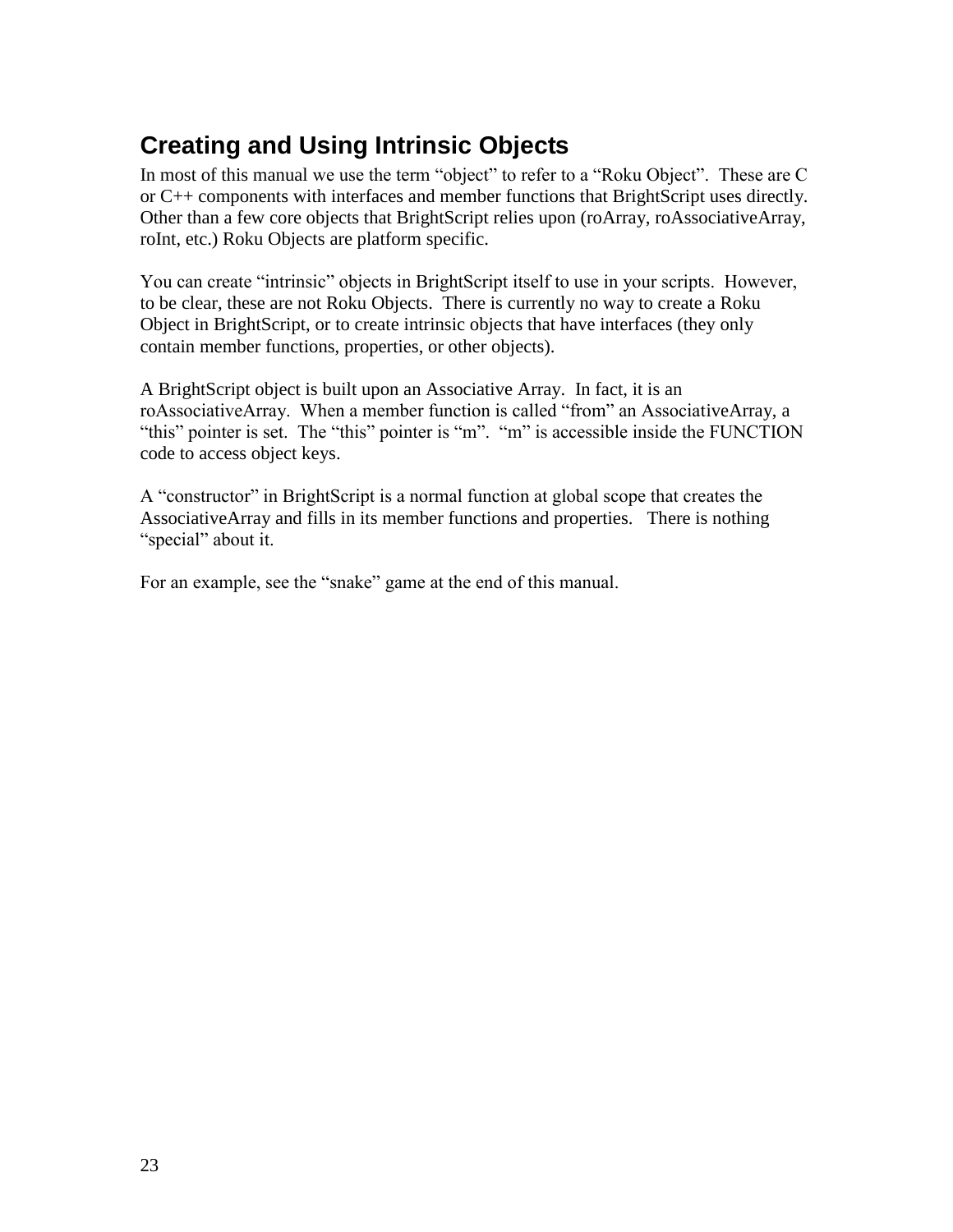### **Program Statements**

#### *DIM name (dim1, dim2, …, dimK)*

DIM ("dimension") is a statement that provides a short cut to creating roArray objects. It sets variable *name* to type "roArray", and creates Array's of Array's as needed for multidimensional arrays. The dimension passed to Dim is the index of the maximum entry to be allocated (the array initial size  $=$  dimension+1); the array will be resized larger automatically if needed.

```
Dim array[5]
```
Is the same as:

```
array=CreateObject("roArray",6,true)
Note that x[a,b] is the same as x[a][b]Another example:
Dim c[5, 4, 6]
For x = 1 To 5
   For y = 1 To 4
        For z = 1 To 6C[X, Y, z] = kk = k + 1 Next
    Next
Next
k=0For x = 1 To 5
   For y = 1 To 4
       For z = 1 To 6
          If c[x, y, z] \Leftrightarrow k Then print"error" : Stop
          if c[x][y][z] \Leftrightarrow k then print "error": stop
          k = k + 1 Next
    Next
Next
```
#### *variable = expression*

Assigns a variable to a new value.

```
Examples: 
      a$="a rose is a rose"
      b1=1.23
      x=x-z1
```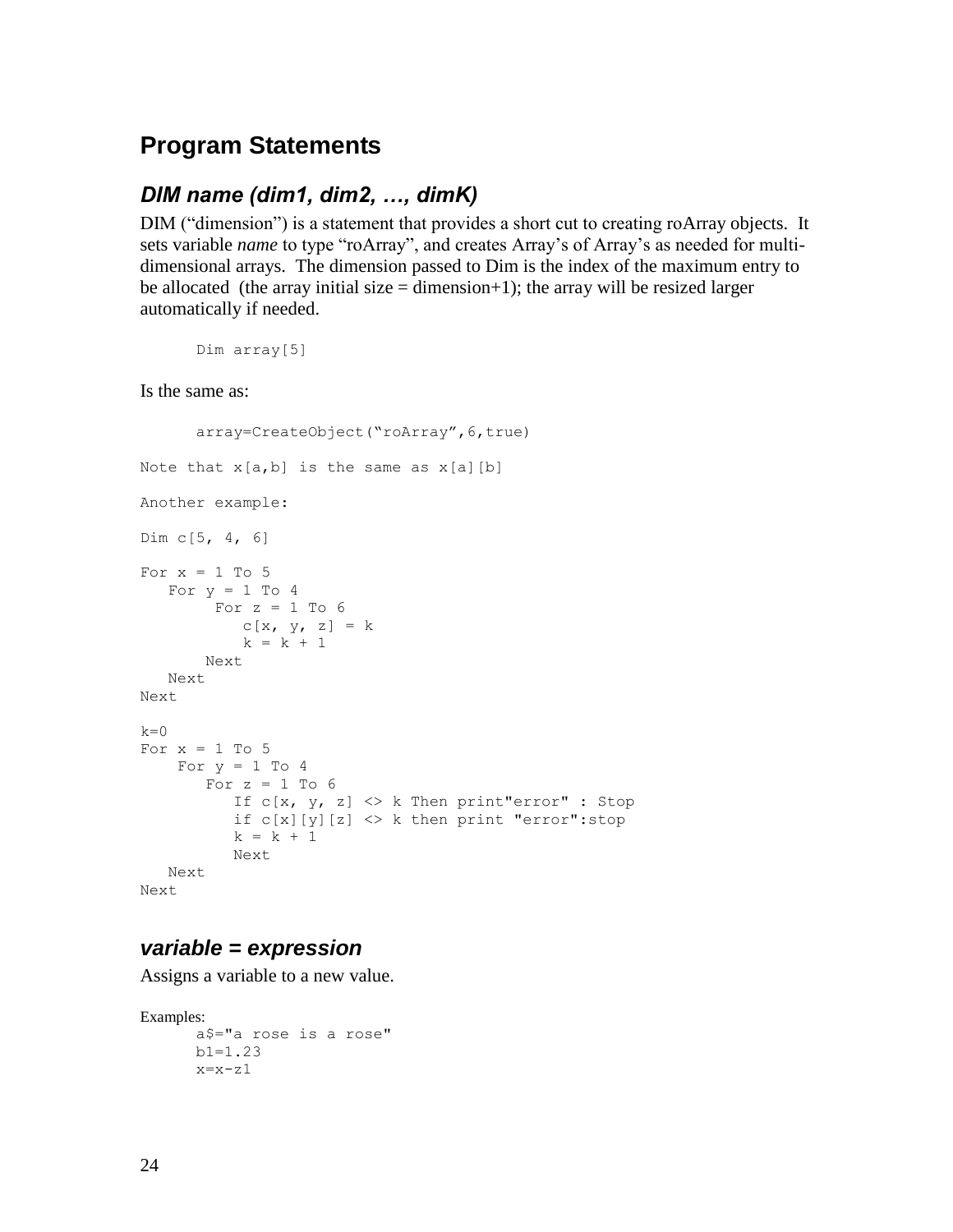In each case, the variable on the left side of the equals sign is assigned the value of the constant or expression on the right side.

### *END*

Terminates execution normally.

### *STOP*

Interrupts execution return a STOP error. Invokes the debugger. Use "cont" at the debug prompt to continue execution, or "step" to single step.

## *GOTO label*

Transfers program control to the specified line number. GOTO *label* results in an branch. A label is an identifier terminated with a colon, on a line by itself. Example:

```
mylabel:
print "Anthony was here!"
goto mylabel
```
### *RETURN expression*

Used to return from a function back to the caller. If the function is not of type Void, return can return a value to the caller.

## *FOR counter = exp TO exp STEP exp NEXT counter*

Creates an iterative (repetitive) loop so that a sequence of program statements may be executed over and over a specified number of times. The general form is (brackets indicate optional material):

```
FOR counter-variable = initial value TO final value [STEP increment] 
[program statements] 
NEXT [counter-variable]
```
In the FOR statement, *initial value, final value* and *increment* can be any expression. The first time the FOR statement is executed, these three are evaluated and the values are saved; if the variables are changed by the loop, it will have no effect on the loop's operation. However, the counter variable must not be changed or the loop will not operate normally. The first time the FOR statement is executed the counter is set to the "initial value" and to the type of "initial value".

At the top of the loop, the counter is compared with the *final value* specified in the FOR statement. If the counter is greater than the *final value*, the loop is completed and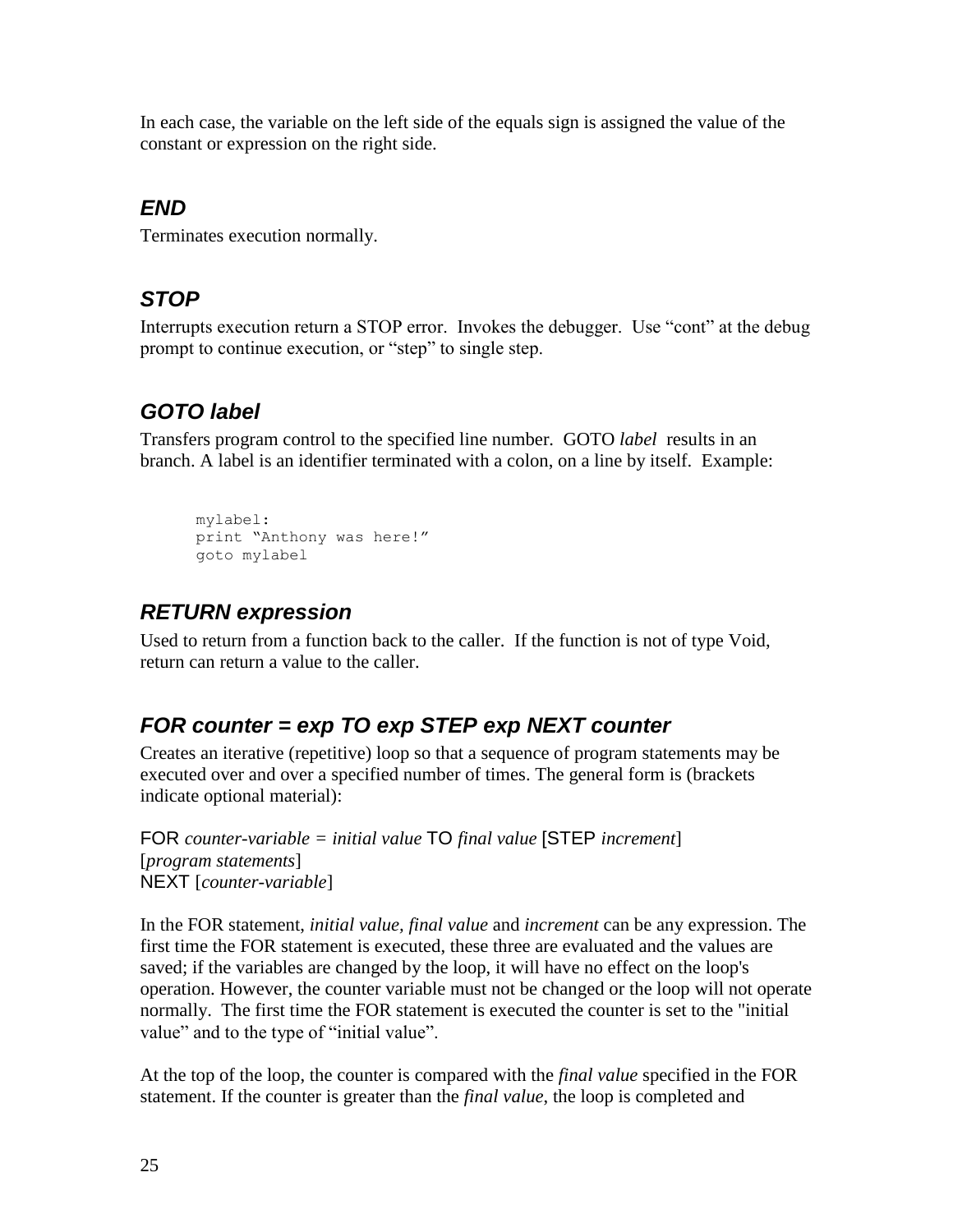execution continues with the statement following the NEXT statement. (If *increment* was a negative number, loop ends when counter is less than *final value*.) If the counter has not yet exceeded the *final value*, control passes to the first statement after the FOR statement.

When program flow reaches the NEXT statement, the counter is incremented by the amount specified in the STEP *increment*. (If the *increment* has a negative value, then the counter is actually decremented.) If STEP *increment* is not used, an increment of 1 is assumed.

.Example:

```
for i=10 to 1 step -1 
    print i
next
```
Note that each NEXT statement optionally specifies the appropriate counter variable; however, this is just a programmer's convenience to help keep track of the nesting order. The counter variable may be omitted from the NEXT statements. But if you do use the counter variables, you must use them in the right order; i.e., the counter variable for the innermost loop must come first.

The counter variable must be "simple"; eg, not an array.

"EXIT FOR" is used to exit a FOR block prematurely.

### *FOR EACH item IN object*

The FOR EACH statement iterates through each item in any object that has an "ifEnum" interface (enumerator). The For block is terminated with a NEXT statement. The variable *item* is set at the top of the loop to the next item in the object. Objects that are intrinsically ordered (like a List) are enumerated in order. Objects that have no intrinsic order (like AssociativeArray) are enumerated in apparent random order. It is okay to delete entries as you enumerate them.

"EXIT FOR" is used to exit a FOR block prematurely.

The following example objects can be enumerated: roList, roArray, roAsscoiativeArray, roMessagePort.

Example: \*\*NOTE: this example does not yet work because literal arrays are not yet implemented\*\*

```
aa={joe: 10, fred: 11, sue:9}
For each n in ar
   Print n;aa(n)
   aa.delete(n)
next
```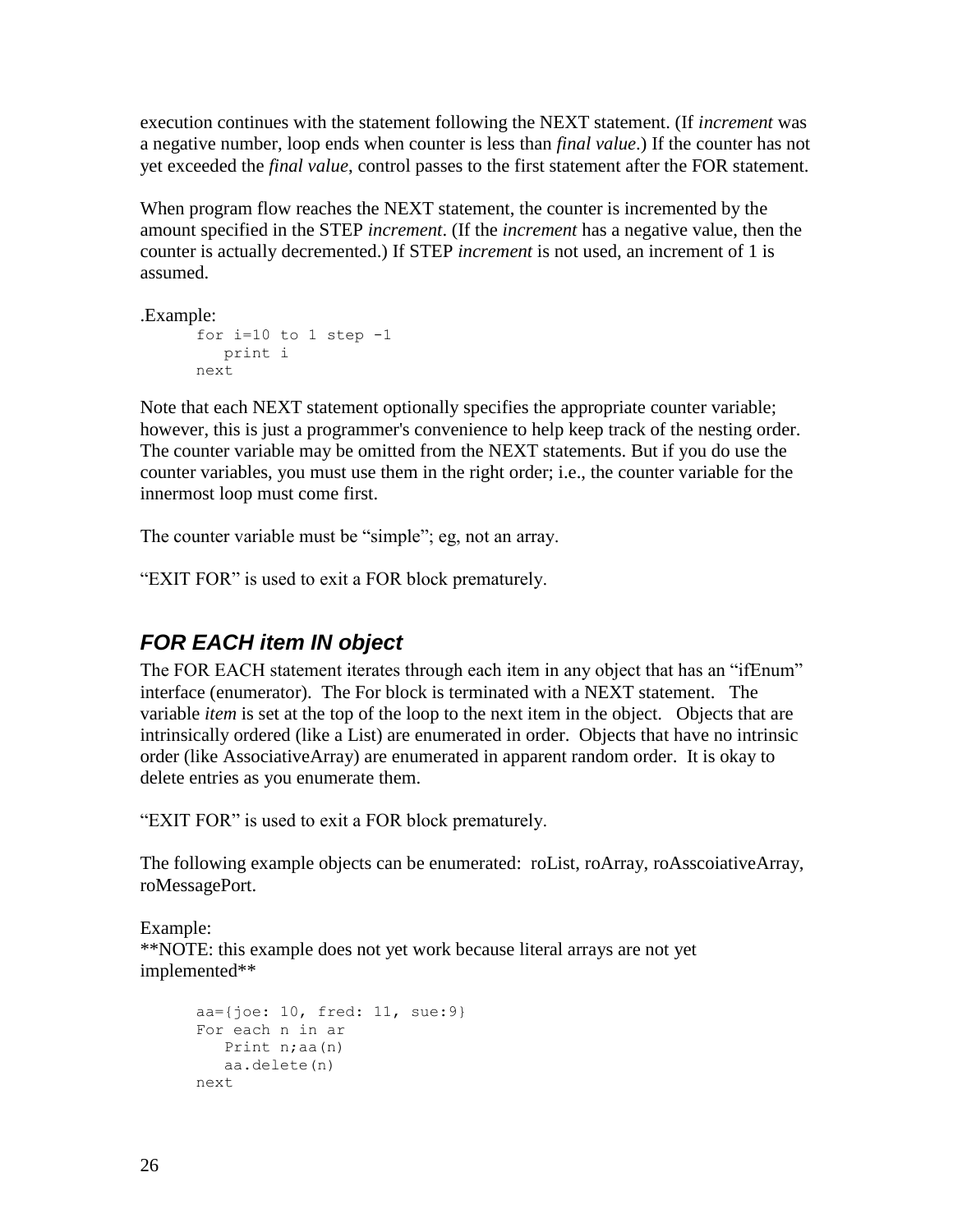#### *While expression / Exit While*

The While loop executes until expression is false. The "exit while" statement can be used to terminate a while loop prematurely.

Example:

```
k=0while k<>0
  k=1 Print "loop once".
end while
while true
   Print "loop once"
   Exit while
End while
```
### *REM*

Instructs the compiler to ignore the rest of the program line. This allows you to insert comments (REMarks) into your program for documentation. An " (apostrophe) may be used instead of REM.

```
Examples Program: 
rem ** this remark introduces the program **
'this too is a remark
```
#### *IF expression THEN statements [ELSE statements]*

There are two forms of the IF THEN ELSE statement. The single line form (this one), and the multi-line or block form (see next section). The IF instructs the Interpreter to test the following *expression*. If the *expression* is true, control will proceed to the statements immediately following the expression. If the expression is False, control will jump to the matching ELSE statement (if there is one) or down to the next program line.

Examples:

if x>127 then print "out of range" : end if caveman="fred" then print "flintsone" else print "rubble"

NOTE: THEN is optional in the above and similar statements. However, THEN is sometimes required to eliminate an ambiguity. For example:

if y=m then m=o "won't work without THEN.

### *BLOCK IF, ELSEIF, THEN, ENDIF*

The multi-line or block form of IF THEN ELSE is more flexible. It has the form: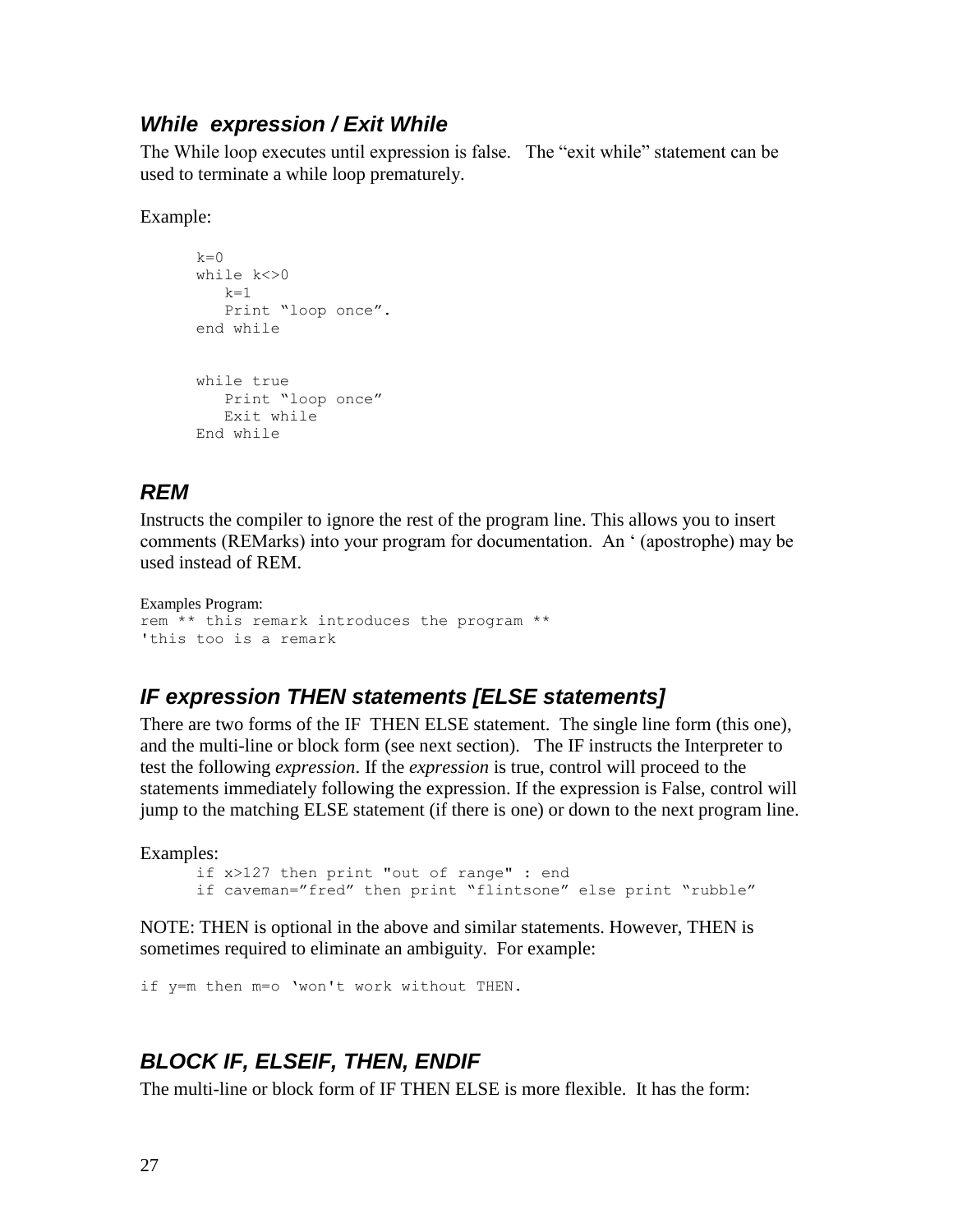```
 If BooleanExpression [ Then ]
 [ Block ]
  [ ElseIfStatement+ ]
  [ ElseStatement ]
  End If 
ElseIfStatement ::=
  ElseIf BooleanExpression [ Then ] 
  [ Block ]
ElseStatement ::=
  Else 
 [ Block ]
For example:
    vp_msg_loop:
        msq=wait(tiut, p) if type(msg)="rovideoevent" then
              if debug then print "video event";msg.getint()
              if lm=0 and msg.getint() = meden then
                   if debug then print "videofinished"
                   retcode=5
                   return
              endif
          else if type(msg)="rogpiobutton" then
              if debug then print "button press";msg
              if esc0 and msg=b0 then retcode=1:return
              if esc1 and msg=b1 then retcode=2:return
              if esc2 and msg=b2 then retcode=3:return
              if esc3 and msg=b3 then retcode=4:return
          else if type(msg)=" Invalid" then
              if debug then print "timeout"
              retcode=6
              return
          endif
          goto vp_msg_loop
```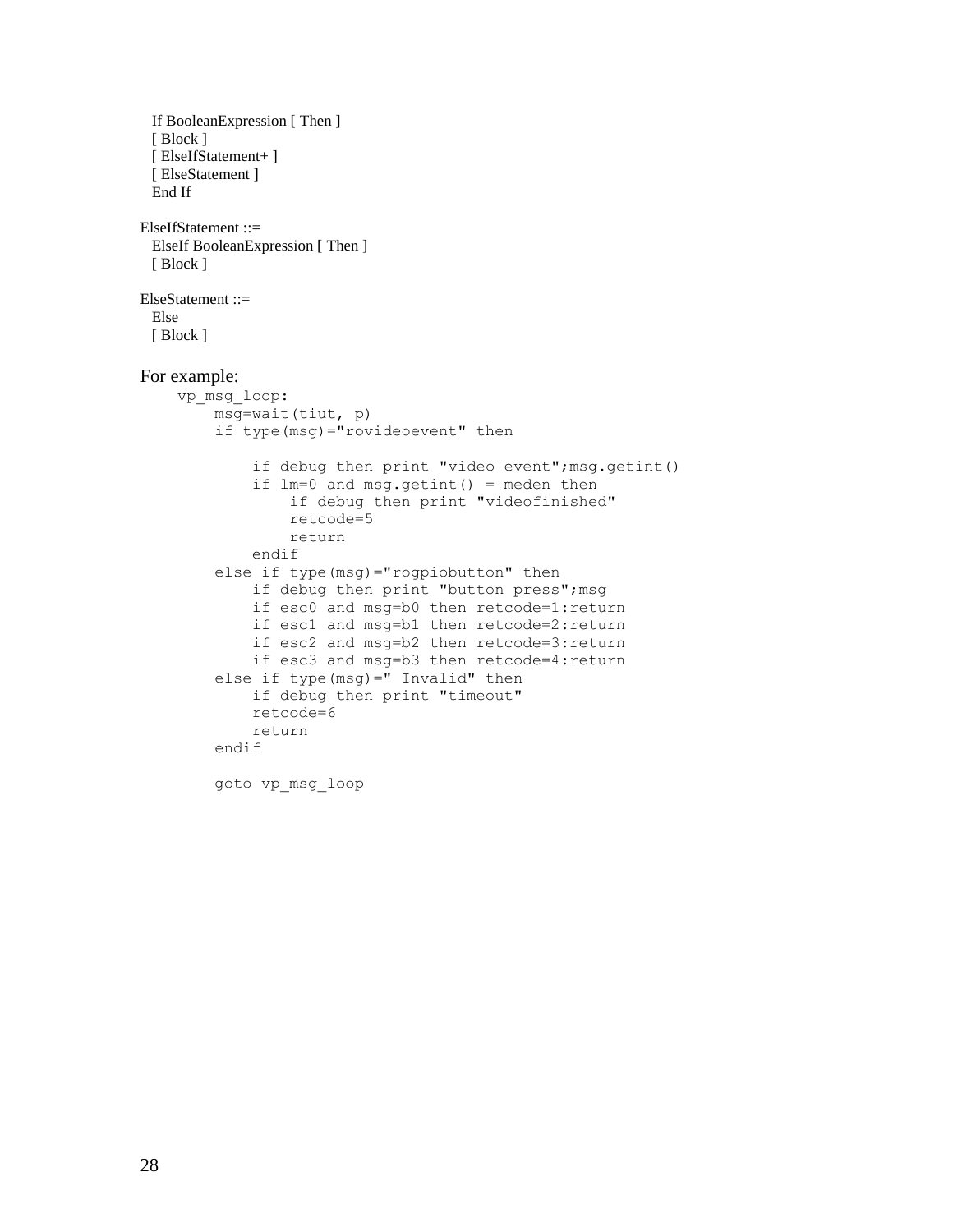### *PRINT [#output\_object], [@location], item list*

Prints an item or a list of items on the console, or if *output\_object* is specified, to an object that has an "ifStreamSend" interface. . The items may be either strings, number, variables, or expressions. Objects that have an ifInt, ifFloat, or ifString interface may also be printed.

The items to be PRINTed may be separated by commas or semi-colons. If commas are used, the cursor automatically advances to the next print zone before printing the next item. If semi-colons are used, no space is inserted between the items printed.

Positive numbers are printed with a leading blank (instead of a plus sign); all numbers are printed with a trailing blank; and no blanks are inserted before or after strings.

Examples: x=5:print 25; "is equal to";  $x \sim 2$ run 25 is equal to 25 a\$="string" print a\$;a\$,a\$;" ";a\$ run stringstring string string print "zone 1","zone 2","zone 3","zone 4" run zone 1 zone 2 zone 3 zone 4

each print zone is 16 char wide. the cursor moves to the next print zone each time a comma is encountered.

print "print statement #1 "; print "print statement #2" run print statement #1 print statement #2

Semi-colon's can be dropped in some cases. For example, this is legal:

Print "this is a five "5"!!"

A trailing semi-colon over-rides the cursor-return so that the next PRINT begins where the last one left off .

If no trailing punctuation is used with PRINT, the cursor drops down to the beginning of the next line.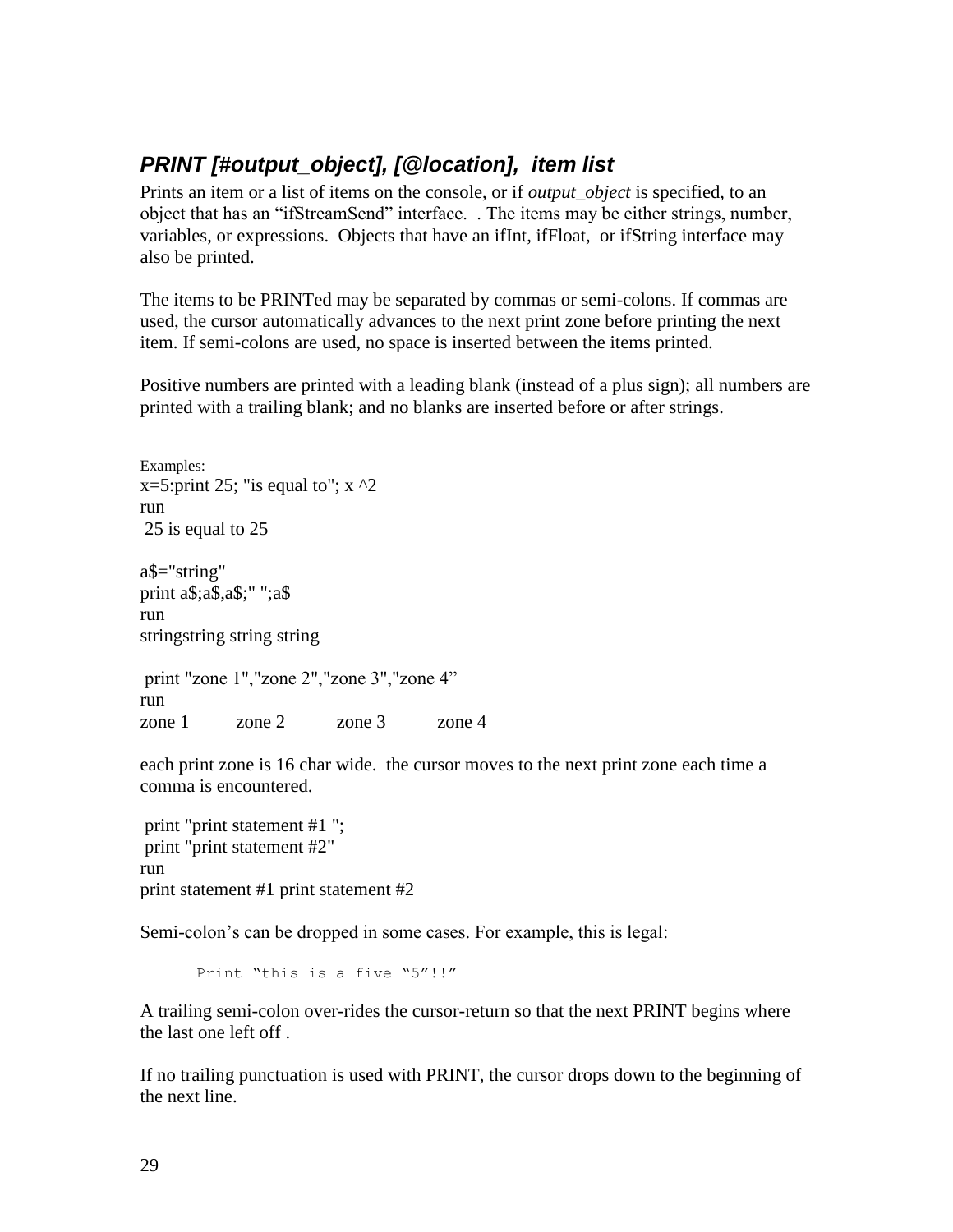If the console you are printing to has the interface "ifTextField" then @ specifies exactly where printing is to begin. For example:

```
print #m.text field,@width*(height/2-1)+(width-len(msg$))/2,msg$;
```
Whenever you PRINT @ on the bottom line of the Display, there is an automatic linefeed, causing everything displayed to move up one line. To suppress this, use a trailing semi-colon at the end of the statement.

#### **TAB (expression)**

Moves the cursor to the specified position on the current line (modulo the width of your console if you specify TAB positions greater than the console width). TAB may be used several times in a PRINT list.

Example: print tab(5)"tabbed 5";tab(25)"tabbed 25"

No punctuation is required after a TAB modifier. Numerical expressions may be used to specify a TAB position. TAB cannot be used to move the cursor to the left. If the cursor is beyond the specified position, the TAB is ignored.

#### **POS(x)**

Returns a number from 0 to window width, indicating the current cursor position on the cursor. Requires a "dummy argument" (any numeric expression).

print tab(40)  $pos(0)$  'prints 40 at position 40

print "these" tab( $pos(0)+5$ )"words" tab( $pos(0)+5$ )"are"; print  $tab(pos(0)+5)$ "evenly"  $tab(pos(0)+5)$ "spaced"

## *Function([parameter As Type, …]) As Type / End Function*

A function is declared using the function statement. In parentheses, one or more optional parameters to be passed may be declared. The return type of the function may also be declared. If the parameter or return type are not declared, they are assumed to be "dynamic"

Intrinsic types are passed by value (a copy is made). Objects are passed by reference.

Parameters can be of type:

- Integer
- Float
- Double
- String
- Object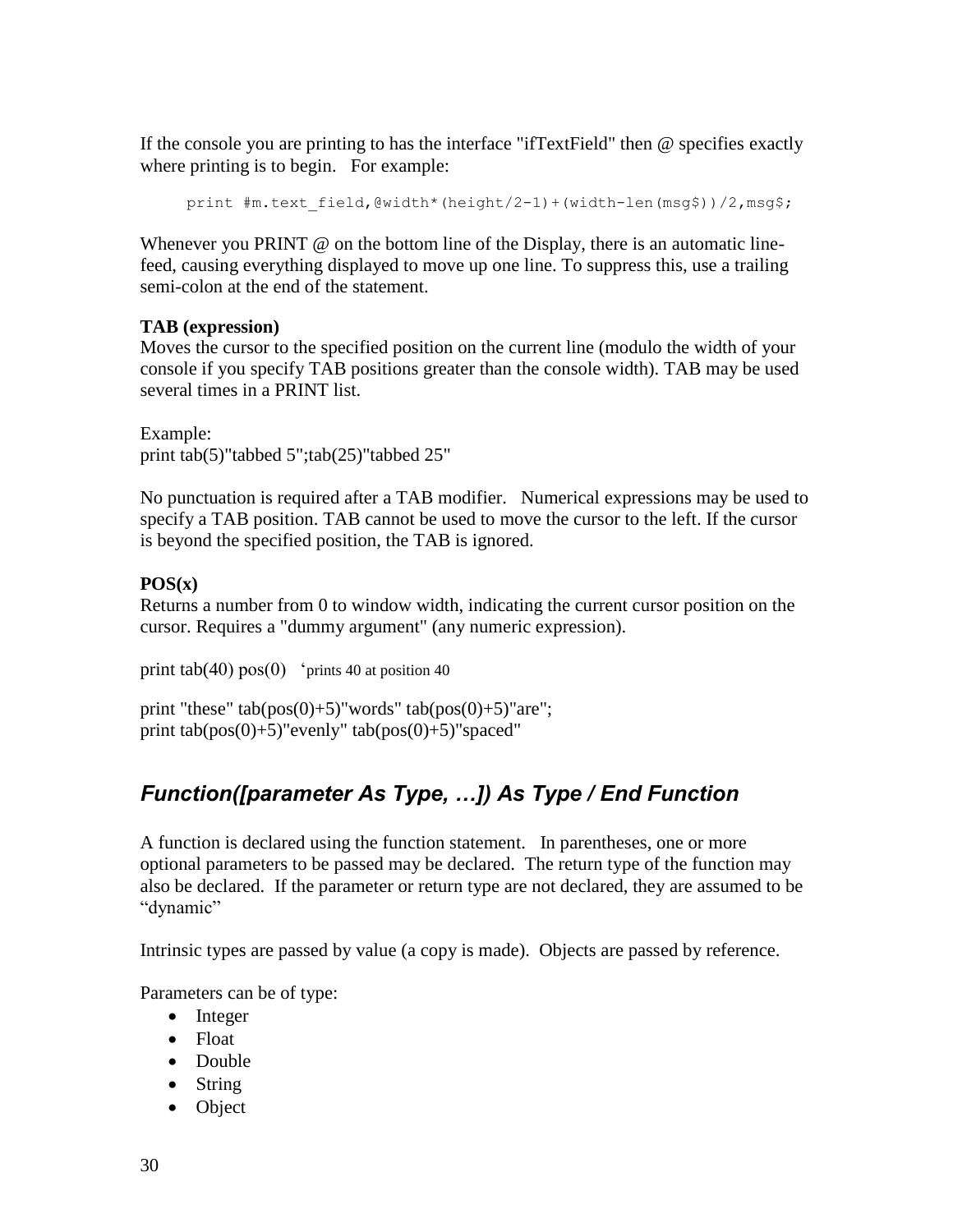• Dynamic

In addition to the above types, the return type can be:

Void

Parameters can have default values and expressions.

```
For example:
      Function cat(a, b)
            Return a+b 'a, b could be numbers or strings
      End Function
      Function five() As Integer
           Return 5
      End function
      Function add(a As Integer, b As Integer) As Integer
          Return a+b
      End function
      Function add2(a As Integer, b=5 as Integer) As Integer
            Return a+b
      End Function
      Function add3(a As Integer, b=a+5 as Integer) As Integer
            Return a+b
      End Function
```
Functions have their own scope.

The statement "Sub" can be used instead of "function" as a shortcut to a function of Void return Type.

If a function is called from an associative array, then a local variable "m" is set to the AssociatiaveArray that the function is stored in.

For example:

```
sub main()
    obj={
        add: add
        a: 5
        b: 10
        }
    obj.add()
    print obj.result
end sub
function add() As void
```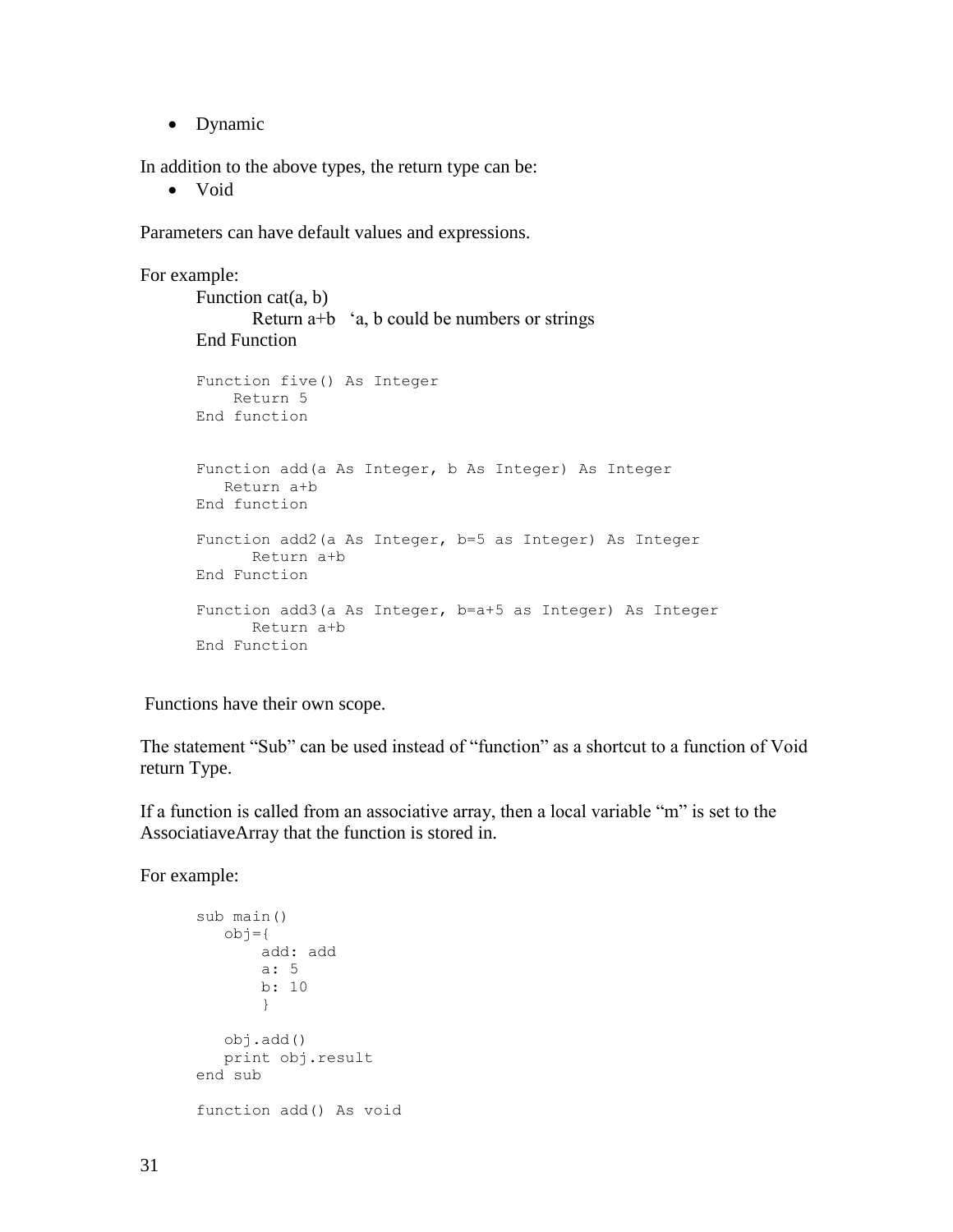```
 m.result=m.a+m.b
end function
```
If a function is not called from an AssociatiaveArray, then its "m" is set to an AssocicateArray that is global to the module, and persists across calls.

#### **Anonymous Functions**

A function is anonymous if it does not have a name. It can be declared like this;

```
myfunc=function (a, b)
    Return a+b
end function
print myfunc(1,2)
```
They can be used with AA literals like this:

```
q = \{starring : function(o, e)
     str = e.GetBody()print "Starring: " + str
     toks = box(str) .tokenize(","")for each act in tok
          acts = box(act).trim()if actx <> "" then
               print "Actor: [" + actx + "]"
                 o.Actors.Push(actx)
          endif
     next
     return 0
     end function
}
q.starring(myobj, myxml)
```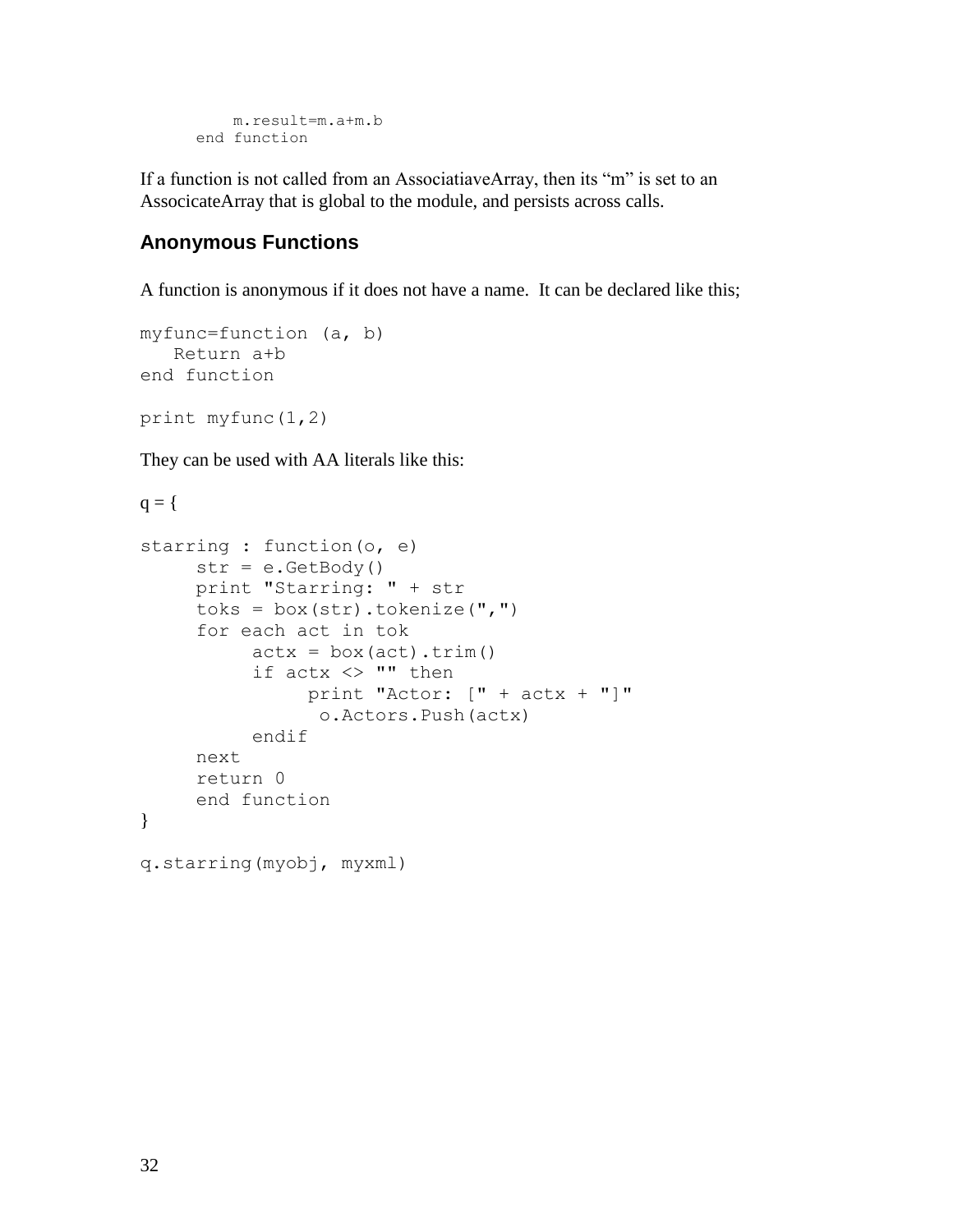## **Built-In Functions**

BrightScript has a small number of built-in, module scope, intrinsic functions. They are the following.

### *Type(variable) As String*

Returns the type of a variable and/or object. See the Roku Object specification for a list of types. For example:

```
Print type (5)
```
## *Rnd(0) As Float Rnd(range As Integer) As Integer*

Generates a pseudo-random number using the current pseudo-random "seed number" (generated internally and not accessible to user). RND may be used to produce random numbers between 0 and 1, or random integers greater than 0, depending on the argument.

RND(0) returns a float value between 0 and 1.

RND(integer) returns an integer between 1 and *integer* inclusive . For example, RND(55) returns a pseudo-random integer greater than zero and less than 56.

### *Box(x as Dynamic) as Object*

Box() will return an object version of an intrinsic type, or pass through an object if given one. For example, in places where you want to use string object functions on a string, you can:

```
str=" this is a string "
print box(str).trim()
bo = box("string")bo = box(bo) ' no change to bo
print bo.md5()
```
### *Run(filename As String, Optional Args…) As dynamic*

The run command will run a script from a script. Args may be passed to the scripts Main() function, and the called script may return arguments.

Example:

```
Sub Main()
     Run("test.brs")
     BreakIfRunError(LINE_NUM)
     Print Run("test2.brs", "arg 1", "arg 2")
     stop
End Sub
Sub BreakIfRunError(ln)
```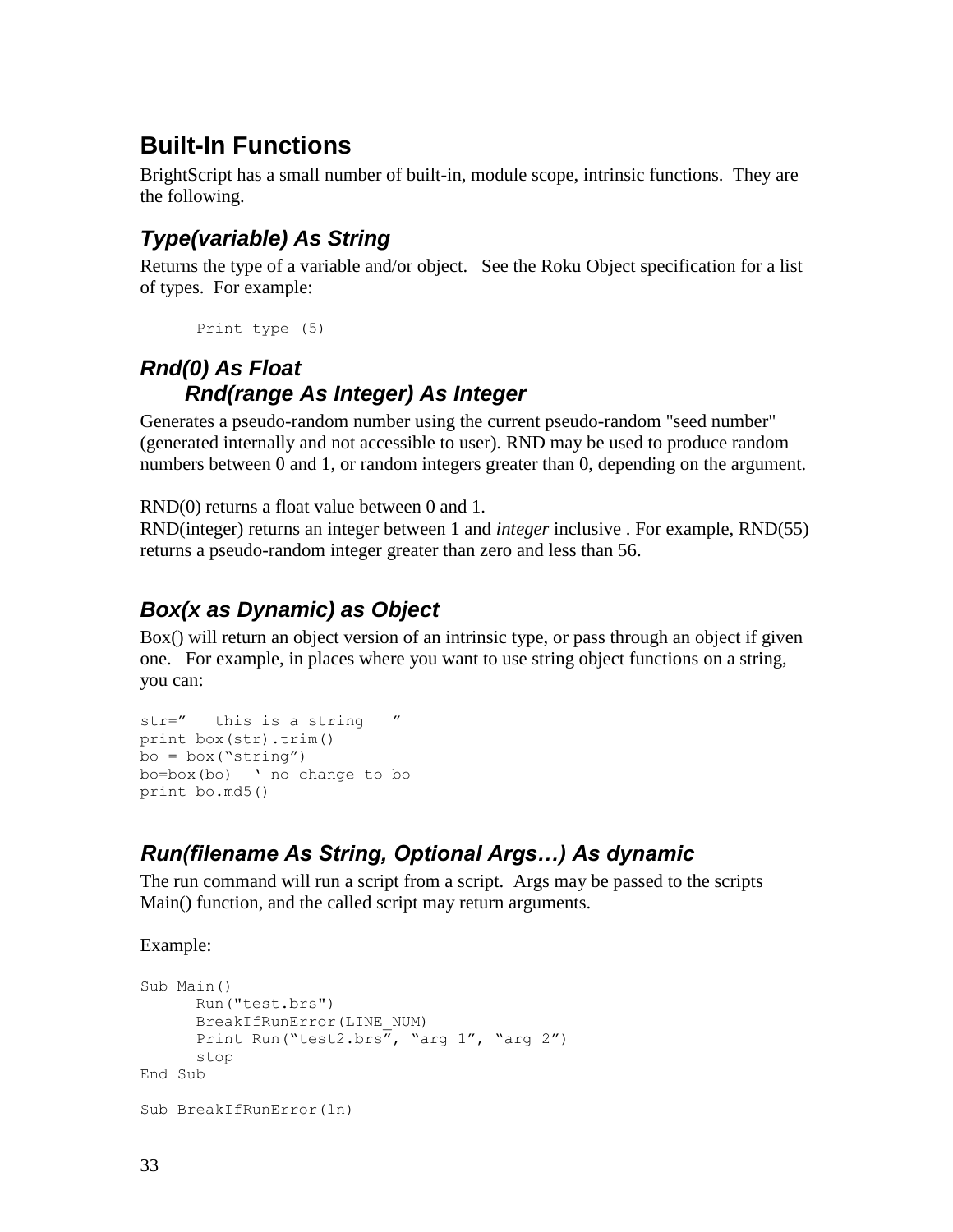```
 el=GetLastRunCompileError()
    if el=invalid then
       el=GetLastRunRuntimeError()
       if el=&hFC or el=&hE2 then return 
       'FC==ERR_NORMAL_END, E2=ERR_VALUE_RETURN
      print "Runtime Error (line \overline{''}; ln; "): "; el
       stop
    else
       print "compile error (line ";ln;")"
       for each e in el
          for each i in e
            print i;": ";e[i]
          next
       next
       stop
    end if
End Sub
```
### *GetLastRunCompileError() As Object*

Returns an roList of compile errors, or invalid if no errors. Each list entry is an roAssociativeArray with the keys: ERRNO, ERRLN, ERRSTR.

### *GetLastRunRuntimeError() As Integer*

Returns an error code result after the last script Run().

These two are normal: &hFC==ERR\_NORMAL\_END &hE2==ERR\_VALUE\_RETURN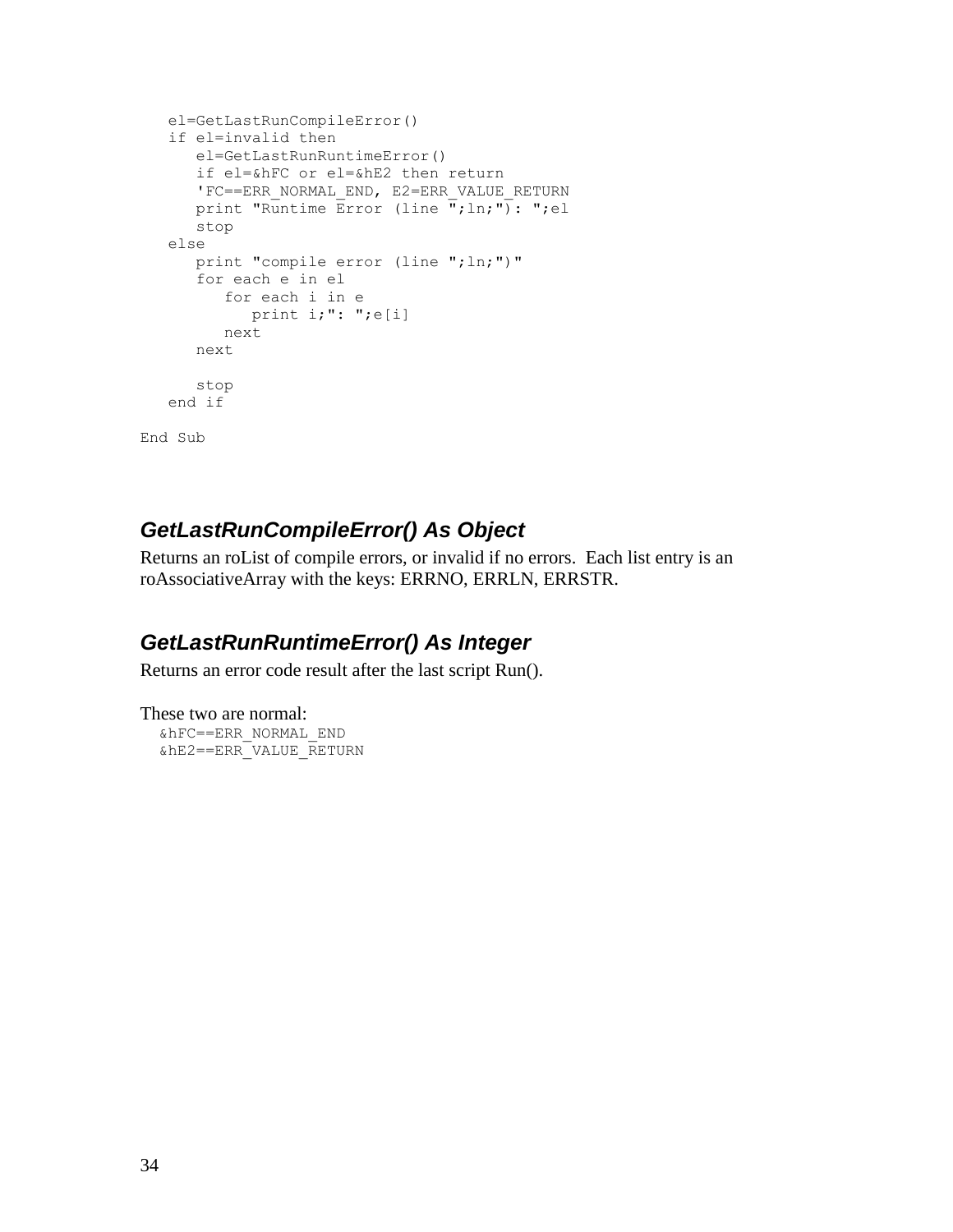# **Global Functions**

BrightScript has a set of standard, module scope, functions. These functions are stored in the global object. If the compiler sees a reference to one of the global functions, it directs the runtime to call the appropriate global object member.

### *Sleep(milliseconds As Integer) As Void*

This function causes the script to pause for the specified time, without wasting CPU cycles. There are 1000 milliseconds in one second. Example:

```
sleep(1000) 'sleep for 1 second
sleep(200) ' sleep 2/10 of a second
sleep(3000) ' sleep three seconds
```
## *Wait (timeout As Integer, port As Object) As Object*

This function waits on objects that are "waitable" (those that have a MessagePort interface). Wait() returns the event object that was posted to the message port. If timeout is zero, "wait" will wait for ever. Otherwise, Wait will return after timeout milliseconds if no messages are received. In this case, Wait returns a type "invalid".

Example:

```
p = CreateObject("roMessagePort")
sw = CreateObject("roGpioControlPort")
sw.SetPort(p)
msq=wait(0, p)print type(msq) v should be roGpioButton
print msg.GetInt() " button number
```
### *CreateObject(name As String) As Object*

Creates a Roku Object of class *name* specified. Return invalid if the object creation fails. Some Objects have optional parameters in their constructor that are passed after *name*. Example:

```
sw = CreateObject("roGpioControlPort")
serial = CreateObject("roSerialPort", 0, 9600)
```
## *GetInterface(object As Object, ifname As String) As Interface*

Each Roku Object has one or more interfaces. This function returns a value of type "Interface".

Note that generally Roku Objects allow you to skip the interface specification. In which case, the appropriate interface within the object is used. This works as long as the function names within the interfaces are unique.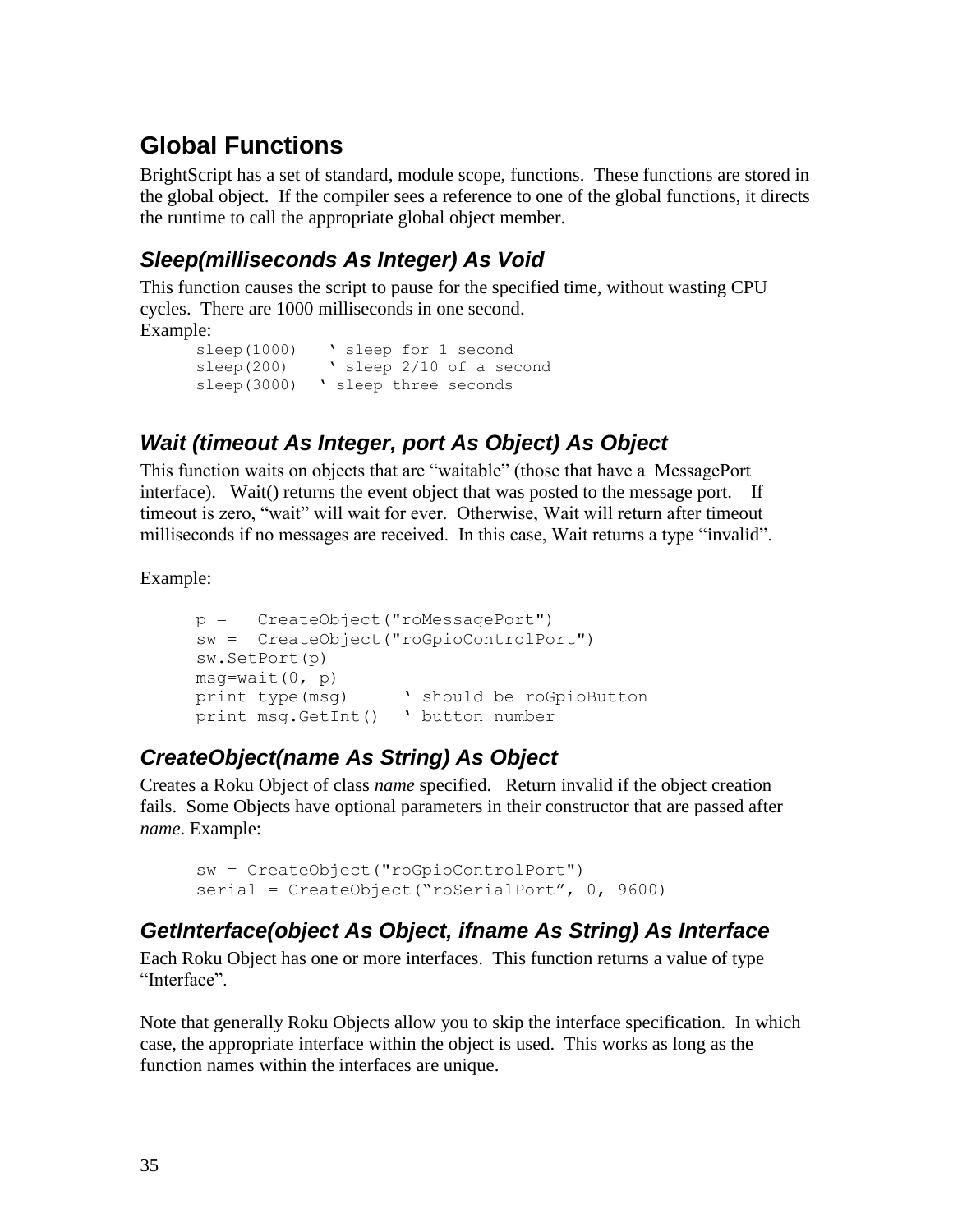### *UpTime(dummy As Integer) As Float*

Returns the uptime of the system since the last reboot.

### *RebootSystem() As Void*

Causes a soft reboot.

## *ListDir(path As String) As Object*

Returns a List object containing the contents of the directory path specified. All files names are converted to all lowercase For example:

```
BrightScript> l=ListDir("/")
BrightScript> print l
test movie 3.vob
test movie 4.vob
test_movie_1.vob
test_movie_2.vob
```
### *ReadAsciiFile(filepath As String) As String*

This function reads the specified file and returns it as a string. For example:

```
text=ReadAsciiFile("/config.txt")
```
#### *WriteAsciiFile(filepath As String, buffer As String) As Boolean*

This function reads the specified file and returns it as a string. For example:

WriteAsciiFile("/config.txt", "the text to write")

### *CopyFile(source As String, destination As String) As Bool*

Make a copy of a file.

### *MatchFiles(path As String, pattern\_in As String) As Object*

Search a directory for filenames that match a certain pattern. *Pattern* is a wildmat expression. Returns a List object.

This function checks all the files in the directory specified against the pattern specified and places any matches in the returned roList. The returned list contains only the part of the filename that is matched against the pattern not the full path.

The pattern may contain certain special characters:

A '?' matches any single character.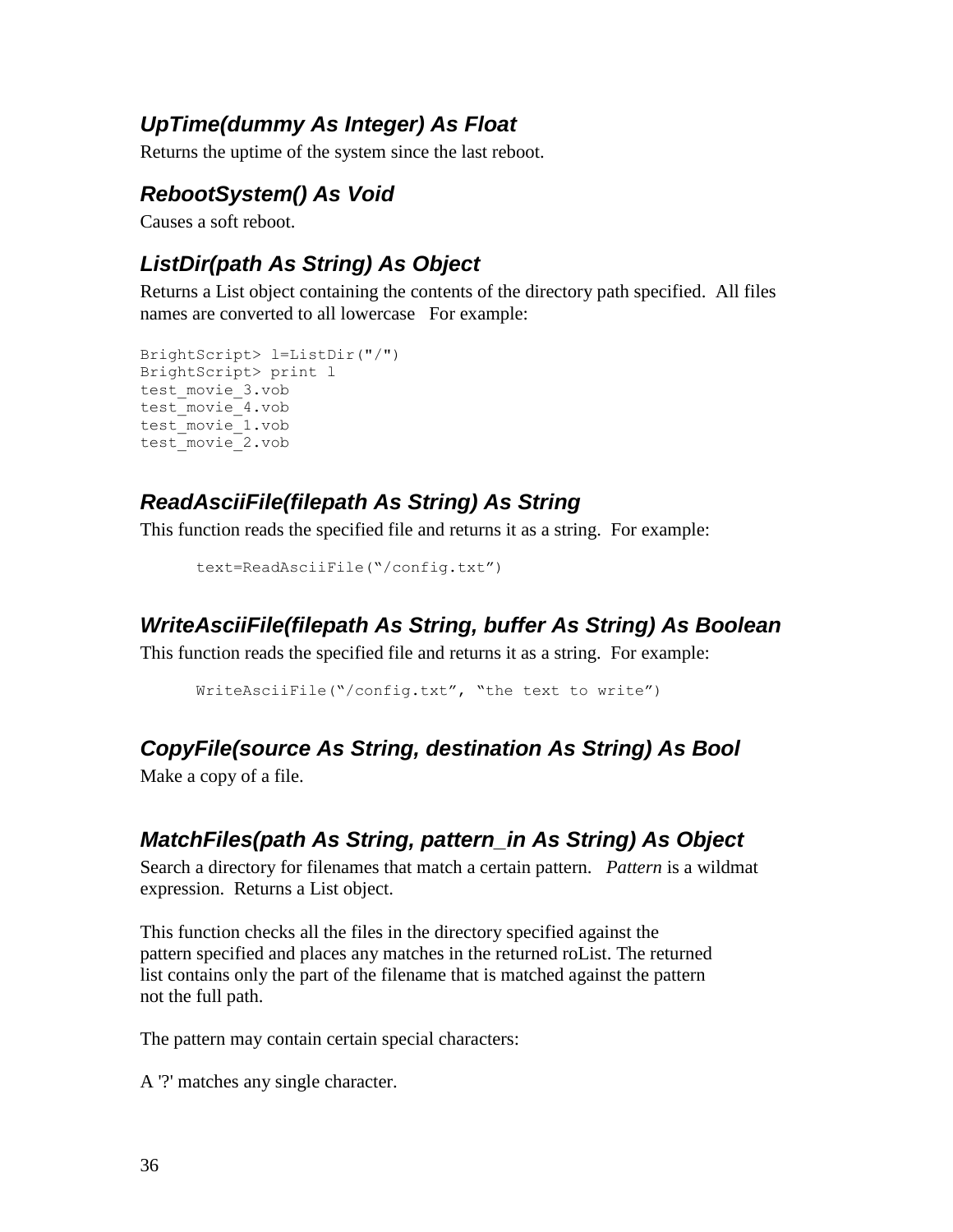A '\*' matches zero or more arbitrary characters.

The character class '[...]' matches any single character specified within the brackets. The closing bracket is treated as a member of the character class if it immediately follows the opening bracket. i.e. '[]]' matches a single close bracket. Within the class '-' can be used to specify a range unless it is the first or last character. e.g. '[A-Cf-h]' is equivalent to '[ABCfgh]'. A character class can be negated by specifying '^' as the first character. To match a literal '^' place it elsewhere within the class.

The characters '?', '\*' and '[' lose their special meaning if preceded by a single  $'\$ . A single  $'\$  can be matched as  $'\$ .

Example: l=MatchFiles(".", "\*.mpg")

## *DeleteFile(file As String) As Boolean*

Delete the specified file from the current directory.

## *DeleteDirectory(dir As String) As Boolean*

It is only possible to delete an empty directory.

### *CreateDirectory(dir As String) As Boolean*

Creates the specified Directory. Only one directory can be created at a time

## *FormatDrive(drive As String , fs\_type As String) As Boolean*

Formats a specified drive using the specified filesystem.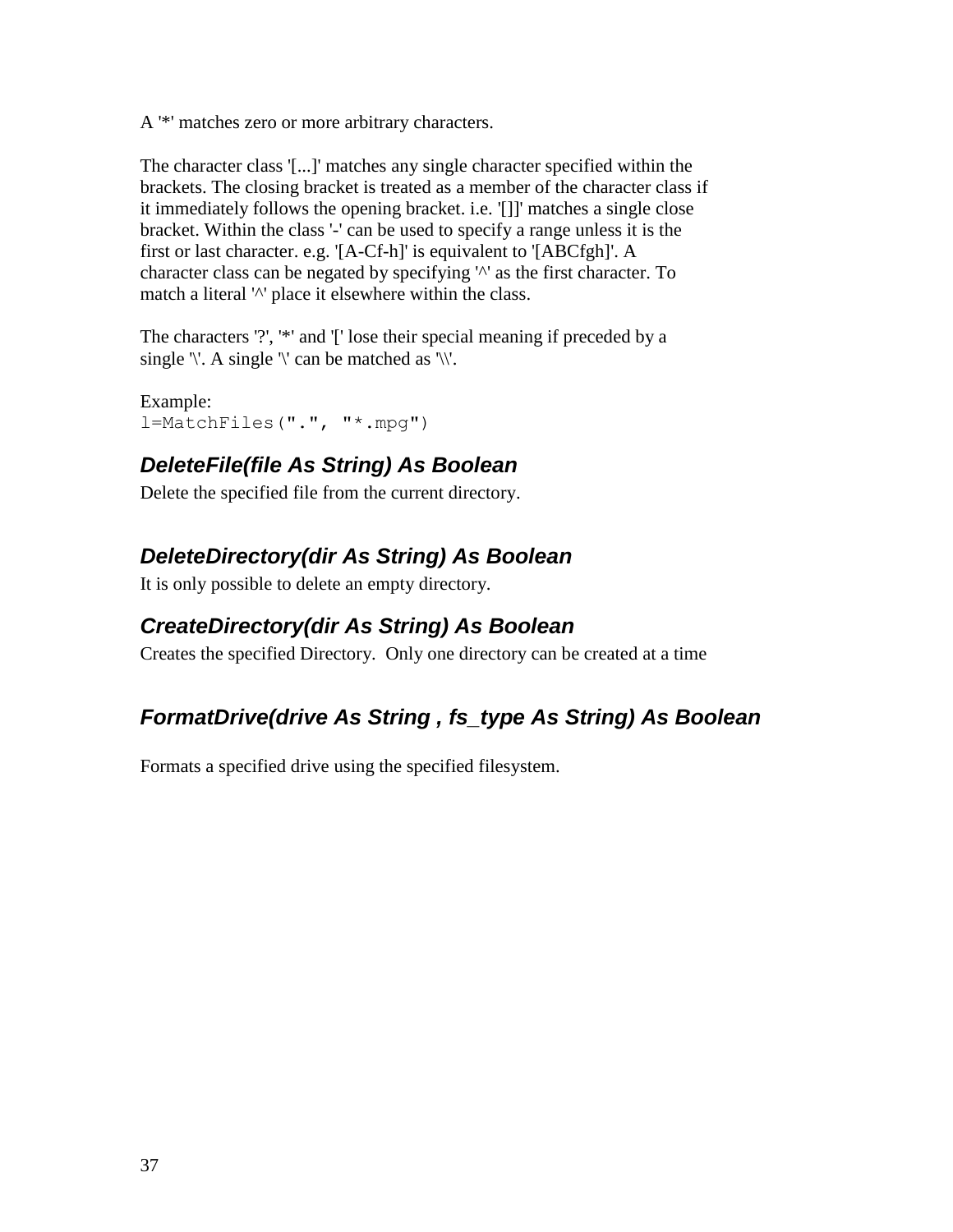## **Global String Functions**

### *UCase(s As String) As String*

Converts the string to all upper case.

### *LCase(s As String) As String*

Converts the string to all lower case.

### *Asc (letter As String) As Integer*

Returns the ASCII code for the first character of the specified string. . A null-string argument will cause an error to occur. Example:

```
print asc("a")
```
### *Chr (ch As Integer) As String*

Performs the inverse of the ASC function: returns a one-character string whose character has the specified ASCII, or control. Example:

```
print chr(35) "prints a number-sign #
```
Using CHR, you can assign quote-marks (normally used as string-delimiters) to strings. The ASCII code for quotes - is 34. So A\$=CHR(34) assigns the value " to A\$.

### *Instr(position to start As Integer, text-to-search As String, substring-to-find As String) As Integer*

Returns the position of a substring within a string. Returns 0 if the substring is not found. The first position is 1. For example:

```
print instr(1, "this is a test", "is")
```
will print 3

### *Left (s As String, n As Integer) As String*

Returns the first *n* characters of *s.* 

print left("timothy", 3) " displays tim

### *Len (s As String) As Integer*

Returns the character length of the specified string. Example:

```
print len("timothy") v prints 7
```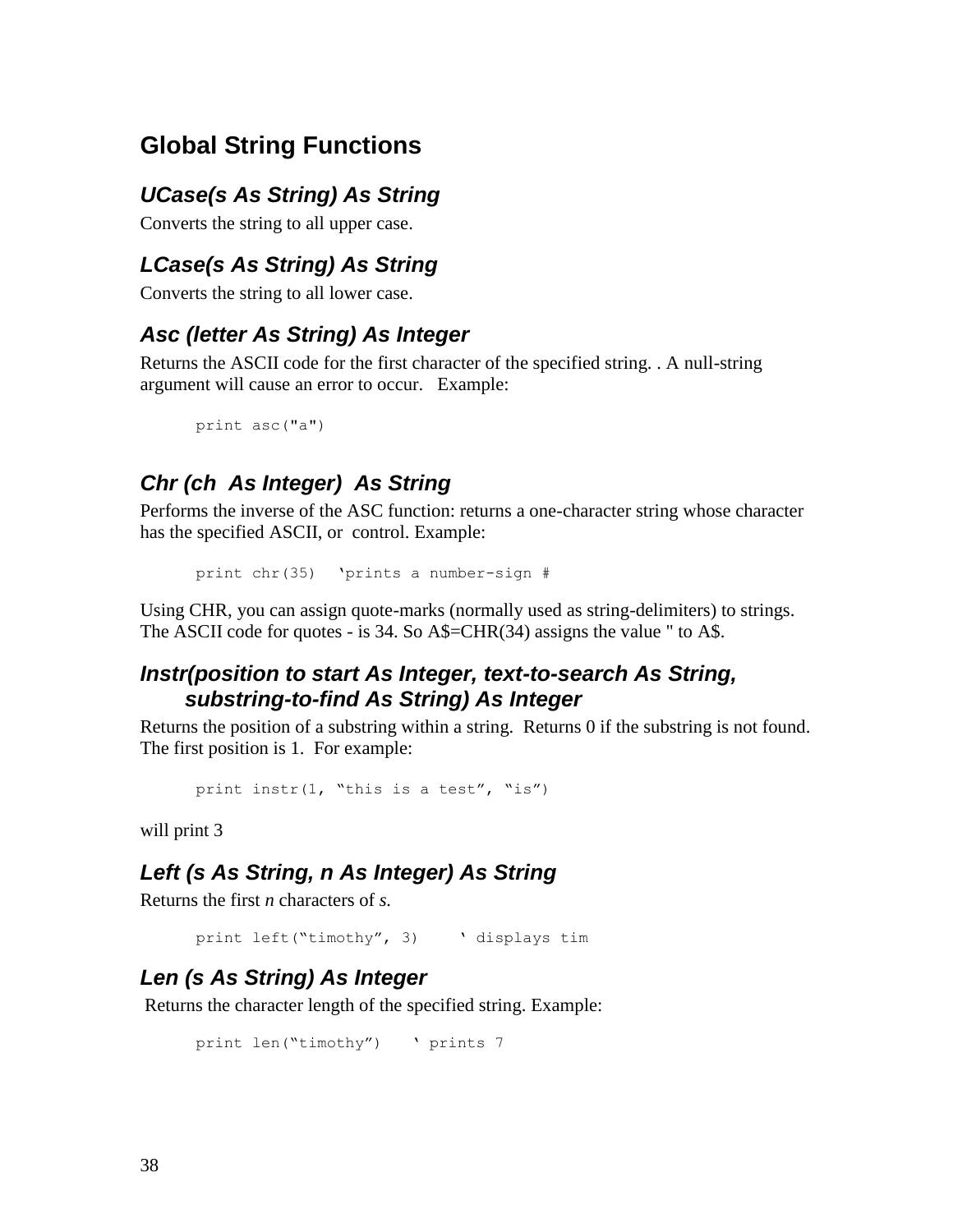#### *Mid (s As String, p As Integer, [n As Integer]) As String*

Returns a substring of *s* with length *n* and starting at position *p*. n may be omitted, in which case the string starting at p and ending at the end of the string is returned. The first character in the string is poison 1. Example:

```
print mid("timothy", 4,3)    'prints oth
```
### *Right (s As String, n As Integer) As String*

Returns the last n characters of *string*. Example*:*

```
right$(st$,4) returns the last 4 characters of st$.
```
### *Str (value As Float) As String Stri(value as Integer) As String*

Converts a *value* to a string. STR\$(A), for example, returns a string equal to the character representation of the value of A. For example, if  $A=58.5$ , then  $STR$(A)$  equals the string " 58.5". (Note that a leading blank is inserted before "58.5" to allow for the sign of A).

### *String (n As Integer, character As String ) As String Stringi (n As Integer, character As Integer) As String*

Returns a string composed of n *character*-symbols. For example,

string $(30, "**")$ returns "\*\*\*\*\*\*\*\*\*\*\*\*\*\*\*\*\*\*\*\*\*\*\*\*\*\*\*\*\*\*"

## *Val (s As String) As Float*

Performs the inverse of the STR function: returns the number represented by the characters in a string argument. For example, if A\$="12" and B\$="34" then VAL(A\$+ "."+B\$) returns the number 12.34.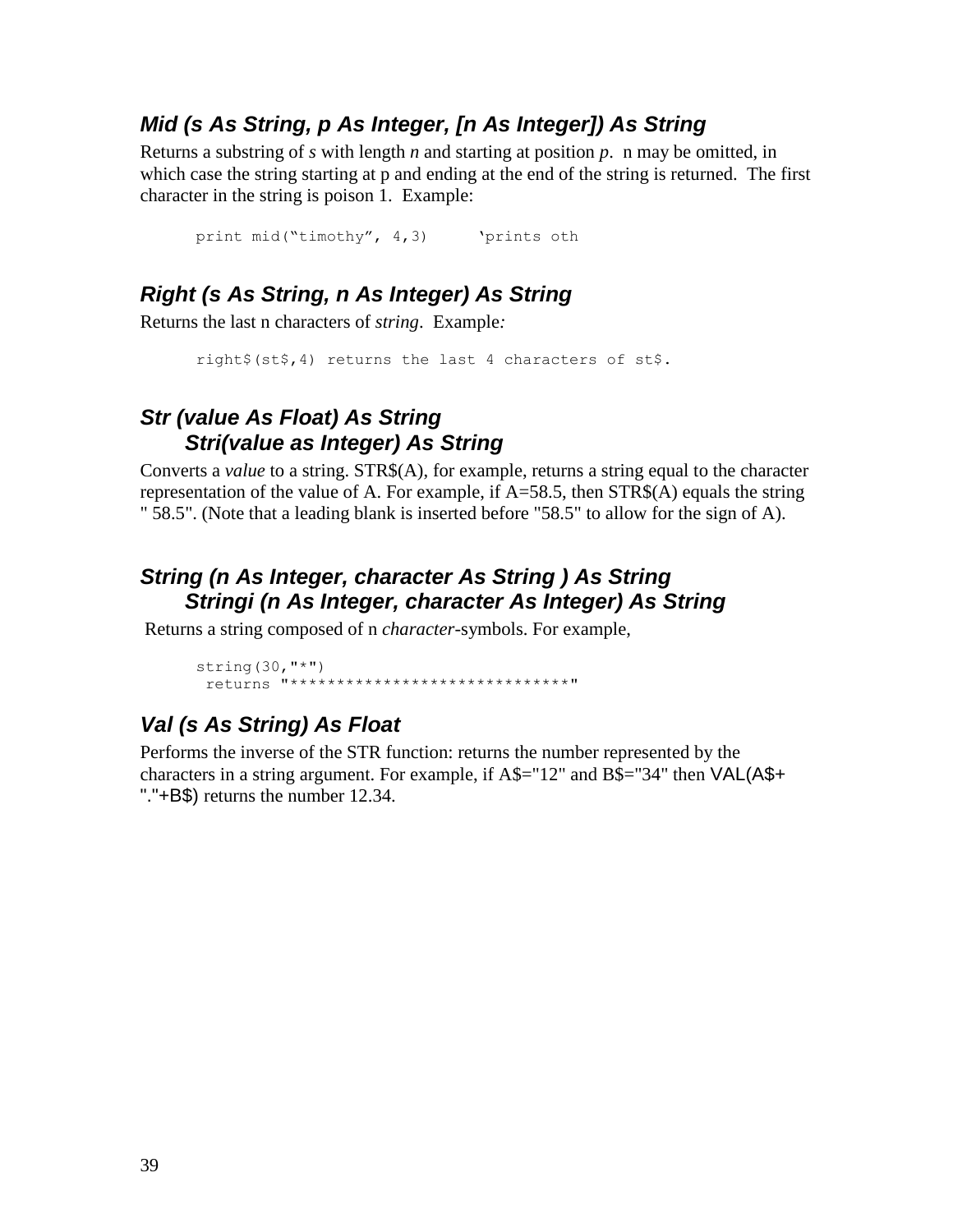# **Global Math Functions**

The following math functions are part of global. Trig functions use or return radians, not degrees.

## *Abs (x As Float) As Float*

Returns the absolute value of the argument.

## *Atn (x As Float) As Float*

Returns the arctangent (in radians) of the argument; that is,  $ATN(X)$  returns "the angle whose tangent is  $X''$ . To get arctangent in degrees, multiply  $ATN(X)$  by 57.29578.

## *Cos (x As Float) As Float*

Returns the cosine of the argument (argument must be in radians). To obtain the cosine of X when X is in degrees, use  $\text{CGS}(X^* \cdot 01745329)$ .

## *Csng (x As Integer) As Float*

Returns a single-precision float representation of the argument.

## *Cdbl(x As Integer) As Float*

Also returns a single precision float representation of the argument. Someday may return double.

## *Exp (x As Float) As Float*

Returns the "natural exponential" of X, that is, *ex.* This is the inverse of the LOG function, so  $X=EXP(LOG(X))$ .

## *Fix (x as Float) As Integer*

Returns a truncated representation of the argument. All digits to the right of the decimal point are simply chopped off, so the resultant value is an integer. For non-negative X,  $FIX(X)=INT(X)$ . For negative values of X,  $FIX(X)=INT(X)+1$ . For example,  $FIX(2.2)$ returns 2, and FIX(-2.2) returns -2.

## *Int(x As Float) As Integer*

Returns an integer representation of the argument, using the largest whole number that is not greater than the argument..  $INT(2.5)$  returns 2;  $INT(-2.5)$  returns -3; and INT(1000101.23) returns 10000101.

## *Log(x As Float) As Float*

Returns the natural logarithm of the argument, that is, *loge(argument ). This*  is the inverse of the EXP function, so  $X = LOG(EXP(X))$ . To find the logarithm of a number to another base b, use the formula  $log_b(X) = log_e(X)/log_e(b)$ . For example, LOG(32767)/LOG(2) returns the logarithm to base 2 of 32767.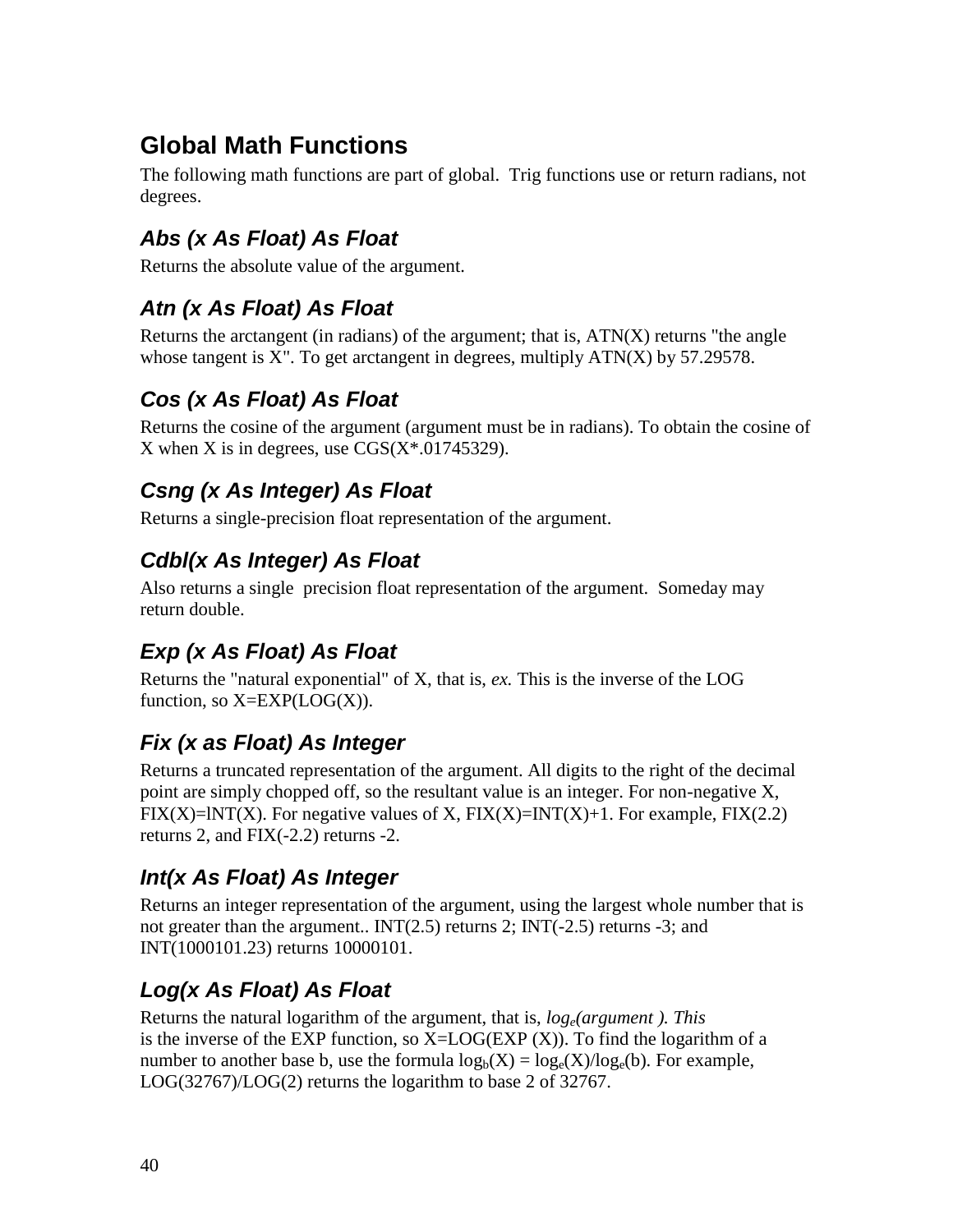## *Sgn(x As Float) As Integer Sgn(x As Integer) As Integer*

The "sign" function: returns -1 for X negative, 0 for X zero, and  $+1$  for X positive.

## *Sin(x As Float) As Float*

Returns the sine of the argument (argument must be in radians). To obtain the sine of X when X is in degrees, use  $\text{SIN}(X^*$ .01745329).

## *Sqr(x As Float) As Float*

Returns the square root of the argument.  $SQR(X)$  is the same as  $X^{\wedge}(1/2)$ , only faster.

## *Tan(x As Float) As Float*

Returns the tangent of the argument (argument must be in radians). To obtain the tangent of X when X is in degrees, use  $TAN(X^*.01745329)$ .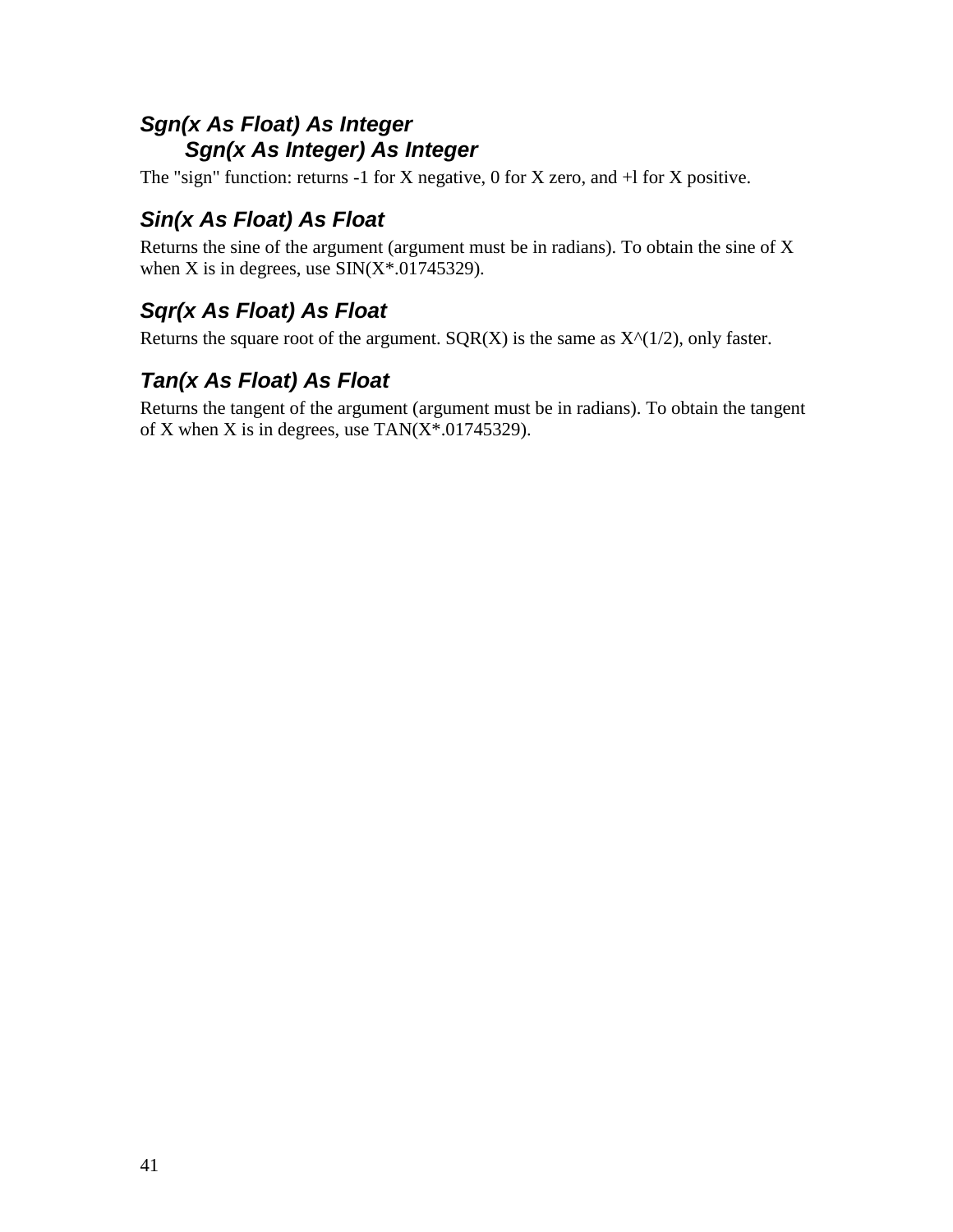## **Core Roku Objects**

The following set of core Roku Objects are used extensively by BrightScript, and are therefore incorporated into the language definition.

- roArray (interfaces: ifArray, ifEnum)
- roAssociativeArray (interfaces: ifAssociativeArray, ifEnum)
- roList (interfaces: ifList, ifArray, ifEnum)
- roByteArray (interfaces: ifArray, ifEnum, ifByteArray)
- roMessagePort (interfaces: ifMessagePort, ifEnum)
- roGlobal (interfaces: ifGlobal; all static member functions)
- roInt (interfaces: ifInt)
- roFloat (interfaces: ifFloat)
- roString (interfaces: ifString, if StringOps)
- roBrSub (interfaces: ifBrSub)
- roBoolean (interface: ifBoolean)
- roInvalid (no interfaces)
- roXMLElement (interfaces: ifXMLElement)
- roXMLList (interfaces: ifList, ifXMLList)

#### *ifList*

```
ResetIndex() As Boolean
AddTail(ro As Object) As Void
AddHead(ro As Object) As Void
RemoveIndex() As Object
GetIndex() As Object
RemoveTail() As Object
RemoveHead() As Object
GetTail() As Object
GetHead() As Object
Count() As Integer
Clear() As Void
```
#### *ifEnum*

```
Reset() As Void
Next() As Object
IsNext() As Boolean
IsEmpty() As Boolean
```
#### *ifMessagePort*

GetMessage () As Object WaitMessage(timeout As Integer) As Object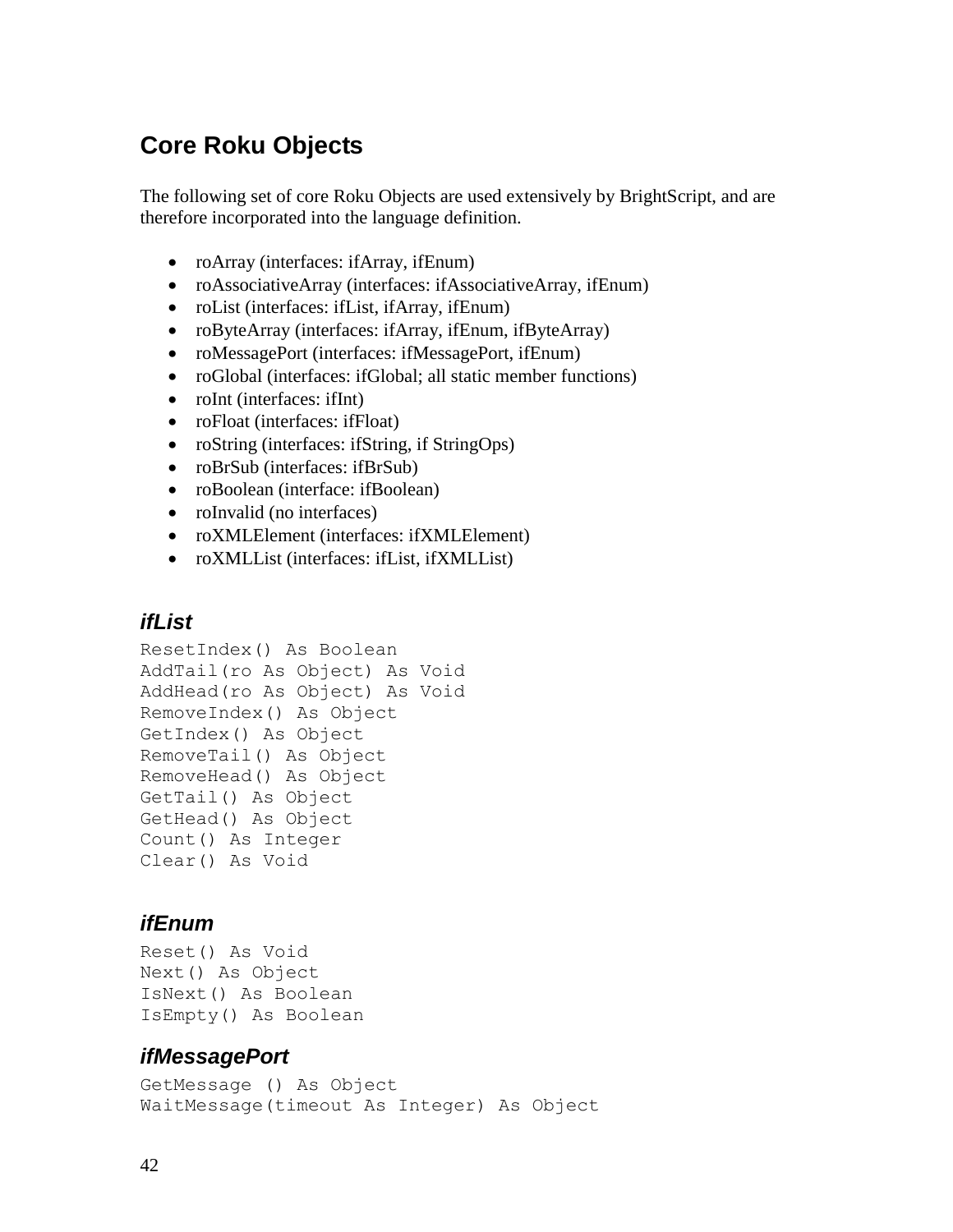PostMessage(msg As Object) As Void

#### *roInt, roFloat, roString, roBoolean, roBrSub, roInvalid*

The intrinsic types Integer ("Integer"), Float ("Float"), "rotBrSub", Boolean ("Boolean"), Invalid ("Invalid") and String "String" have an object and interface equivalents, with the following interfaces:

#### **ifInt**

GetInt() As Integer SetInt(value As Integer) As Void

#### **ifFloat**

GetFloat() As Float SetFloat(value As Float) As Void

#### **ifString**

GetString() As String SetString(value As String) As Void

#### **ifStringOps**

SetString(s As String, strlen As Integer) As Void AppendString(s As String, strlen As Integeter) As void Len() As Integer GetEntityEncode() As String Tokenize(delim as String) As Object Trim() As String MD5() As String

#### **ifBrSub**

GetSub() As String SetSub(value As BrSub) As Void

#### **ifBoolean**

GetBolean() As Boolean SetBoolean(value As Boolean) As Void

. These are useful in the following situations:

When an object is needed, instead of an intrinsic value. For example, "roList" maintains a list of objects. If an Integer is added to roList, for example, it will be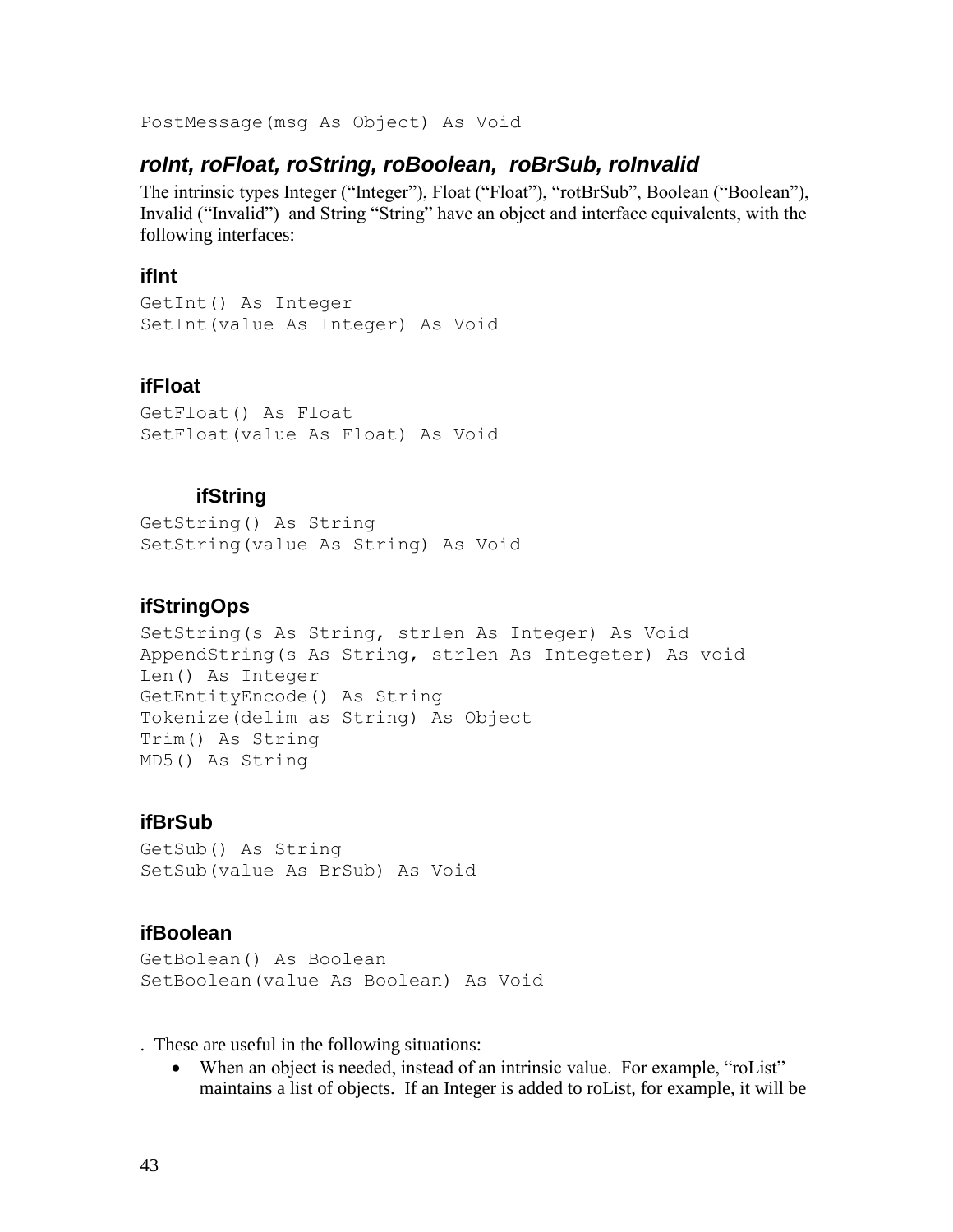automatically wrapped in an roInt by the language interpreter. When a function that expects a Roku Object as a parameter is passed an int, float, function, or string, BrightScript automatically creates the equivalent Roku object.

 If any object exposes the ifInt, ifFloat, ifBoolean or ifString interfaces, that object can be used in any expression that expects an intrinsic value. For example, in this way an roTouchEvent can be used as an integer whose value is the userid of the roTouchEvent.

Notes:

- If o is an roInt, then the following statements have the following effects
	- 1. print o " prints o.GetInt()
	- 2.  $i\%=o$  'assigns the integer  $i\%$  the value of o. GetInt()
	- 3.  $k=0$  "presumably k is dynamic typed, so it becomes another reference to the roInt o
	- 4.  $o=5$  "this is NOT the same as o. SetInt(5). Instead it releases o, and "changes the type of o to Integer (o is dynamically typed). And assigns it to 5.

#### **Example:**

```
BrightScript> o=CreateObject("roInt")
BrightScript> o.SetInt(555)
BrightScript> print o
 555
BrightScript> print o.GetInt()
 555
BrightScript> print o-55
 500
```
#### **Example:**

```
BrightScript> list=CreateObject("roList")
BrightScript> list.AddTail(5)
BrightScript> print type(list.GetTail())
   roInt
```
Note that an integer value of "5" is converted to type "roInt" automatically, because list.AddTail() expects an Roku Object as its parameter.

### *roAssociativeArray*

An associative array (also knows as a map, dictionary or hash table) allows objects to be associated with string keys. The roAssociativeArray class implements the ifAssociativeArray and ifEnum interfaces.

This object is created with no parameters: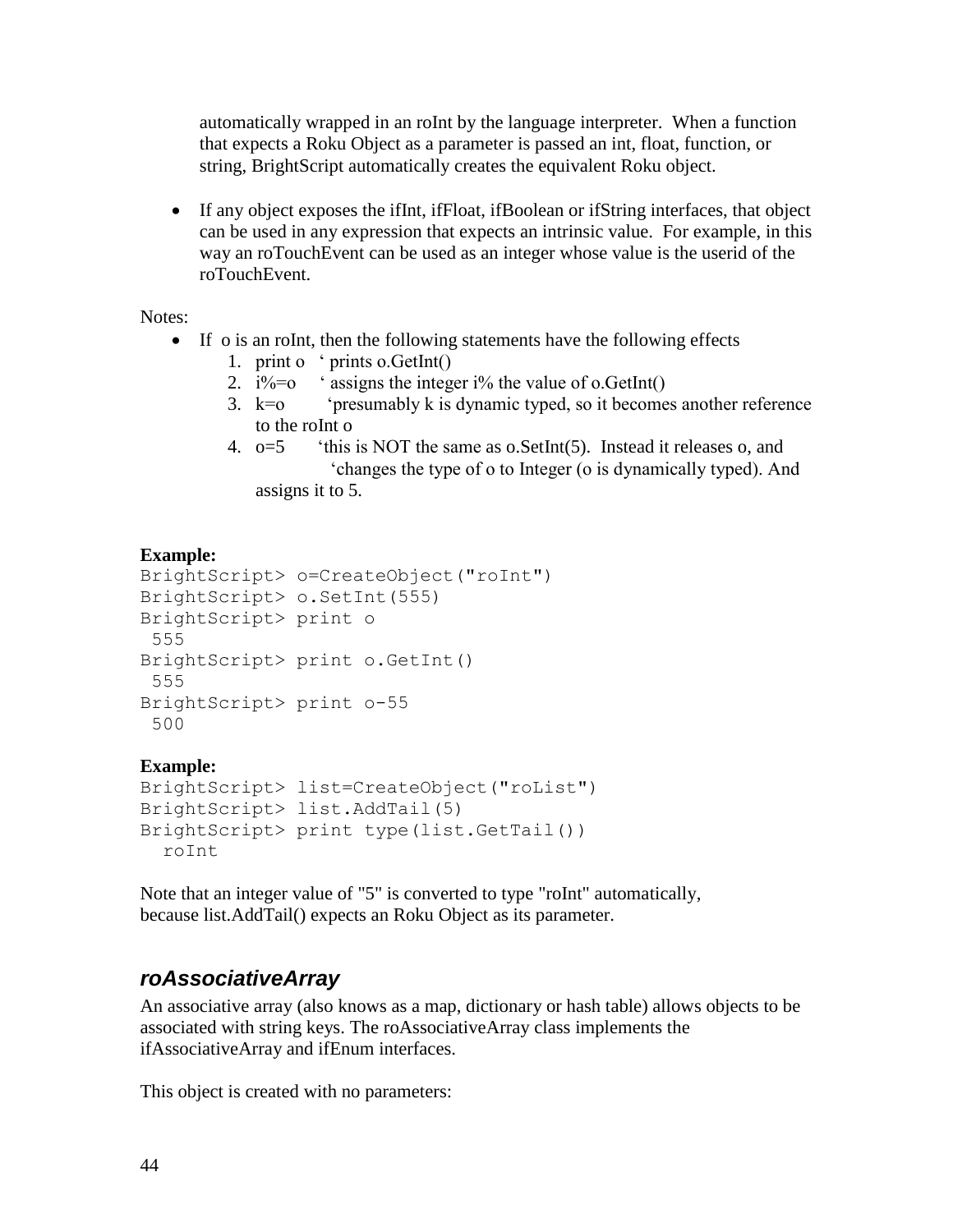CreateObject("roAssociativeArray")

The ifAssociativeArray interface provides:

- AddReplace(key As String, value As Object) As Void
	- o Add a new entry to the array associating the supplied object with the supplied string. Only one object may be associated with a string so any existing object is discarded.
- Lookup(key As String) As Object
	- o Look for an object in the array associated with the specified key. If there is no object associated with the key then type "invalid" is returned.
- DoesExist(key As String) As Boolean
	- o Look for an object in the array associated with the specified key. If there is no associated object then false is returned. If there is such an object then true is returned.
- Delete(key As String) As Boolean
	- o Look for an object in the array associated with the specified key. If there is such an object then it is deleted and true is returned. If not then false is returned.
- Clear() As Void
	- o Remove all objects from the associative array.
- SetModeCaseSensitive() As void
	- o Associative Array lookups are case insensitive by default. This call makes all subsequent actions case sensitive.

```
Example:
aa = CreateObject("roAssociativeArray")
aa.AddReplace("Bright", "Sign")
aa.AddReplace("TMOL", 42)
print aa.Lookup("TMOL")
print aa.Lookup("Bright")
Produces:
 42
Sign
```
#### *roArray*

An array stores objects in a continuous array of memory location. Since an roArray contains Roku Objects, and there are object wrappers for most intrinsic data types, each entry of an array can be a different type (or all of the same type).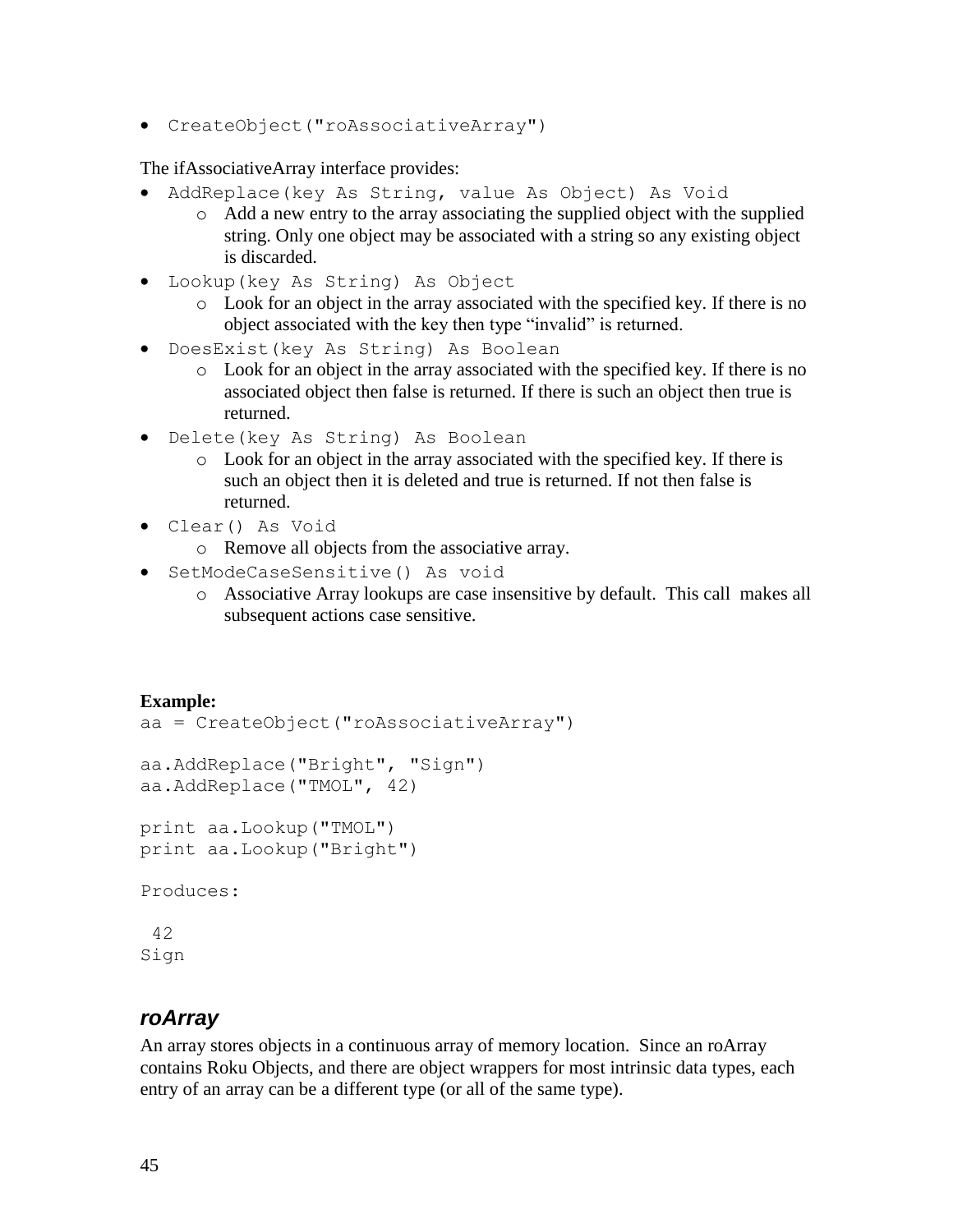The roArray class implements the ifArray and ifEnum interfaces.

This object is created with two parameters:

- CreateObject("roArray", *size* As Integer, *resize* As Boolean)
	- o *Size* is the initial number of elements allocated for the array. If *resize* is true, the array will be resized larger if needed to accommodate more elements. If the array is large, this process might be slow.
	- o The "dim" statement may be used instead of CreateObject to create a new array. Dim has the advantage in that it automatically creates arrays of arrays for multi-dimensional arrays.

The ifArray interface provides:

- GetEntry(index As Integer) As Object
	- o Returns an Array entry of a given index. Entries start at zero. If an entry is fetched that has not been set, "invalid" is returned.
- SetEntry(index As Integer, value As Object) As Void o Sets an entry of a given index
- Peek() As Object
	- o Returns the last (highest index) array entry without removing it.
- Pop() As Object
	- o Returns the last (highest index) array entry and removes it from the array.
- Push(value As Object) As Object
	- o Adds a new highest index entry into an array (adds to the end of the array)
- Shift() As Object
	- o Removes index zero from the array and shifts every other entry down one. This is like a "pop" from the bottom of the array instead of the top.
- Unshift(value As Object) As Integer
	- o Adds a new index zero to the array and shifts ever other index up one to accomidate. This is like a Push to the bottom of the array.
- Delete(index as Integer) As Boolean
	- o Deletes the indicated array entry, and shifts down all entries above to fill the hole. The array length is decreased by one.
- Count() As Integer
	- o Returns the index of highest entry in the array+1 (the length of the array).
- Clear() As Void
	- o Deletes every entry in the array.
- Append(As Object) As Void
	- o Appends one object to another. The two objects must be of the same type.

### *roByteArray*

The byte array component is used to contain and manipulate an arbitrary array of bytes. It contains functions to convert strings to or from a byte array, as well as to or from ascii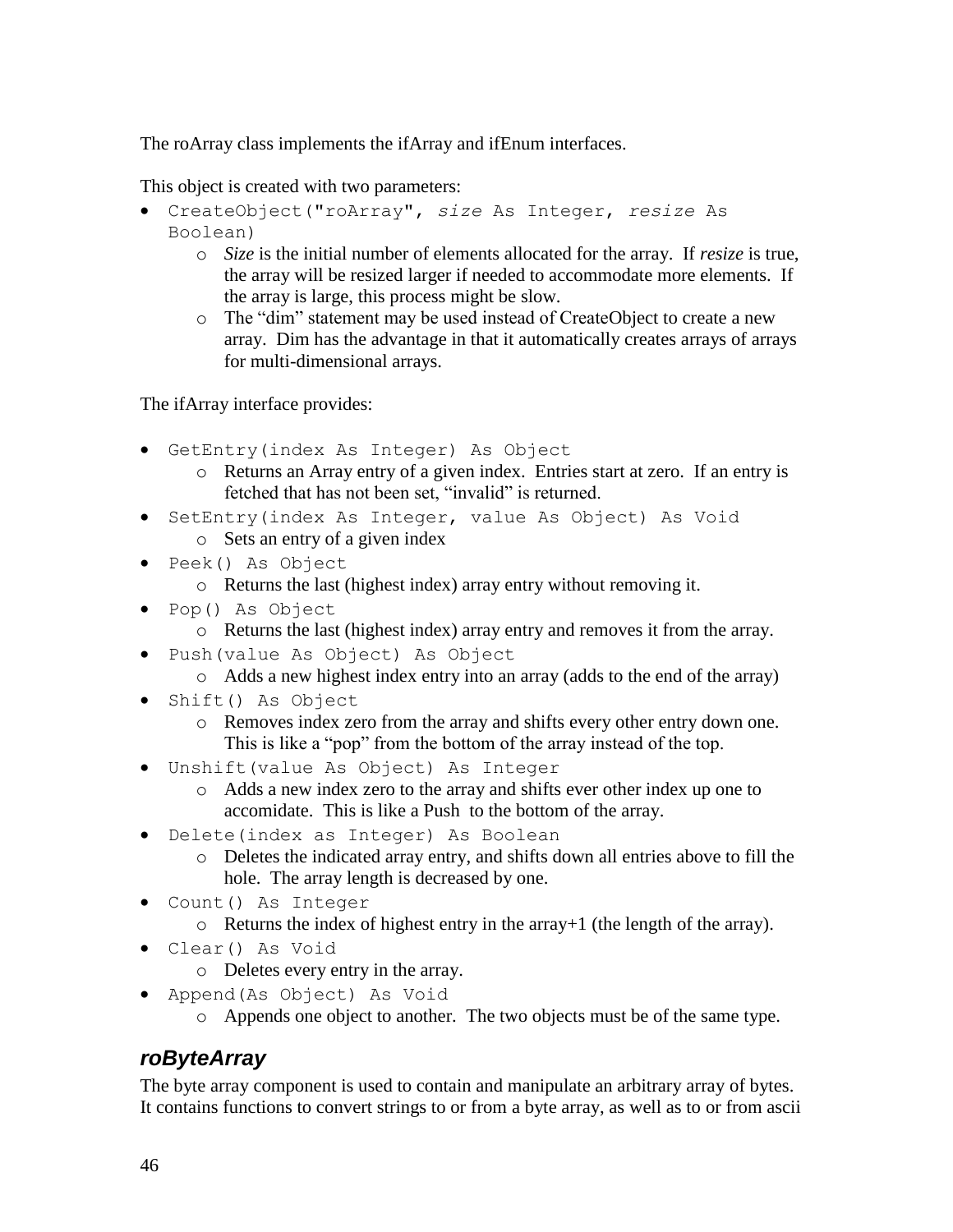hex or ascii base 64. Note that if you are converting a byte array to a string, and the byte array contains a zero, the string conversion will end at that point. roByteArray will autosize to become larger as needed. If you wish to turn off this behavior, then use the SetResize() function. If you read an uninitialized index, "invalid" is returned.

roByteArray supports the ifArray interface, and so can be accessed with the array [] operator. The byte array is always accessed as unsigned bytes when using this interface. roByteArray also supports the ifEnum interface, and so can be used with a "for each" statement. In addition, the ifByteArray interface provides various functions listed below.

#### **ifByteArray Interface Functions:**

- WriteFile(path) As Boolean
- WriteFile(path, start index, length) As Boolean
- ReadFile(path) As Boolean
- ReadFile(path, start index, length ) As Boolean
- AppendFile(path) As Boolean
- SetResize(minimum allocation size, autoresize) As Boolean
- ToHexString() As String
- FromHexString(hexstring) As Void
- ToBase64String() As String
- FromBase64String(base65string) As Void
- ToAsciiString() As String
- FromAsciiString(string)
- GetSignedByte(index) As Integer
- IsLittleEndianCPU() As Boolean

#### **Here are a few examples of roByteArray:**

```
ba=CreateObject("roByteArray")
ba.FromAsciiString("leasure.")
if ba.ToBase64String()<>"bGVhc3VyZS4=" then stop
```

```
ba=CreateObject("roByteArray")
ba.fromhexstring("00FF1001")
if ba[0]<>0 or ba[1]<>255 or ba[2]<>16 or ba[3]<>1 then
stop
```

```
ba=CreateObject("roByteArray")
for x=0 to 4000
    ba.push(x) ' will truncate when x bigger than 255
next
ba.WriteFile("ByteArrayTestFile")
```

```
ba2=CreateObject("roByteArray")
```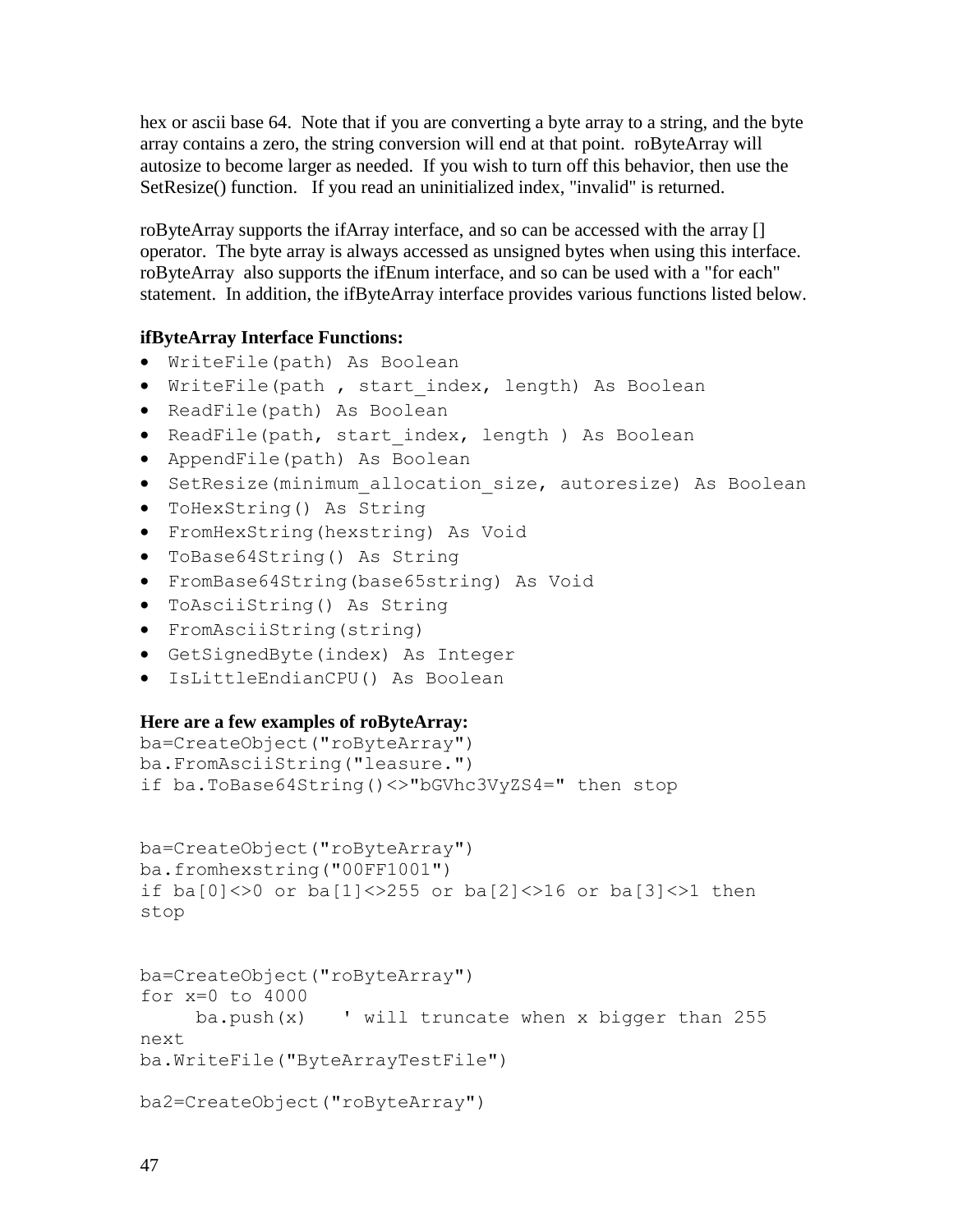```
ba2.ReadFile("ByteArrayTestFile")
if ba.Count()<>ba2.Count() then stop
for x=0 to 4000
     if ba[x]<>ba2[x] then stop
next
ba2.ReadFile("ByteArrayTestFile", 10, 100)
if ba2.count()<>100 then stop
for x=10 to 100
     if ba2[x-10]<>x then stop
next
```
#### *roXMLElement*

Also see the section "BrightScript XML Support" for details of using the dot and  $\omega$ shortcuts for many of these member functions.

roXMLElement is used to contain an XML tree. It has one interface: ifXMLElement

```
GetBody() As Object
GetAttributes() As Object
GetName() As String
GetText() As String
GetChildElements() As Object
GetNamedElements(As String) As Object
Parse(s As String) As Boolean
SetBody(As Object) As Void
AddBodyElement() As Oject
AddElement(As String) As Void
AddElementWithBody(As String, As Object) As Object
AddAttribute(As String, As String) As Void
SetName(As String) As Void
Parse(As String) As Boolean
GenXML(gen_header As String) As String
Clear() As Void
GenXMLHeader()
IsName(As String) Ad Boolean
HasAttribute(As String) As Boolean
```
Example: <tag1>this is some text</tag1>

Would parse such that: Name  $=$  tag1  $Attributes = invalid$ Body = roString containing "this is some text"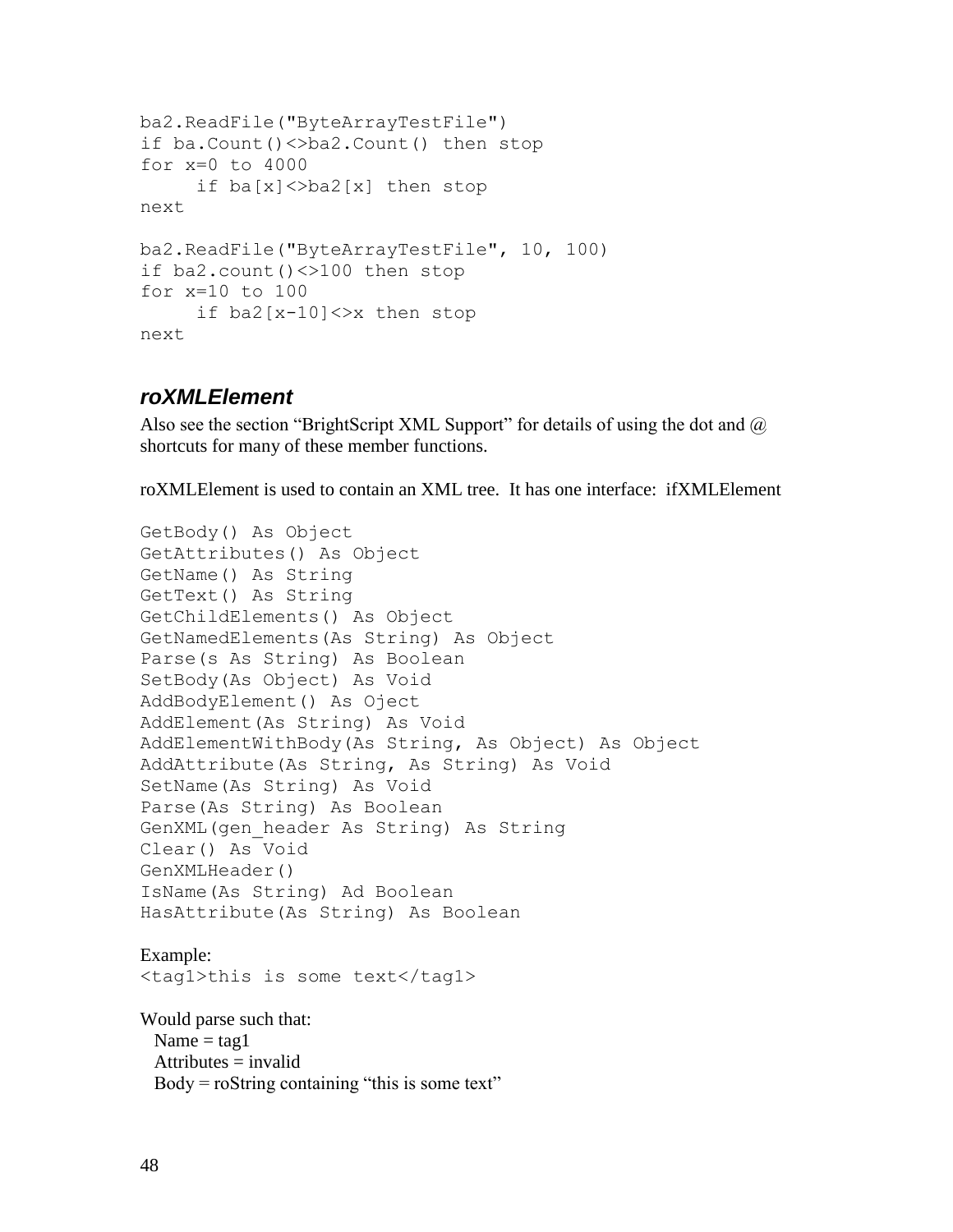```
<emptytag caveman="barney" />
```
Would parse such that: Name= emptytag Attributes  $=$  roAssociatveArray, with one entry {caveman, barney}  $Body = invalid$ 

If the tag contains other tags, body will by of type "roXMLList".

To generate XML, create an roXMLElement, then use the "Set" functions to build it. Then call GenXML().

GenXML() takes one parameter (boolean) that indicates whether the generated xml should have the  $\leq$ ?xml ...> tag at the top.

AddBody() will create an roXMLList for body, if needed, then add the passed item (which should be an roXMLElement tag).

#### **Example subroutine to print out the contents of an roXMLElement tree:**

```
PrintXML(root, 0)
```

```
Sub PrintXML(element As Object, depth As Integer)
   print tab(depth*3); "Name: "; element. GetName()
     if not element.GetAttributes().IsEmpty() then
         print tab(depth*3);"Attributes: ";
         for each a in element.GetAttributes()
             print a;"=";left(element.GetAttributes()[a], 20);
             if element.GetAttributes().IsNext() then print ", ";
         next
         print
     end if
     if element.GetText()<>invalid then
         print tab(depth*3);"Contains Text: ";left(element.GetText(), 40)
     end if
     if element.GetChildElements()<>invalid
         print tab(depth*3);"Contains roXMLList:"
         for each e in element.GetChildElements()
             PrintXML(e, depth+1)
         next
     end if
    print
end sub
```
#### **Example of generating XML:**

```
 root.SetName("myroot")
 root.AddAttribute("key1","value1")
```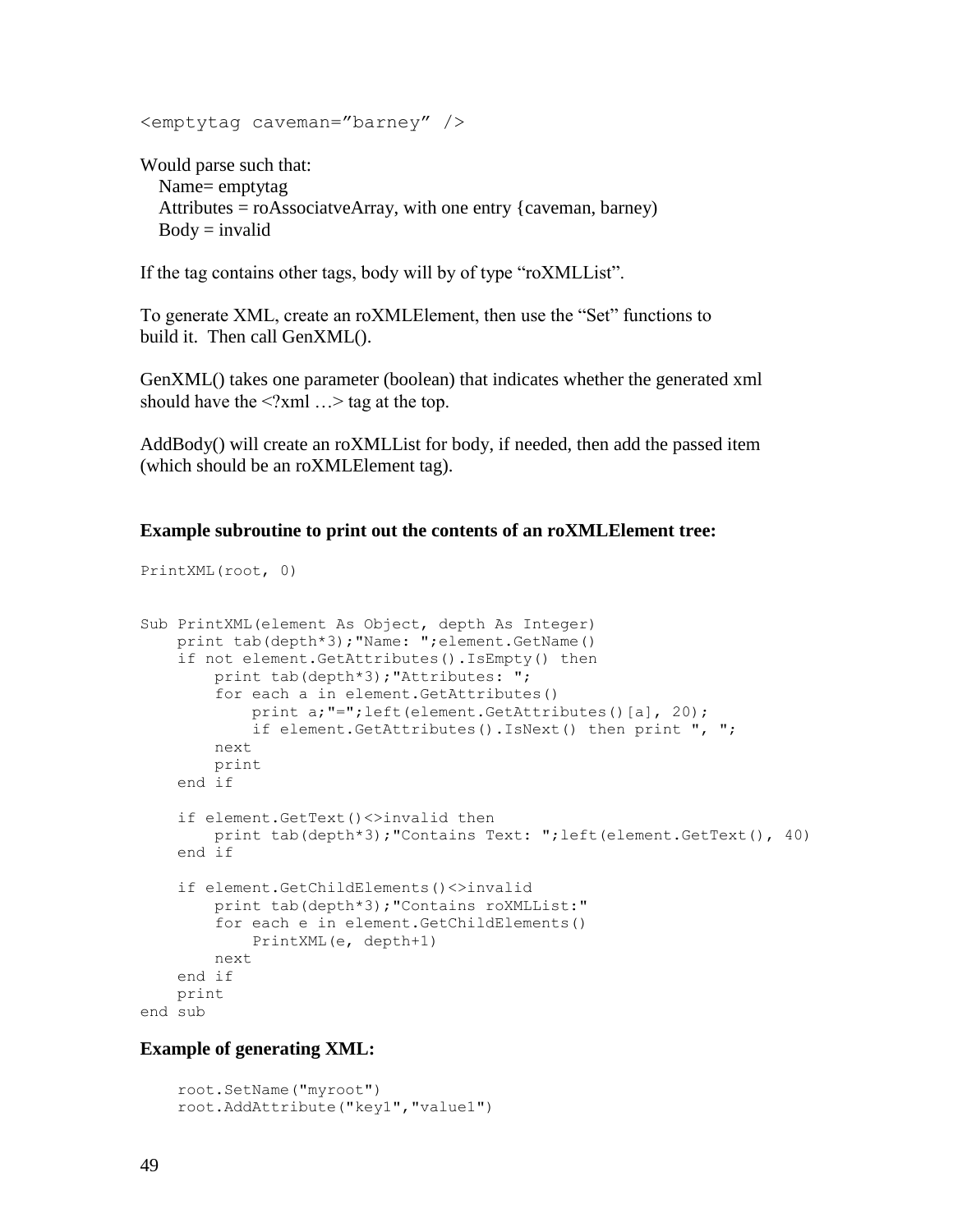```
 root.AddAttribute("key2","value2")
 ne=root.AddBodyElement()
 ne.SetName("sub")
 ne.SetBody("this is the sub1 text")
 ne=root.AddBodyElement()
 ne.SetName("subelement2")
 ne.SetBody("more sub text")
 ne.AddAttribute("k","v")
 ne=root.AddElement("subelement3")
 ne.SetBody("more sub text 3")
 root.AddElementWithBody("sub","another sub (#4)")
 PrintXML(root, 0)
```

```
 print root.GenXML(false)
```
#### **Another Example**

```
 xml = CreateObject("roXMLElement")
 xml.SetName("root")
 subel1 = xml.AddBodyElement()
 subel1.SetName("subelement1")
 subel2 = xml.AddBodyElement()
 subel2.SetName("subelement2")
```
#### Is the same as:

```
 xml = CreateObject("roXMLElement")
 xml.SetName("root")
 subel1 = xml.AddElement("subelement1")
 subel2 = xml.AddElement("subelement2")
```
### *roXMLList*

Interfaces:

- ifList (documented elsewhere)
- ifXMLList
	- o GetAttributes() As Object
	- o GetText() As String
	- o GetChildElements() As Object
	- o GetNamedElements(As String) As Object
	- o Simplify() As Object

GetNamedElements() is used to return a new XMLList that contains all roXMLElements that matched the passed in name. This is the same as using the dot operator on an roXMLList.

Simplify will

- Otherwise, Return an roXMLElement if the list contains exactly one
- Otherwise, will return itself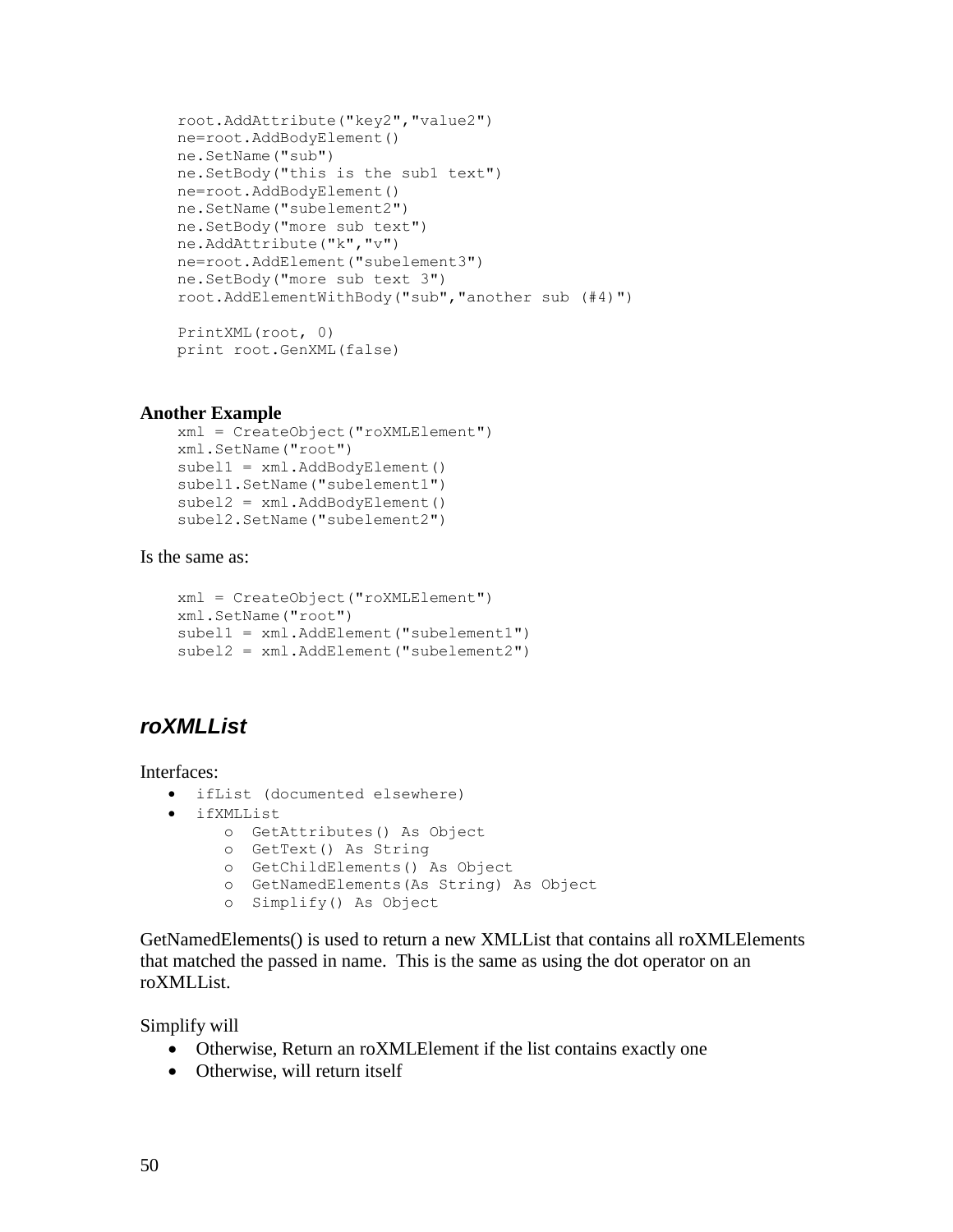GetAttributes() and GetText() are similar to calling xmllist.Simplify().GetText(), xmllist.Simplify().GetAttributes().

## **Appendix – BrightScript Debug Console**

When a script is running, if a runtime error is encountered, or the "stop" statement is encountered, the BrightScript debug console is entered. Access to the console is device specific. For example, in WinBrightScript, it is a separate window. On BrightSigns, it is the main serial port (connect it to a PC with a null-modem cable and use a terminal program).

Use the "help" command to get a list of commands you can use. For example, "var" will list all in scope variables and their types and values. The Scope is set to the function that was running when the error was encountered.

One of the most powerful things you can do at the debug console is to type in any BrighScript statement. It will be compiled and execute in the current context.

Typically the default device (or window) for the "print" statement, and the debug console, are the same.

As of this writing, the following debugger commands are available:

| bt        | Print backtrace of call function context frames |  |  |
|-----------|-------------------------------------------------|--|--|
| bytecode  | Show bytecode for this function                 |  |  |
| classes   | List public classes                             |  |  |
|           | cont or c Continue Script Execution             |  |  |
| down or d | Move down the function context chain one        |  |  |
| qc        | Run garbage collector and show stats            |  |  |
| exit      | Exit debug shell                                |  |  |
| last      | Show last line that executed                    |  |  |
| list      | List current function's source                  |  |  |
| next      | Show the next line to execute                   |  |  |
| objects   | List all allocated Roku Object instances        |  |  |
| stats     | Show statistics                                 |  |  |
|           | step or s Step one program statement            |  |  |
| up or u   | Move up the function context chain one          |  |  |
| var       | Display local variables and their types/values  |  |  |
|           | print or ? Print variable value or expression   |  |  |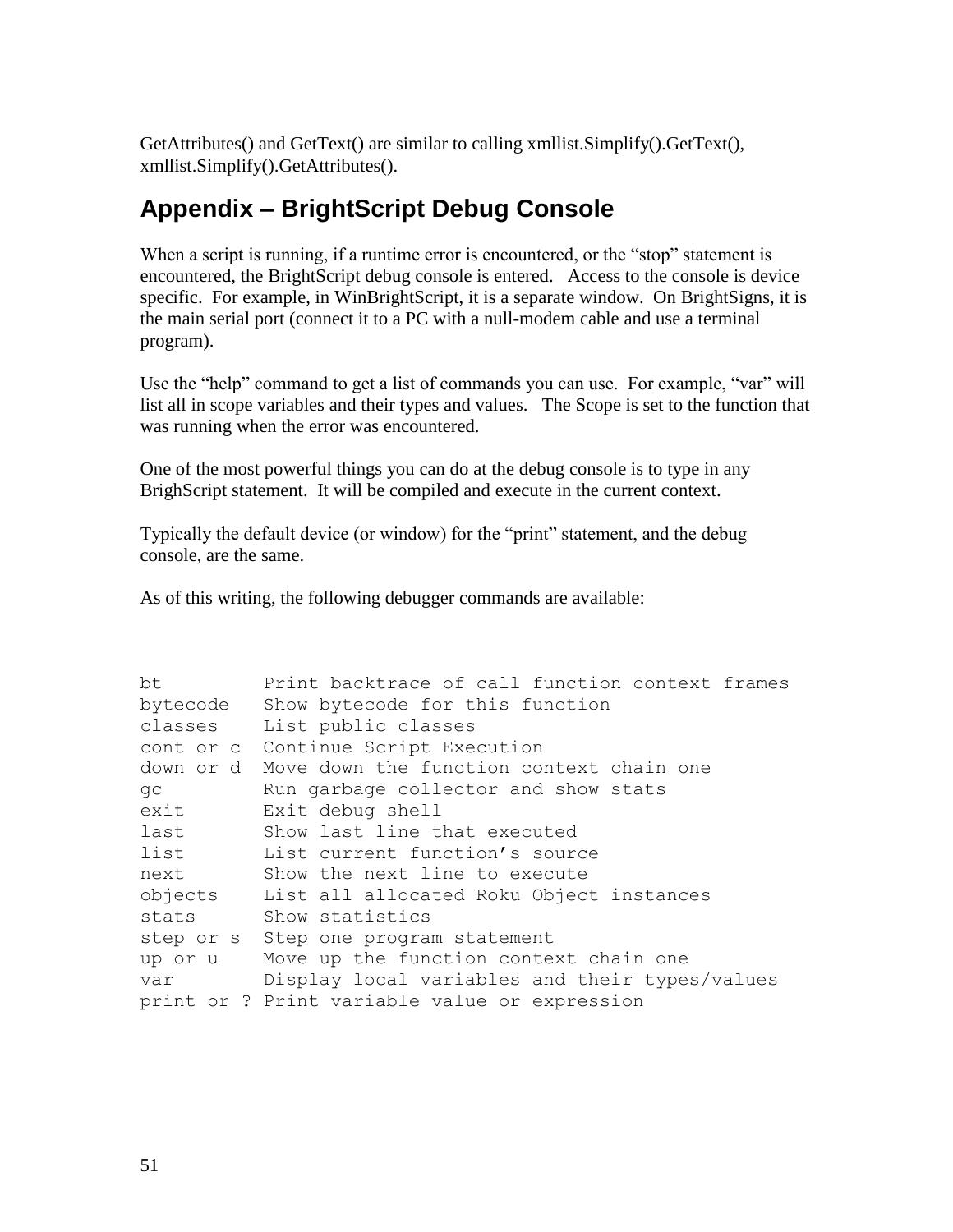# **Appendix – Planned Improvements**

- Iterators for reflection
- Ability to use interfaces with intrinsic objects
- Teleportation
- Switch statement and/or message port map
- Ability to split script into more than one file
- libraries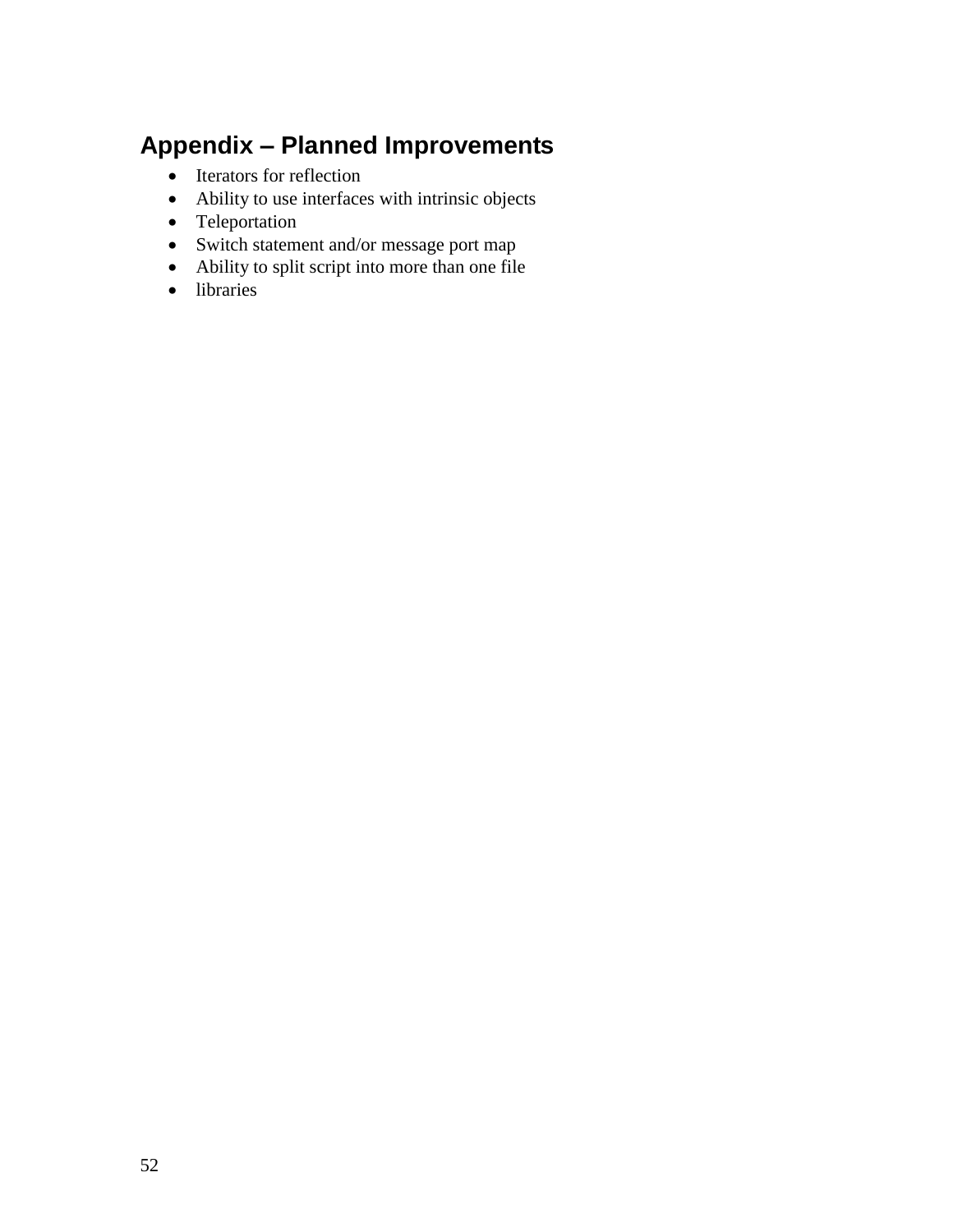# **Appendix – BrightScript Versions**

#### **BrightScript Version Matrix**

| 9-Jan-09                                                  |                    |                  |                   |
|-----------------------------------------------------------|--------------------|------------------|-------------------|
|                                                           | HD20000 1.3 Branch | 2.0 BranchHD2000 | Compact Main Line |
| SnapShot Date<br>Defxxx, on, gosub, clear, random, data,  | 1/7/2008           | 7/16/2008        | 1/9/2009          |
| read, restore, err, errl, let, clear, line                |                    |                  |                   |
| numbers                                                   | X                  | X                |                   |
| <b>Intrinsic Arrays</b>                                   | X                  | X                |                   |
| Compiler                                                  |                    | X                | X                 |
| AA & dot Op & m reference                                 |                    | X                | X                 |
| Sub/Functions                                             |                    | X                | X                 |
| ifEnum & For Each                                         |                    | X                | X                 |
| For/Next Does Not Always Execute At                       |                    |                  |                   |
| Least Once<br><b>Exit For</b>                             |                    | X                | X                 |
| Invalid Type. Errors that used to be Int Zero             |                    | X                | X                 |
| are now Invalid. Added rolnvalid; Invalid<br>Autoboxing   |                    |                  | X                 |
| Array's use roArray; Added ifArray                        |                    |                  | X                 |
| Uninit Var Usage No Longer Allowed                        |                    |                  | X                 |
| Sub can have "As" (like Function)                         |                    |                  | X                 |
| roXML Element & XML Ops dot and @                         |                    |                  | X                 |
| Type() Change: Now matches declaration                    |                    |                  |                   |
| names (eg. Integer not roINT32)                           |                    |                  | X                 |
| Added roBoolean                                           |                    |                  | X                 |
| Added dynamic Type; Type now optional on<br>Sub/Functions |                    |                  | X                 |
| And/Or Don't Eval un-needed Terms                         |                    |                  | X                 |
| Sub/Fun Default Parameter Values                          |                    |                  |                   |
| e.g. Sub (x=5 As Integer)                                 |                    |                  | Χ                 |
| AA declaration Op { }                                     |                    |                  | X                 |
| Array Declaration Op []                                   |                    |                  | X                 |
| Change Array Op from () to []                             |                    |                  | X                 |
| <b>Anonymous Functions</b>                                |                    |                  | X                 |
| Added Circ. Ref. Garbage Collector                        |                    |                  | X                 |
| Add Eval(), Run(), and Box()                              |                    |                  | X                 |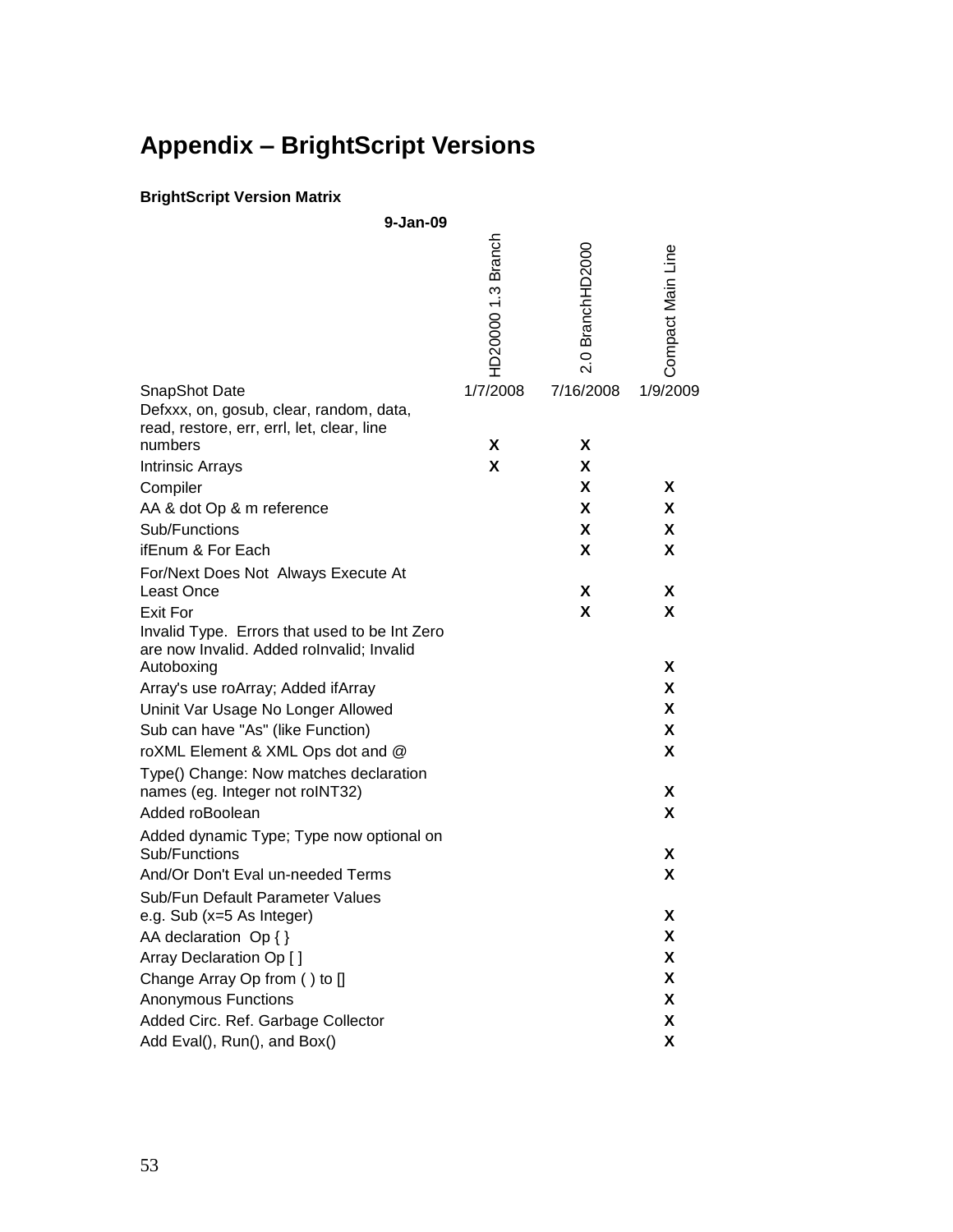### **Appendix – Example Script - Snake**

The following code will run on any BrightSign and uses GPIO buttons 1,2,3,4 for controls.

```
REM
REM The game of Snake
REM demonstrates BrightScript programming concepts
REM June 22, 2008
REM
REM Every BrightScript program must have a single Main()
REM
Sub Main()
     game_board=newGameBoard()
     While true
        game_board.SetSnake(newSnake(game_board.StartX(), game_board.StartY()))
         game_board.Draw()
         game_board.EventLoop()
        if game board.GameOver() then ExitWhile
     End While
End Sub
REM *******************************************************
REM *******************************************************
REM *************** *********************
REM *************** GAME BOARD OBJECT *********************
REM *************** *********************
REM *******************************************************
REM *******************************************************
REM
REM An example BrightScript constructor. "newGameBoard()" is regular Function of module scope
REM BrightScript Objects are "dynamic" and created at runtime. They have no "class". 
REM The object container is a Roku Object of type roAssocitiveArray (AA). 
REM The AA is used to hold member data and member functions.
REM
Function newGameBoard() As Object
    game_board=CreateObject("roAssociativeArray") ' Create a Roku Object of type/class 
roAssociativeArray<br>qame board.Init=qbInit
                                                       ' Add an entry to the AA of type roBrSub with value
qbDraw (\alpha sub defined in this module)
    game_board.Draw=gbDraw
     game_board.SetSnake=gbSetSnake
    game_board.EventLoop=gbEventLoop
    game_board.GameOver=gbGameOver
    game_board.StartX=gbStartX
   game_board.StartY=gbStartY<br>game_board.Init()
                                                          ' Call the Init member function (which is
gbInit)
     return game_board
End Function
REM
REM gbInit() is a member function of the game_board BrightScript Object.
REM When it is called, the "this" pointer "m" is set to the appropriate instance by
REM the BrightScript bytecode interpreter
REM
```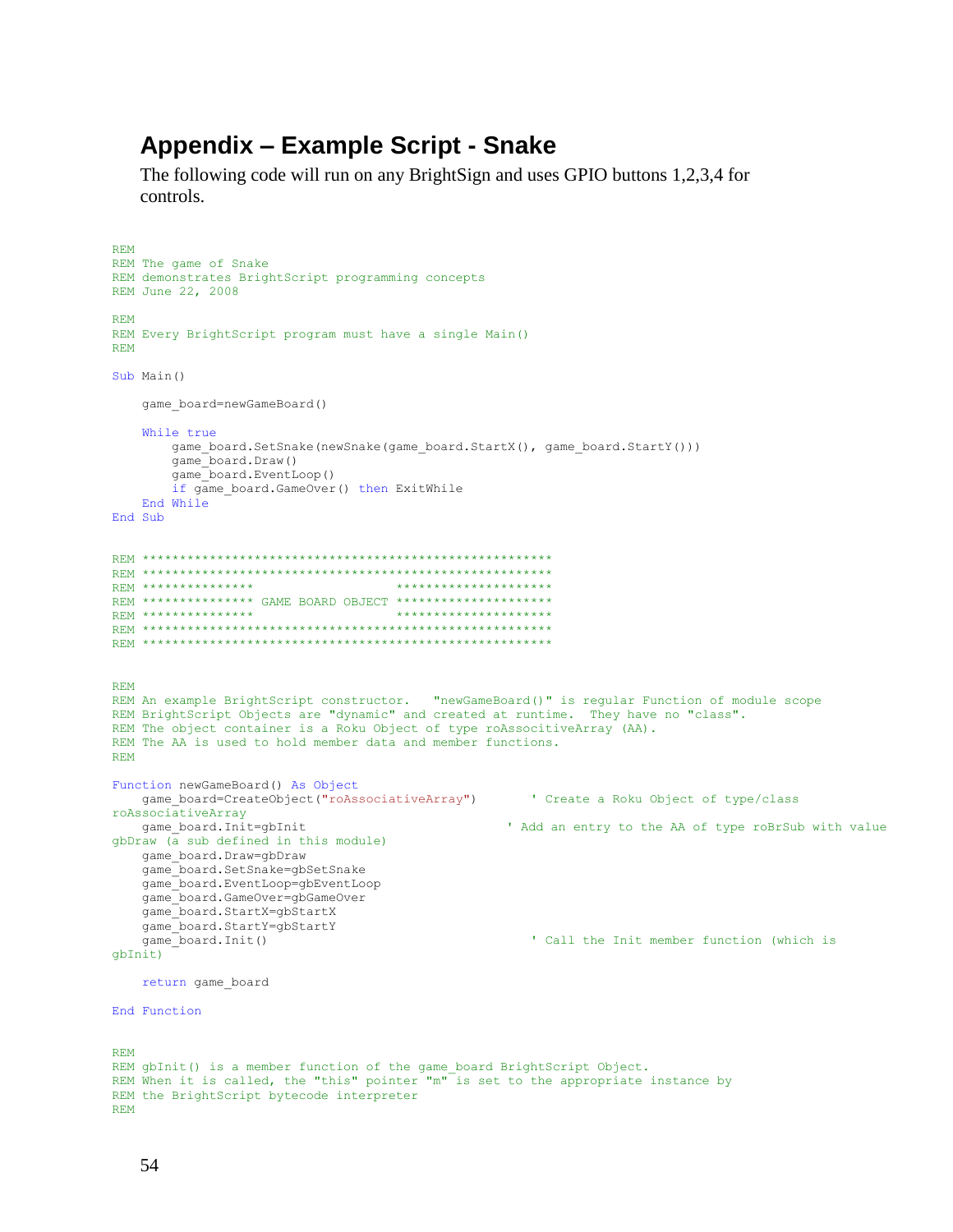```
Function gbInit() As Void
     REM
    REM button presses go to this message port
    REM
    m.buttons = CreateObject("roMessagePort")
     m.gpio = CreateObject("roGpioControlPort") 
    m.gpio.SetPort(m.buttons)
     REM
     REM determine optimal size and position for the snake gameboard
     REM
    CELLWID=16 ' each cell on game in pixels width
     CELLHI=16 ' each cell in pix height
   MAXWIDE=30 ' max width (in cells) of game board<br>MAXHI=30 ' max height (in cells) of game board
                 ' max height (in cells) of game board
    vidmode=CreateObject("roVideoMode")
     w=cint(vidmode.GetResX()/CELLWID)
     if w>MAXWIDE then w = MAXWIDE
    h=cint(vidmode.GetResY()/CELLHI)
     if h>MAXHI then h=MAXHI
 xpix = cint((vidmode.GetResX() - w*CELLWID)/2) ' center game board on screen
 ypix = cint((vidmode.GetResY() - h*CELLHI)/2) ' center game board on screen
     REM
    REM Create Text Field with square char cell size
     REM
    meta=CreateObject("roAssociativeArray")
    meta.AddReplace("CharWidth",CELLWID)
    meta.AddReplace("CharHeight",CELLHI)
    meta.AddReplace("BackgroundColor",&H202020) 'very dark grey
    meta.AddReplace("TextColor",&H00FF00) ' Green
     m.text_field=CreateObject("roTextField",xpix,ypix,w,h,meta)
     if type(m.text_field)<>"roTextField" then
         print "unable to create roTextField 1"
         stop
     endif
End Function
REM
REM As Object refers to type Roku Object
REM m the "this" pointer
REM
Sub gbSetSnake(snake As Object)
    m.snake=snake
End Sub
Function gbStartX() As Integer
    return cint(m.text_field.GetWidth()/2)
End Function
Function gbStartY() As Integer
    return cint(m.text_field.GetHeight()/2)
End Function
Function gbEventLoop() As Void
     tick_count=0
     while true
         msg=wait(250, m.buttons) ' wait for a button, or 250ms (1/4 a second) timeout
         if type(msg)="roGpioButton" then
             if msg.GetInt()=1 m.snake.TurnNorth()
             if msg.GetInt()=2 m.snake.TurnSouth()
             if msg.GetInt()=3 m.snake.TurnEast()
             if msg.GetInt()=4 m.snake.TurnWest()
         else 'here if time out happened, move snake forward
             tick_count=tick_count+1
```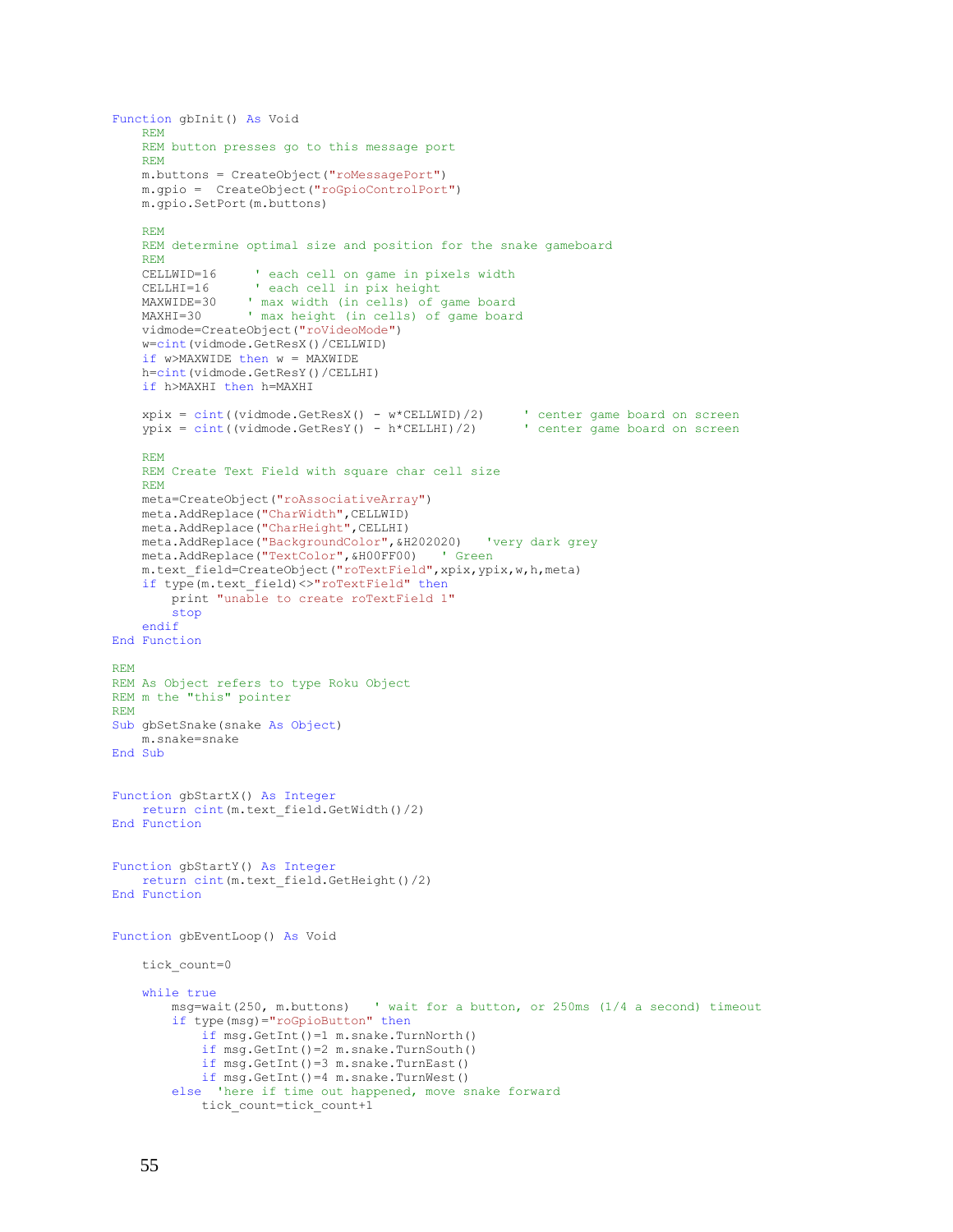```
 if tick_count=6 then
                tick count=0
                if m.snake.MakeLonger(m.text field) then return
             else
                 if m.snake.MoveForward(m.text_field) then return
             endif
         endif
    end while
End Function
Sub gbDraw()
    REM
   REM given a roTextField Object in "m.text field", draw a box around its edge
    REM
    solid=191 ' use asc("*") if graphics not enabled
    m.text_field.Cls()
     for w=0 to m.text_field.GetWidth()-1
        print #m.text_field,@w,chr(solid);
        print #m.text_field,@m.text_field.GetWidth()*(m.text_field.GetHeight()-1)+w,chr(solid);
    next
     for h=1 to m.text_field.GetHeight()-2
print #m.text field,@h*m.text field.GetWidth(),chr(solid);
print #m.text field,@h*m.text field.GetWidth()+m.text field.GetWidth()-1,chr(solid);
    next
    m.snake.Draw(m.text_field)
End Sub
Function gbGameOver() As Boolean
   msg$=" " G A M E 0 V E R "msg0$="
    width = m.text_field.GetWidth()
   height = m.text field.GetHeight()
    while true
        print #m.text field,@width*(height/2-1)+(width-len(msq$))/2,msq$;
        sleep(300)
       print #m.text field,@width*(height/2-1)+(width-len(msg$))/2,msg0$;
         sleep(150)
        REM GetMessage returns the message object, or an int 0 if no message available
         If m.buttons.GetMessage() <> invalid Then Return False
    endwhile
End Function
REM *******************************************************
REM *******************************************************
REM ******************
REM ****************** SNAKE OBJECT ***********************
REM ********************
REM *******************************************************
REM *******************************************************
REM
REM construct a new snake BrightScript object
REM
Function newSnake(x As Integer, y As Integer) As Object
   ' Create AA Roku Object; the container for a "BrightScript Object"
    snake=CreateObject("roAssociativeArray") 
    snake.Draw=snkDraw
    snake.TurnNorth=snkTurnNorth
    snake.TurnSouth=snkTurnSouth
    snake.TurnEast=snkTurnEast
```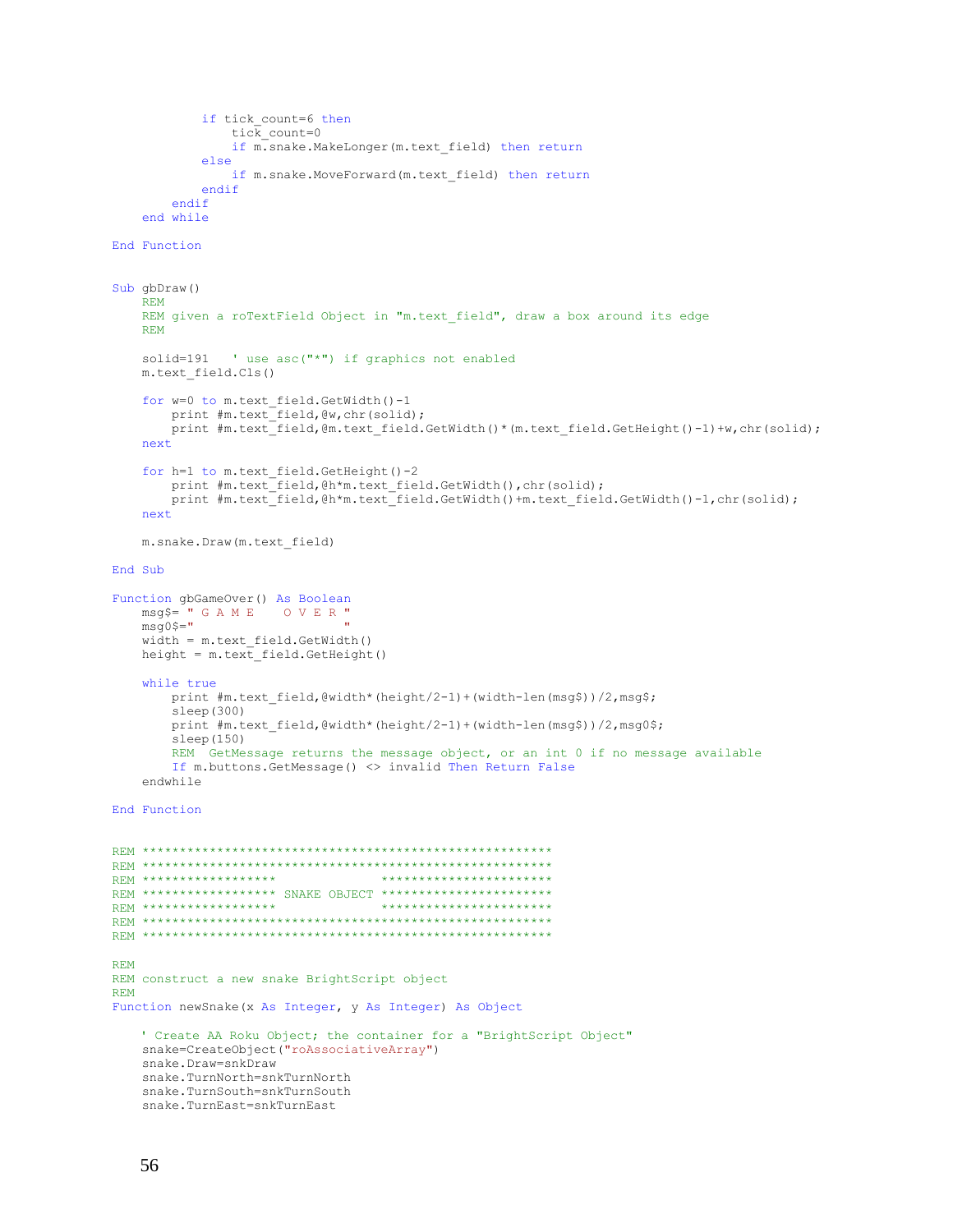```
 snake.TurnWest=snkTurnWest
     snake.MoveForward=snkMoveForward
     snake.MakeLonger=snkMakeLonger
     snake.AddSegment=snkAddSegment
     snake.EraseEndBit=snkEraseEndBit
     REM
     REM a "snake" is a list of line segments
    REM a line segment is an roAssociativeArray that conains a length and direction (given by the x,ydelta needed to move as it is drawn)
     REM
    snake.seg list = CreateObject("roList")
    snake.AddSegment(1,0,3)
     REM
    REM The X, Y pos is the position of the head of the snake
     REM
     snake.snake_X=x
    snake.snake<sup>-</sup>Y=y
    snake.body=\overline{1}91 ' use asc("*") if graphics not enabled.<br>snake.dx=1 ' default snake direction / move offset
    snake.dx=1 ' default snake direction / move offset<br>snake.dy=0 ' default snake direction / move offset
                     ' default snake direction / move offset
     return snake
End Function
Sub snkDraw(text field As Object)
     x=m.snake_X
     y=m.snake_Y
     for each seg in m.seg_list
         xdelta=seg.xDelta
          ydelta=seg.yDelta
          for j=1 to seg.Len
              text_field.SetCursorPos(x, y)
              text_field.SendByte(m.body)
              x=x+xdelta
              y=y+ydelta
         next
     next
End Sub
Sub snkEraseEndBit(text_field As Object)
     x=m.snake_X
     y=m.snake_Y
     for each seg in m.seg_list
         x=x+seg.Len*seg.xDelta
         y=y+seg.Len*seg.yDelta
     next
    text_field.SetCursorPos(x, y)<br>text_field.SendByte(32) '
                                   \frac{1}{32} is ascii space, could use asc(" ")
End Sub
Function snkMoveForward(text field As Object)As Boolean
    m.EraseEndBit(text field)
     tail=m.seg_list.GetTail()
     REM
     REM the following shows how you can use an AA's member functions to perform the same
     REM functions the BrightScript . operator does behind the scenes for you (when used on an AA).
     REM there is not point to this longer method other than illustration
     REM
     len=tail.Lookup("Len") ' same as len = tail.Len (or tail.len, BrightScript syntax is not 
case sensative)
     len = len-1
     if len=0 then
```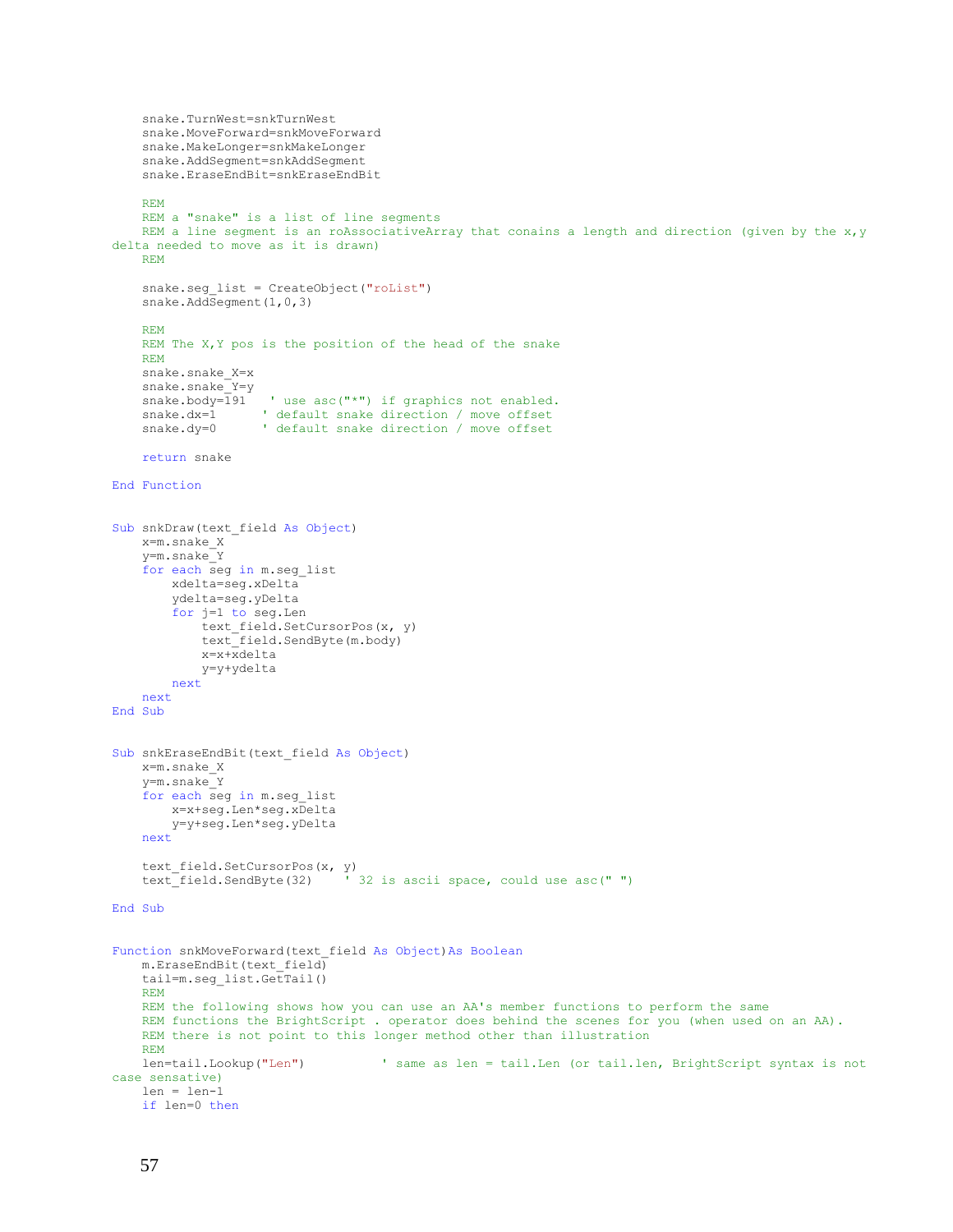```
 m.seg_list.RemoveTail() 
     else
        tail.AddReplace("Len",len) ' same as tail.Len=len
     endif
     return m.MakeLonger(text_field)
End Function
Function snkMakeLonger(text_field As Object) As Boolean
   m.snake X=m.snake X+m.dx
    m.snake_Y=m.snake_Y+m.dy
   text field.SetCursorPos(m.snake X, m.snake Y)
    if text_field.GetValue()=m.body then return true
   text field.SendByte(m.body)
   head = m.seg list.GetHead()
    head.Len=head.Len+1
    return false
End Function
Sub snkAddSegment(dx As Integer, dy As Integer, len as Integer)
     aa=CreateObject("roAssociativeArray")
 aa.AddReplace("xDelta",-dx) ' line segments draw from head to tail
 aa.AddReplace("yDelta",-dy)
   aa.AddReplace("Len", len)
    m.seg_list.AddHead(aa)
End Sub
Sub snkTurnNorth()
    if m.dx<>0 or m.dy<>-1 then m.dx=0:m.dy=-1:m.AddSegment(m.dx, m.dy, 0) 'north
End Sub
Sub snkTurnSouth()
     if m.dx<>0 or m.dy<>1 then m.dx=0:m.dy=1:m.AddSegment(m.dx, m.dy, 0) 'south
End Sub
Sub snkTurnEast()
     if m.dx<>-1 or m.dy<>0 then m.dx=-1:m.dy=0:m.AddSegment(m.dx, m.dy, 0) 'east
End Sub
Sub snkTurnWest()
     if m.dx<>1 or m.dy<>0 then m.dx=1:m.dy=0:m.AddSegment(m.dx, m.dy, 0) 'west
End Sub
```